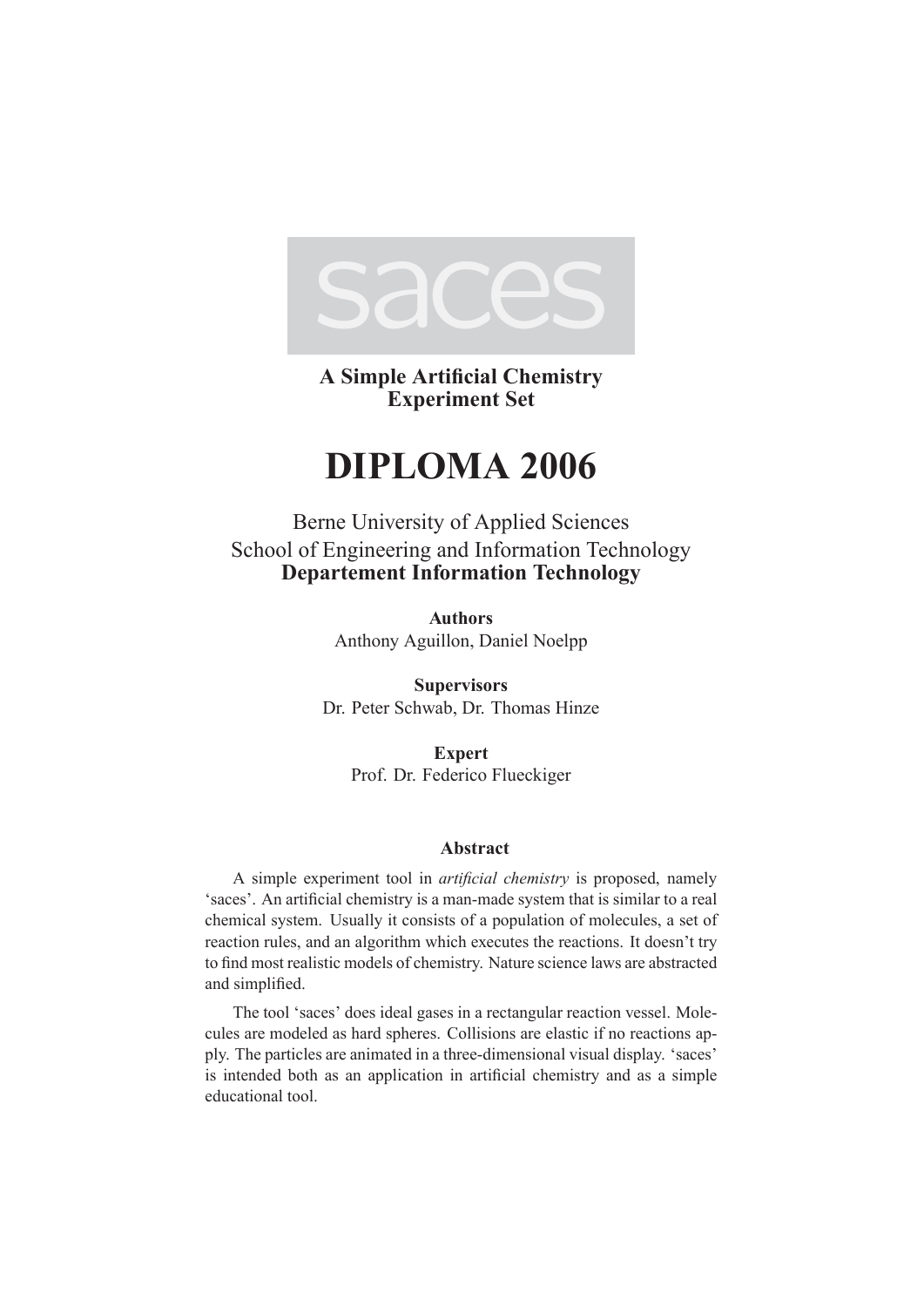# **Contents**

| $\mathbf{1}$ |     | <b>Introduction</b>                                                              | 5              |
|--------------|-----|----------------------------------------------------------------------------------|----------------|
|              | 1.1 |                                                                                  | 5              |
|              | 1.2 |                                                                                  | 5              |
|              | 1.3 |                                                                                  | 5              |
|              | 1.4 |                                                                                  | 5              |
|              | 1.5 |                                                                                  | 6              |
|              | 1.6 |                                                                                  | 6              |
| $\mathbf{2}$ |     | <b>What is Artificial Chemistry?</b>                                             | $\overline{7}$ |
|              | 2.1 |                                                                                  | $\overline{7}$ |
|              | 2.2 |                                                                                  | 8              |
|              | 2.3 |                                                                                  | 10             |
|              | 2.4 | The general form of an Artificial Chemistry $\dots \dots \dots \dots$            | 10             |
|              |     | 2.4.1                                                                            | 11             |
|              |     | 2.4.2                                                                            | 11             |
|              |     | The algorithm $\ldots \ldots \ldots \ldots \ldots \ldots \ldots \ldots$<br>2.4.3 | 12             |
|              | 2.5 | Applications of Artificial Chemistry                                             | 12             |
|              | 2.6 |                                                                                  | 13             |
| $\mathbf{3}$ |     | Proposal of 'saces' as a tool in Artificial Chemistry                            | 14             |
|              | 3.1 |                                                                                  | 14             |
|              | 3.2 | The position of 'saces' in Artificial Chemistry                                  | 15             |
|              |     | Abstractions and Simplifications<br>3.2.1                                        | 15             |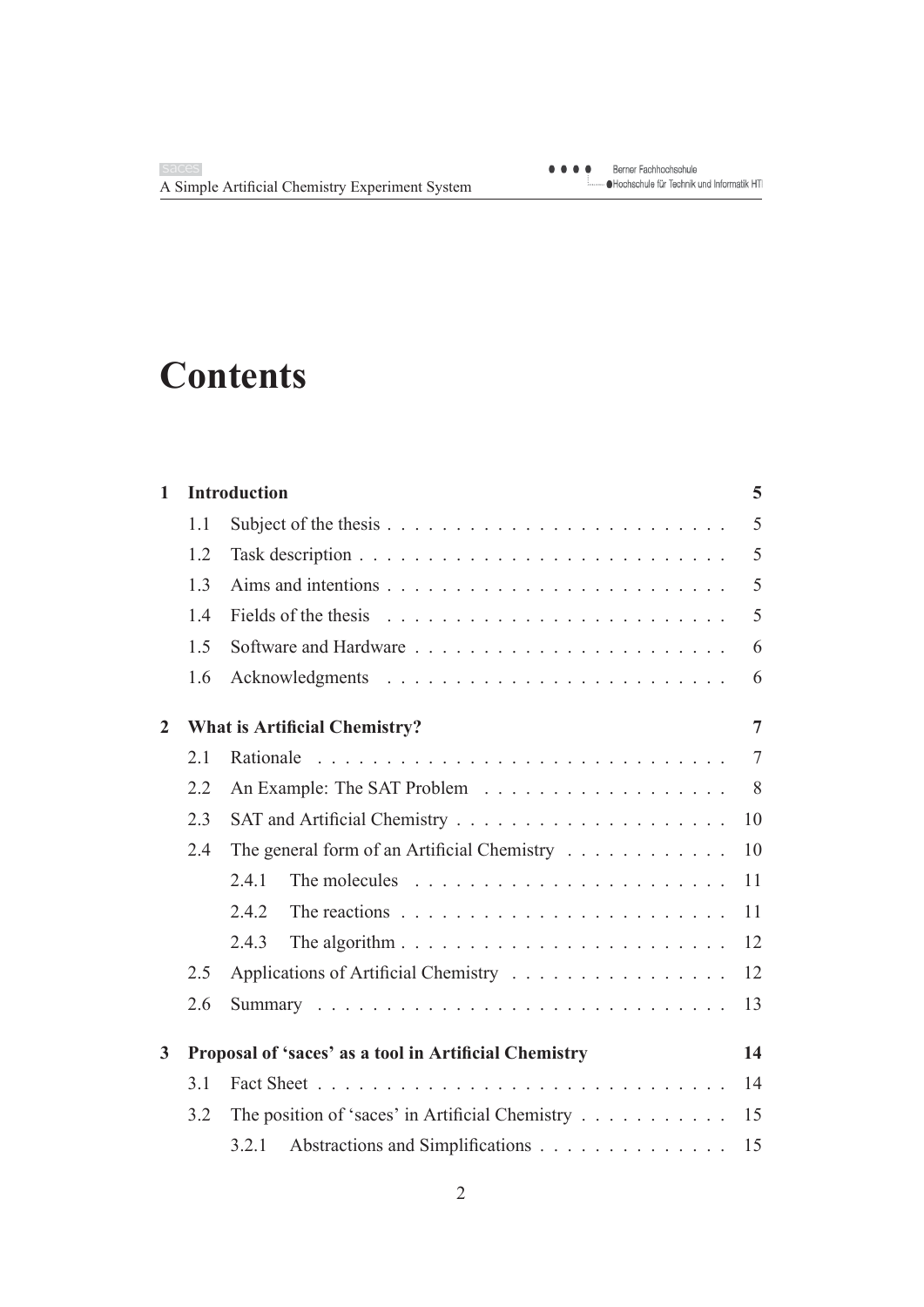|   | 3.3 | General form of the Artificial Chemistry of 'saces' 17 |                                                                                |    |
|---|-----|--------------------------------------------------------|--------------------------------------------------------------------------------|----|
|   |     | 3.3.1                                                  | The molecules $\ldots \ldots \ldots \ldots \ldots \ldots \ldots$               | 17 |
|   |     | 3.3.2                                                  | The reactions $\ldots \ldots \ldots \ldots \ldots \ldots \ldots \ldots \ldots$ | 17 |
|   |     | 3.3.3                                                  | The algorithm $\ldots \ldots \ldots \ldots \ldots \ldots \ldots \ldots$        | 18 |
|   | 3.4 |                                                        | A short overview about the 'saces' tool                                        | 18 |
|   |     | 3.4.1                                                  | The three-dimensional view of the reaction vessel                              | 18 |
|   |     | 3.4.2                                                  | The simulation loop $\ldots \ldots \ldots \ldots \ldots \ldots$                | 18 |
|   |     | 3.4.3                                                  |                                                                                | 19 |
|   |     | 3.4.4                                                  | The experiment settings dialog $\dots \dots \dots \dots \dots$                 | 20 |
|   |     | 3.4.5                                                  |                                                                                | 20 |
|   | 3.5 |                                                        |                                                                                | 21 |
|   |     | 3.5.1                                                  |                                                                                | 21 |
|   |     | 3.5.2                                                  | Java Runtime Environment version 5                                             | 21 |
|   |     | 3.5.3                                                  |                                                                                | 21 |
|   |     | 3.5.4                                                  | Start 'saces'                                                                  | 22 |
|   |     | 3.5.5                                                  | Stop simulation and load experiment                                            | 22 |
|   |     | 3.5.6                                                  | Tweak the experiment $\ldots \ldots \ldots \ldots \ldots \ldots$               | 22 |
|   |     | 3.5.7                                                  |                                                                                | 23 |
|   |     | 3.5.8                                                  | See the binary $log$                                                           | 23 |
|   |     | 3.5.9                                                  | The snapshot $\ldots \ldots \ldots \ldots \ldots \ldots \ldots \ldots$         | 23 |
|   |     |                                                        |                                                                                |    |
| 4 |     | <b>The User Manual</b>                                 |                                                                                | 24 |
|   | 4.1 |                                                        |                                                                                | 24 |
|   |     | 4.1.1                                                  | The main view $\dots \dots \dots \dots \dots \dots \dots \dots$                | 24 |
|   |     | 4.1.2                                                  | The settings window $\dots \dots \dots \dots \dots \dots \dots$                | 24 |
|   | 4.2 |                                                        | Navigation of the three-dimensional view                                       | 25 |
|   | 4.3 |                                                        |                                                                                | 25 |
|   | 4.4 |                                                        |                                                                                | 25 |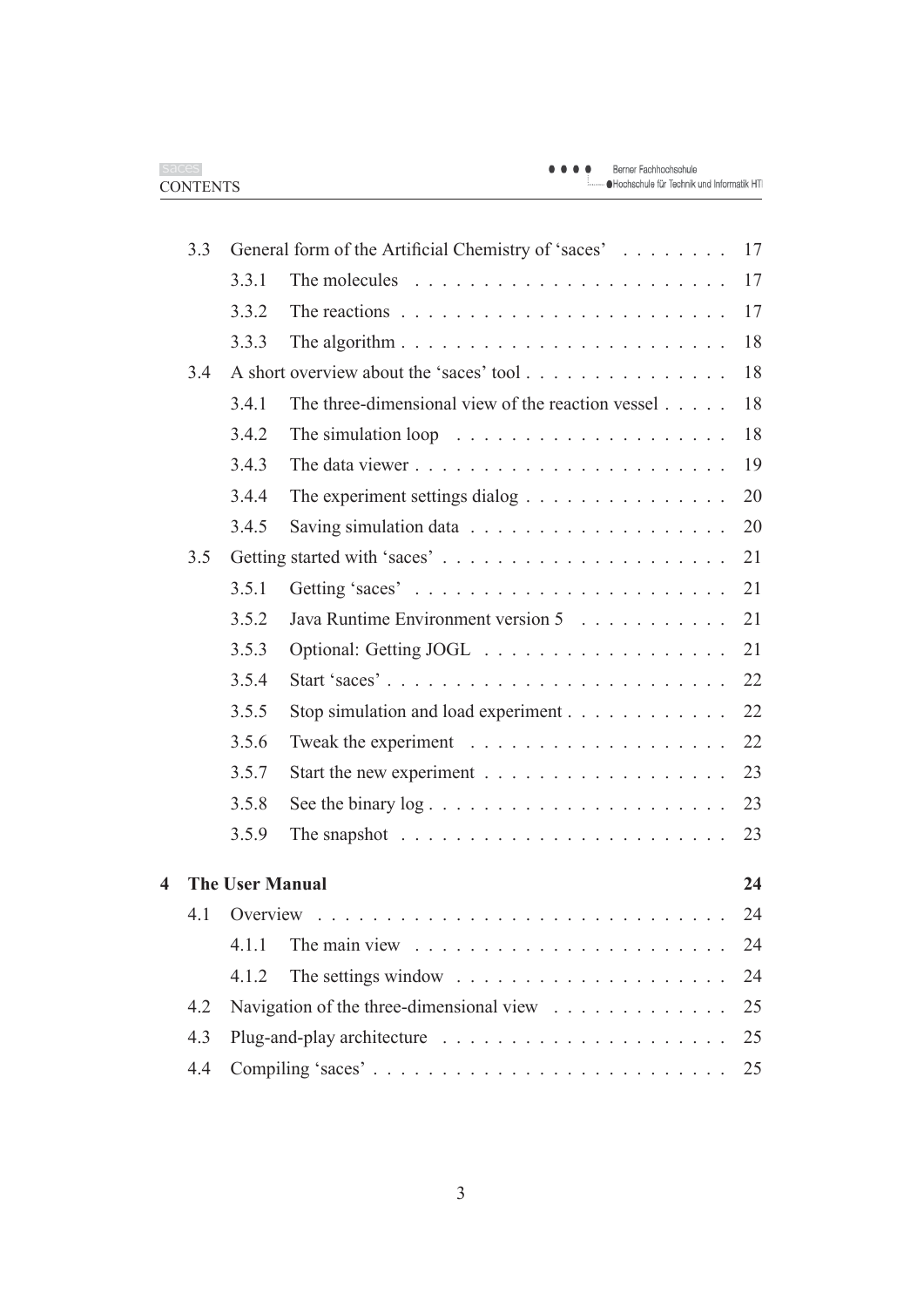| 5 |     | <b>Some Experiments with 'saces'</b>                                                | 28 |
|---|-----|-------------------------------------------------------------------------------------|----|
|   | 5.1 |                                                                                     | 28 |
|   | 5.2 |                                                                                     | 29 |
|   | 5.3 |                                                                                     | 29 |
|   | 5.4 |                                                                                     | 29 |
|   | 5.5 |                                                                                     | 29 |
| 6 |     | The Internals of the tool 'saces'                                                   | 30 |
|   | 6.1 |                                                                                     | 30 |
|   | 6.2 |                                                                                     | 31 |
|   |     | 6.2.1<br>Experiment setup $\ldots \ldots \ldots \ldots \ldots \ldots \ldots \ldots$ | 31 |
|   |     | 6.2.2                                                                               | 33 |
|   | 6.3 | The process architecture $\ldots \ldots \ldots \ldots \ldots \ldots \ldots$         | 36 |
|   |     | 6.3.1                                                                               | 36 |
|   |     | 6.3.2<br>The simulation process $\dots \dots \dots \dots \dots \dots \dots$         | 37 |
|   |     | 6.3.3                                                                               | 46 |
|   | 6.4 |                                                                                     | 46 |
|   | 6.5 |                                                                                     | 46 |
|   | 6.6 | How to implement the plug-and-play classes $\dots \dots \dots \dots$                | 46 |
|   | 6.7 |                                                                                     | 47 |
|   | 6.8 |                                                                                     | 47 |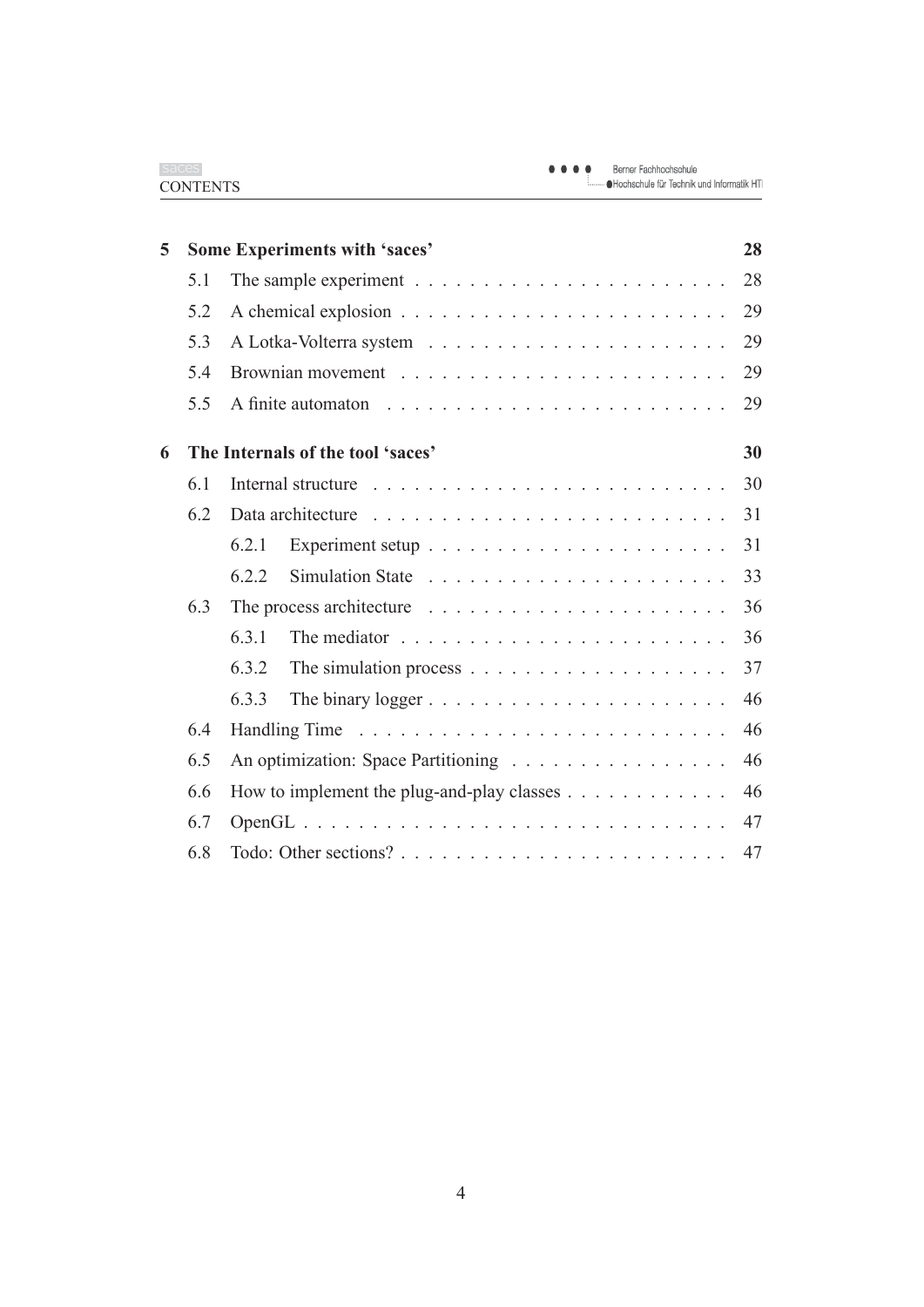# **Chapter 1**

# **Introduction**

(todo: This chapter is a copy of the diploma specification according to the school. We need to talk with the supervisors about it later.)

## **1.1 Subject of the thesis**

(todo: Use the blurb in the diploma specification.)

## **1.2 Task description**

(todo: Use the blurb in the diploma specification.)

## **1.3 Aims and intentions**

(todo: Use the blurb in the diploma specification.)

## **1.4 Fields of the thesis**

- Artificial Chemistry
- Chemistry
- Physics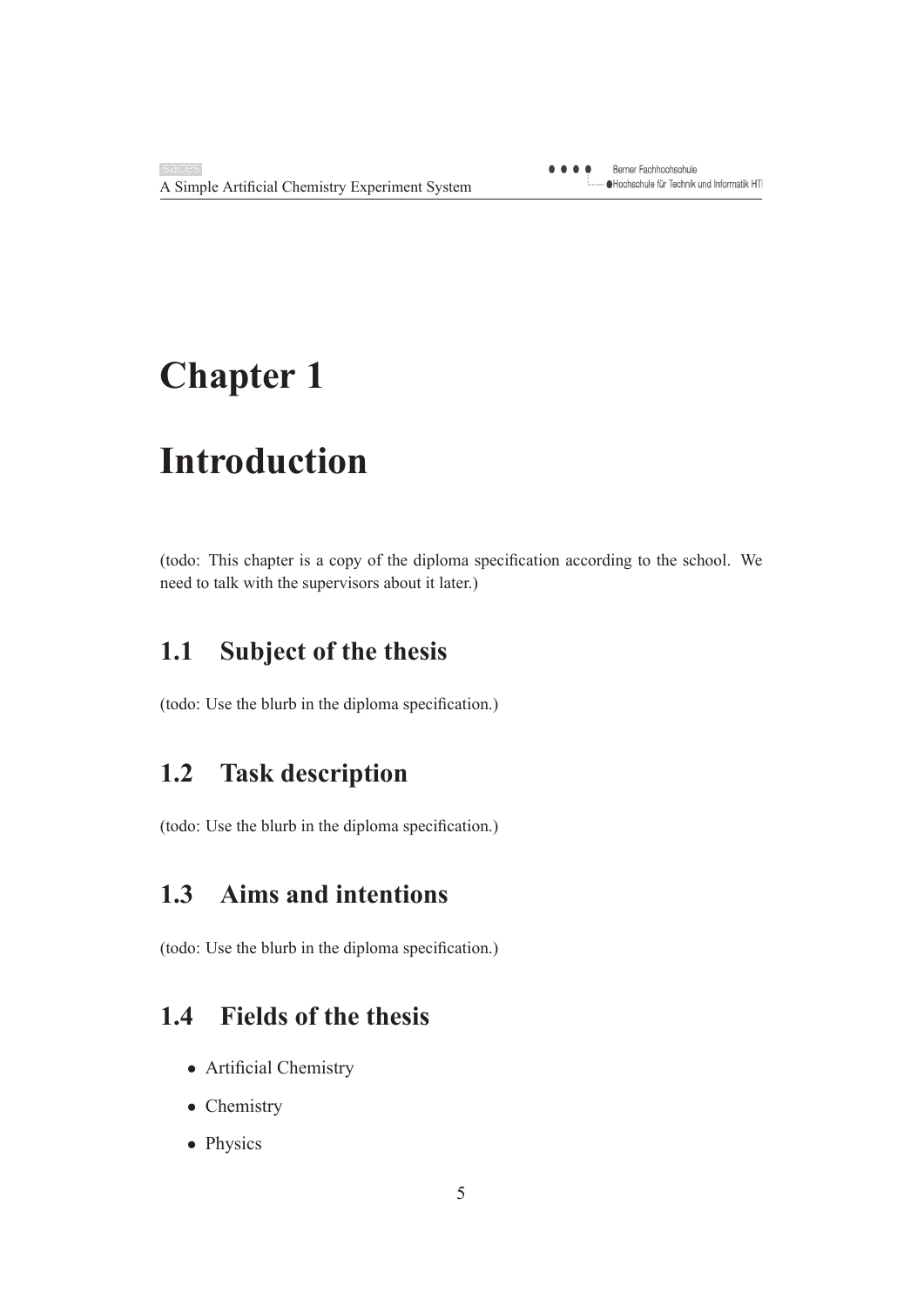- saces 1 Introduction
	- Java Software Engineering
	- OpenGL
	- Software Profiling and Optimization

## **1.5 Software and Hardware**

**Software** Java 5 and JOGL.

**Hardware** Platform neutral, but rather ressource-intensive. 'saces' needs a video card with OpenGL hardware acceleration and enough RAM (at least 512 MB).

## **1.6 Acknowledgments**

It is a pleasure to acknowledge the assistance of several people who helped, supervised or gave feedback or support in any form for our diploma. We especially thank Thomas Hinze from the TU Dresden, Peter Schwab from the Berne University of Applied Sciences and Federico Flueckiger from the University of Applied Sciences of Southern Switzerland for their most valuable input to the project. We thank  $...,...,$  Matthias Noelpp that they read the first concoctions of the diploma with a critical eye and found many mistakes. Then finally we thank our friends and relatives for their unrelenting support.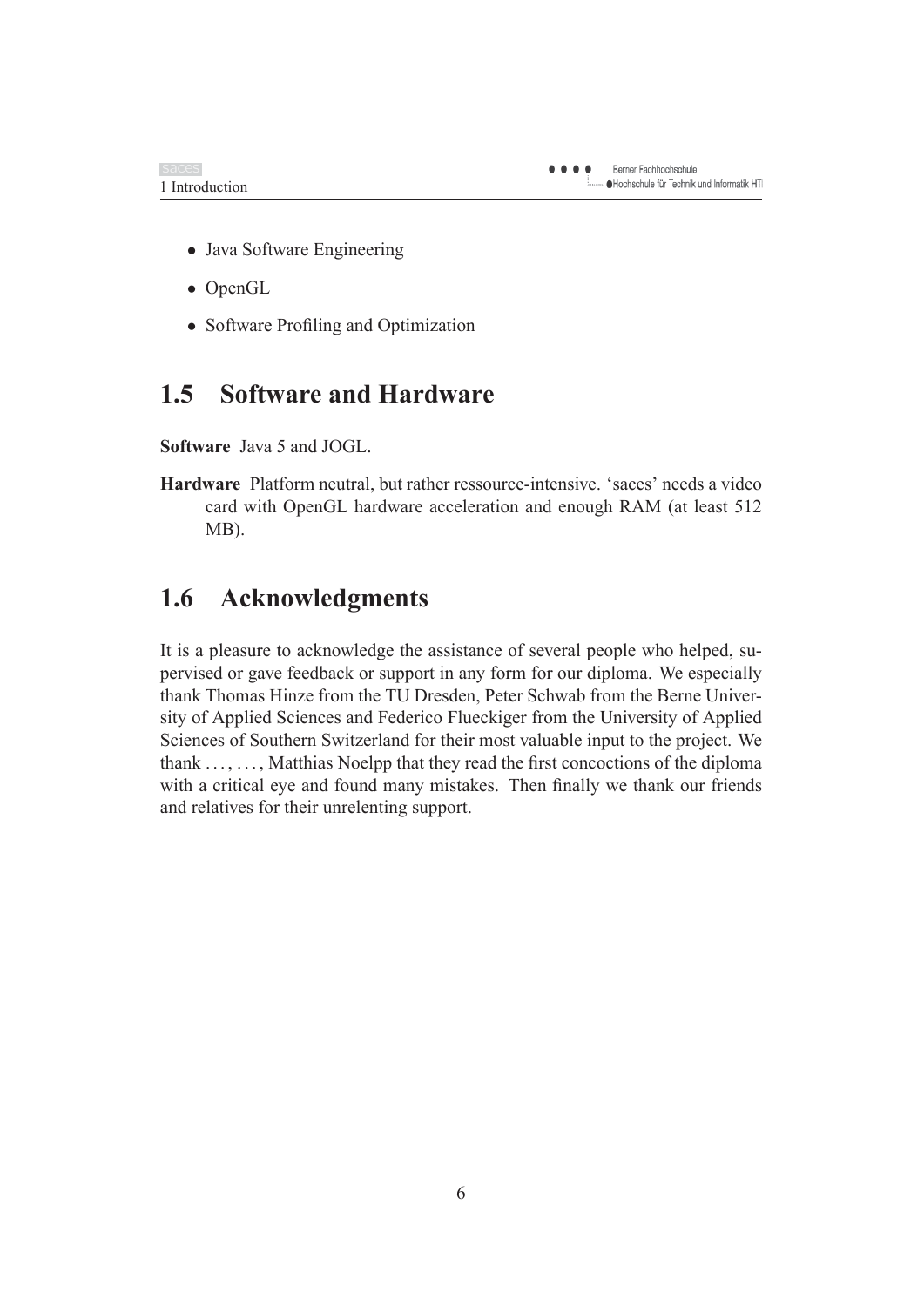## **Chapter 2**

## **What is Artificial Chemistry?**

## **2.1 Rationale**

As the name already suggests, an *artificial chemistry* is a constructed, artificial world. Nature science laws of physics and chemistry are prototypes of the rules in an artificial chemistry, that means, there is no attempt to emulate nature in utmost detail.

The famous *Conway Game of Life* [Sil05] follows very simple rules and yet exhibits very complex patterns and forms of quasi-life and is even Turing Complete1. The rules of *Game of Life* are very highly abstracted and removed from nature science laws and rules. This is a very extreme example. Artificial chemistry on the other hand models a reaction vessel with reactions, but does not try to model the real world the most exact possible, as does *Computational chemistry*, for example.

In [DZB01], page 227, a broad definition is given:

*An artificial chemistry is a man-made system that is similar to a real chemical system.*

Some might ask: Why invent artificial worlds? What are the benefits of "fantasy" worlds with rules not quite the same as the "real" laws of physics?

First there is simplification. With simple models one better can focus on the questions he really wants to explore. And secondly there is the educational value.

<sup>&</sup>lt;sup>1</sup>A computational or logical system is called *Turing Complete* if it has a computational power equivalent to a universal Turing Machine. In other words, the Game of Life can in principle compute everything what a computer can compute.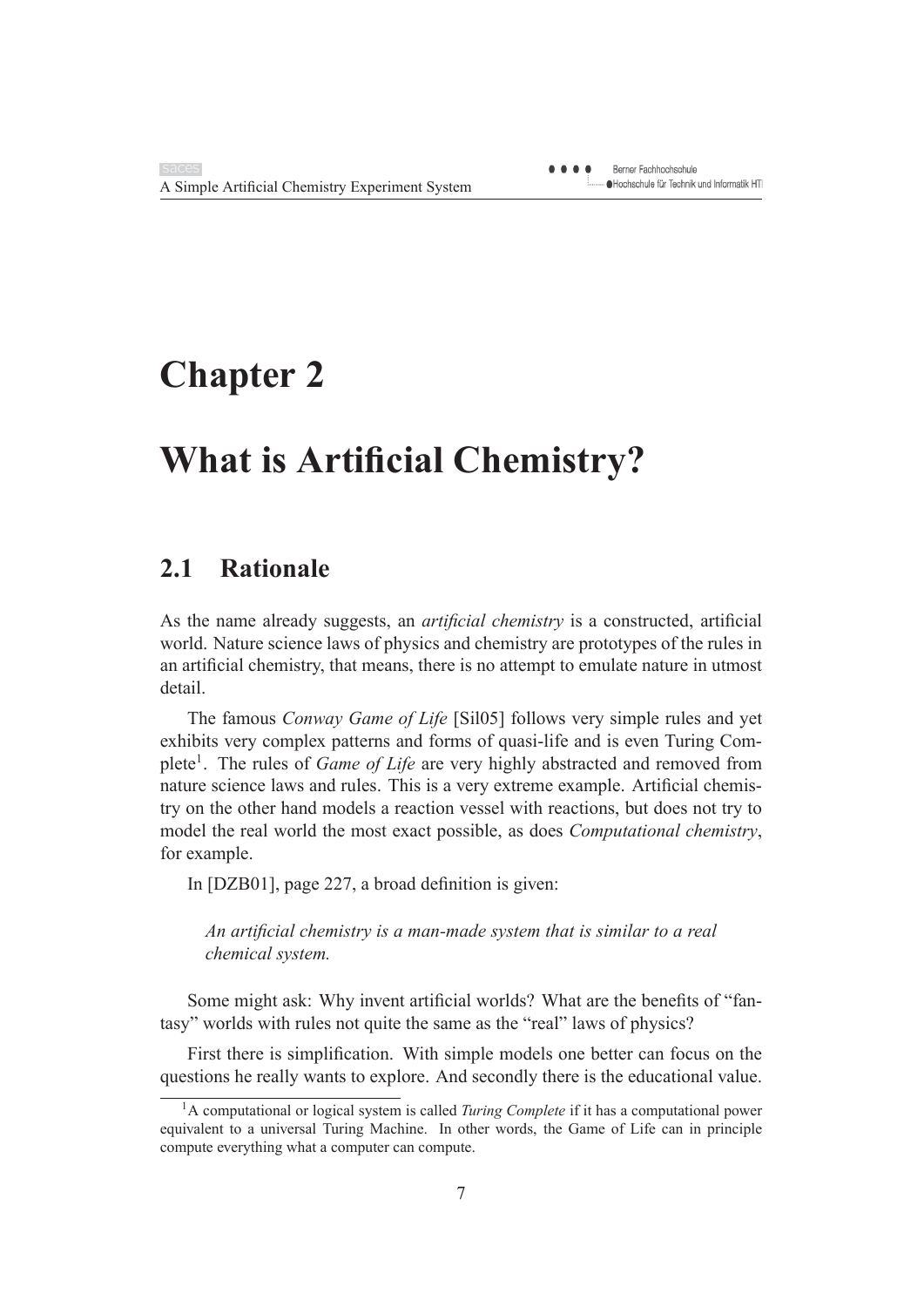Students or people not very versed in a specialized and difficult topic can follow simple models and understand them better. And lastly one can compare abstracted models with real-world ones (or with experiments) and be surprised about the similiarities and differences.

In computational chemistry on the other hand some properties of molecules (reaction behaviour, molecular "shape", total energy, dipole moment, etc.) are modeled with quantum-chemical computational methods. Software has been developed which base on many methods that solve the molecular Schrödinger equation. For example a package of Fortran programs, the Molpro quantum chemistry package [WKL<sup>+</sup>03], can perform accurate *ab initio*<sup>2</sup> calculations for large molecules. This is complex mathematics. Large-scale numeric calculation is needed for many of these methods.

Artificial chemistry, however, is more about speculative thinking than a realistic model of the world. The aims and intentions in using artificial chemistry are more important. Someone might want to explore computing models like DNA or molecular computing. Can he solve some problems from Theoretic Computer Science in artificial chemistry? And how do the time and space complexities behave asymptotically?

In DNA computing a "Traveling Salesman" problem has been solved using real DNA [Adl94]. Adleman demonstrated with the experiment the feasibility of carrying out computations at the molecular level. It is therefore possible to solve other well-known Computer Science problems like the satisfiability of logic clauses, the so-called SAT problem, in this way.

## **2.2 An Example: The SAT Problem**

To see the connection between artificial chemistry and real chemical reactions we take the SAT Problem as an example. First we explain the problem, then what happens if we would tackle it with a massively parallel computer using DNA- or chemical computing. Artificial chemistry can help to explore and to find computing models for such problems.

A logic clause consists of boolean variables joined together with conjunctions

<sup>2</sup>In quantum chemistry or quantum mechanics *ab initio* is understood as the solving of the Schrödinger equation using only the "first principles", for example using only the constants of Nature Science. For a more complete treatment of *ab initio* please see [Sce04].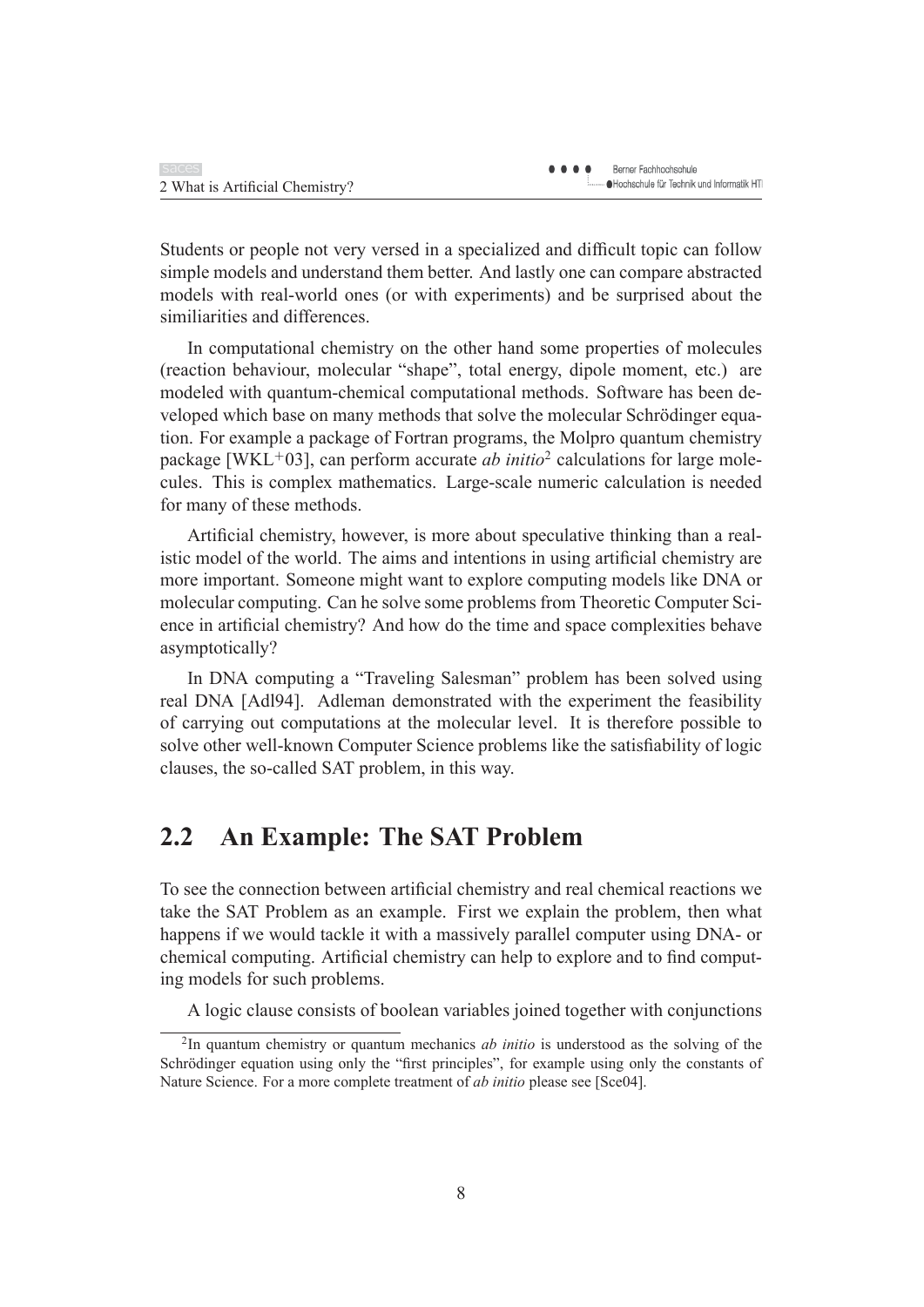and disjunctions. Some variables can be negated. An example  $is<sup>3</sup>$ 

 $(x_1 \vee x_2 \vee x_4) \wedge (\neg x_3 \vee x_4 \vee \neg x_5) \wedge (\neg x_1 \vee \neg x_2 \vee (x_3 \wedge \neg x_5))$ 

The question is: Does a solution exist which fulfils the logic clause? Every variable holds a boolean value, yes or no; true or false. Can we find an assignment of boolean values to the variables so that the logic clause becomes true?

The SAT problem is NP-complete. The only known reliable algorithm is the full enumeration of the problem space. We have to try every possible solution before we can answer for sure: "No, this logic clause doesn't have a satisfiable assignment". So computers of today are not very good at coping with the SAT problem. The SAT problem is important, however, because many practical problems (database queries, Artificial Intelligence and expert systems, Electronic Design Automation, etc.) depend on SAT.

The complexity (expense in either time or memory) doubles every time with an additional variable. Suppose we have a computer that can solve a SAT problem with 25 variables in about one second. If we give it a SAT problem with twice as many variables, namely 50 variables, it will need about a year to find an answer! (We assume about 30 nanoseconds for a step and about 33 million steps for 25 variables and these 33 million steps squared  $(1.12 \cdot 10^{15})$  for 50 variables.)

If we have a good computer using chemistry or molecular biology for its calculations, we can trade memory for time. Instead of trying out all possible solutions one after one, we try all possible solutions at once and extract the solutions. Such a computing model allows massively parallel algorithms. Information can be packed much, much more densely as molecules in a test tube than as electromagnetic states in RAM. And an operation can be applied to all the molecules simultaneously, for example by pouring an reagent into the test tube.

There is still an important limitation with the trading of memory for time, however.

NP-complete problems have exponential growing complexities. If we add an additional variable to a SAT problem, we double the problem space. There are twice as many possible solutions to verify. Suppose we buy a computer which works twice as fast. Then we will be able to solve SAT problems with only one more variable in the same time. A rather pathetic improvement. (todo: kill this paragraph and shorten the next one)

<sup>&</sup>lt;sup>3</sup>The vee operator  $\vee$  is the disjunction ('or'). The wedge operator  $\wedge$  is the conjunction ('and'). And  $\neg$  is the negation operator ('not').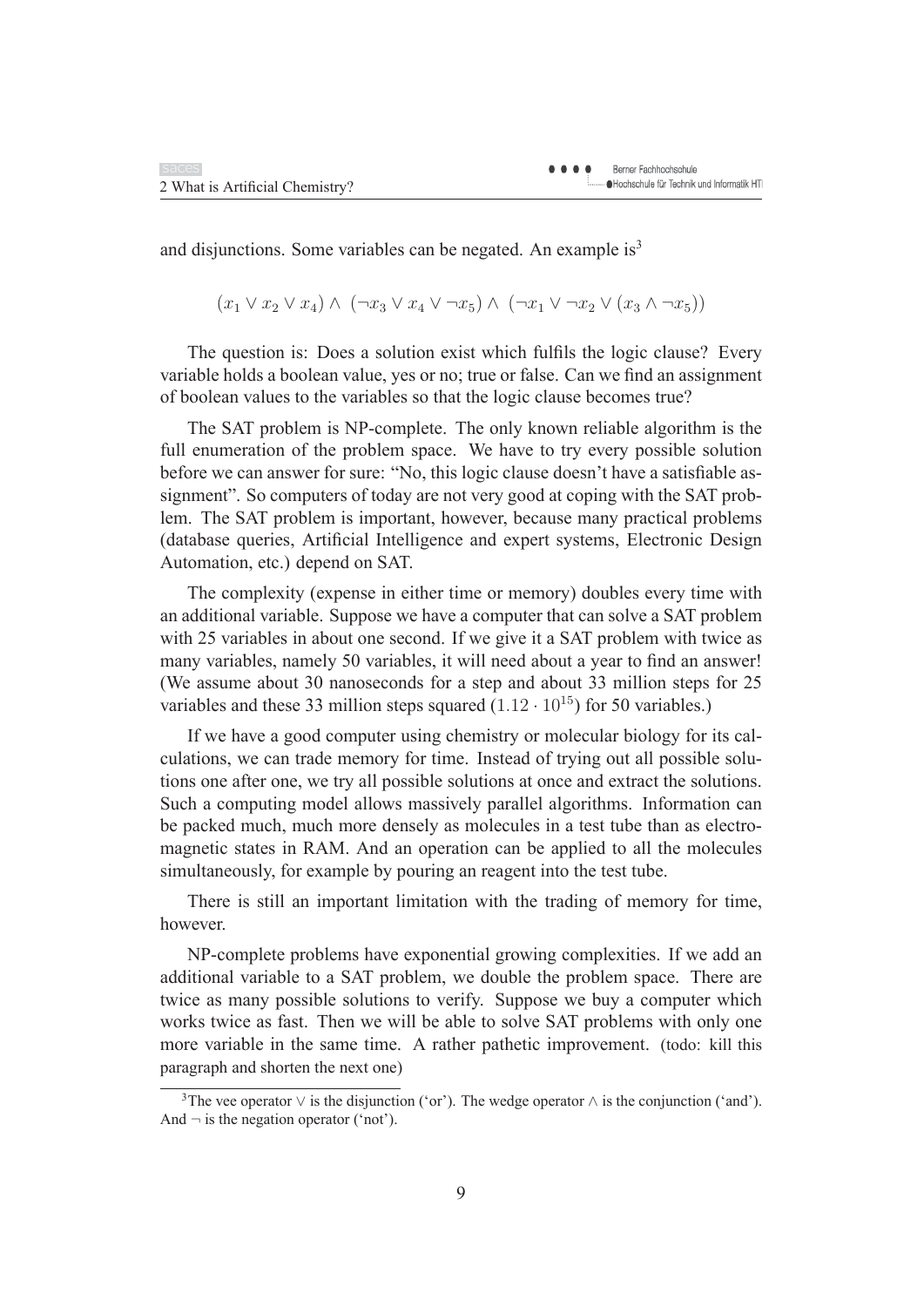If we had a computer based on chemistry working a million times faster, then we could add twenty more variables to the SAT problem (the dual logarithm of a million is roughly 20). This is better, but not much. If we would want to add 100 more variables, we would soon run out of available molecules. The computation would need more stuff in the test tube than the earth weighs, for example. There is just not enough "memory" to solve large SAT problems. This is the limitation with the trading of memory for time.

It is not known whether a more efficient algorithm for the SAT problem exists or not. One of the greatest unsolved problems of Mathematics and Computer Science is the "P versus NP" problem [Coo03], [Dev02]. Most experts "believe" that there are no efficient (polynomial time) algorithms for NP complete problems. But this has not been proven yet.

But a practical way to cope with the SAT problem is to use heuristics (backtrack search). In practice, the SAT problem can be solved in reasonable time for many instances [Nad02].

## **2.3 SAT and Artificial Chemistry**

One application of artificial chemistry is to explore the possibilities and limitations of computing models without implementing the models in reality or doing exhaustive simulations.

Suppose someone designs a working computer with DNA. With simple reasoning it has been shown that even massive parallelity with many DNA strands is not "enough". Massive parallelity will just push the limit of the problem size by a few dozen units.

While this was possible with a little thinking, more complex problems are perhaps better formulated as an artificial chemistry to get answers for some questions. We suggest that analyzing computing models is one of the applications of artificial chemistry.

## **2.4 The general form of an Artificial Chemistry**

In [SBB<sup>+</sup>00] and [DZB01] a formal definition of an *artificial chemistry* is given. A model of a reaction vessel or a domain containing objects or molecules and of reactions inside the vessel is assumed. The definition is (see [DZB01], section 2.1, page 227):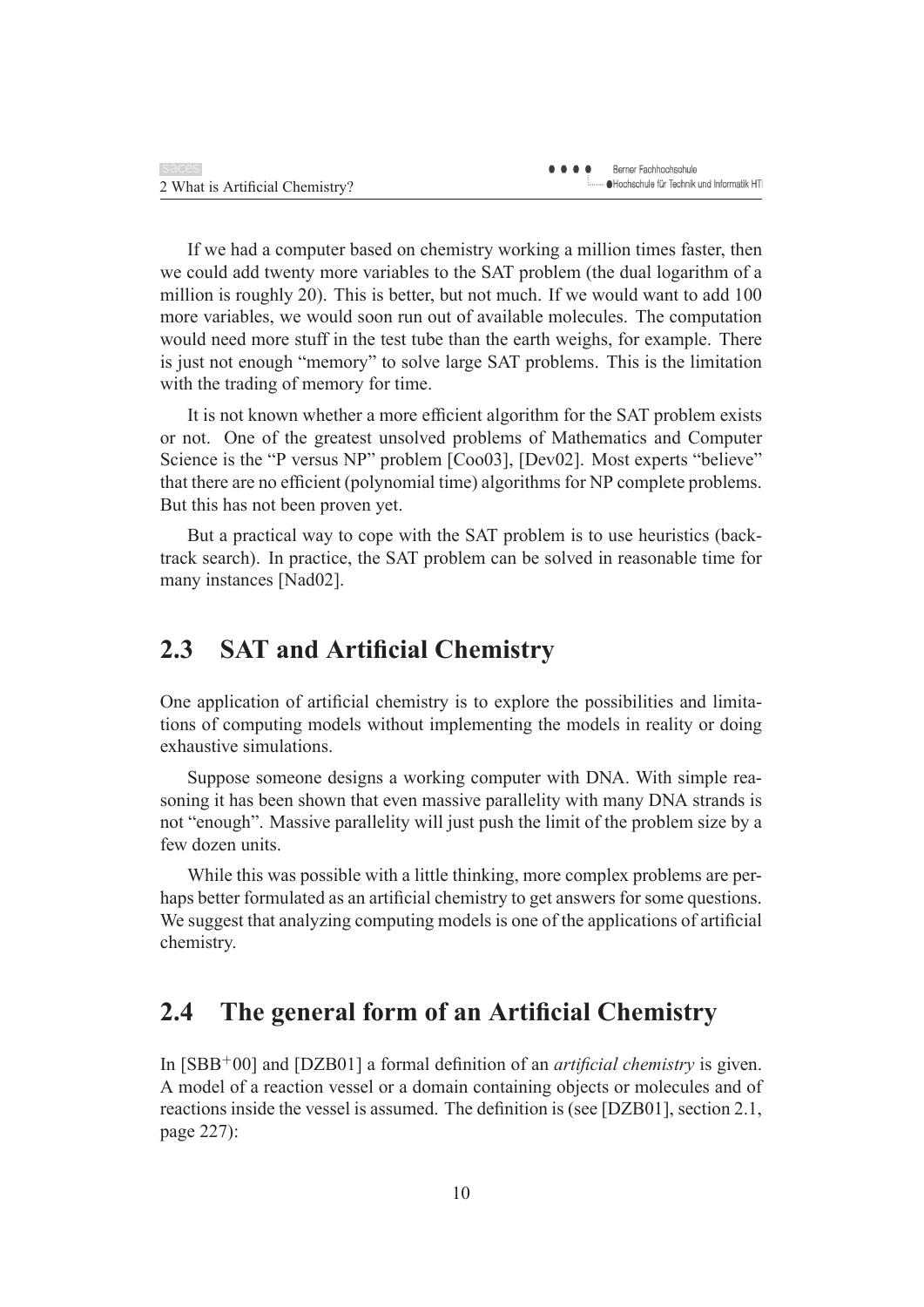An *artificial chemistry* can be defined by a triple (S, R, A), where S is the set of all possible molecules,  $R$  is a set of collision rules representing the interaction among the molecules, and A is an algorithm describing the reaction vessel or domain and how the rules are applied to the molecules inside the vessel.

Let us have a look at the molecules, the reactions and the algorithm.

## **2.4.1 The molecules**

The elements  $s \in S$  are molecules. They can be just objects (like strings of characters A, C, G, T as highly abstracted models of DNA strands) or numbers to solve mathematical problems. To solve the SAT problem one can use boolean arrays or binary strings. A yes/no value in such a string is an assignment to a variable in the logic clause. The set  $S$  might be even infinite (as the set of natural numbers). This doesn't mean that the population of molecules inside the reaction vessel itself is infinite, only the "choice" of possible elements of S is infinite.

The molecules can have additional parameters like position or speed inside the reaction vessel. These parameters are used in the reaction rules.

### **2.4.2 The reactions**

R, the set of reaction rules, describes the interactions between the objects in the domain. A rule  $r \in R$  can be written in the same notation for chemical reactions:

$$
s_1 + s_2 + \dots + s_n \to s_1' + s_2' + \dots + s_m'
$$
 where  $s_i, s_j' \in S$ 

The elements  $s_i$  are educts of the reaction and the elements  $s'_j$  products. The educts react with each other and are removed from the population in the vessel. After the reaction the products are added to the population. The " $+$ " sign is not a mathematical operator here, just a separator between the reagent symbols.

Rules can have conditions and, exactly as molecules, additional parameters. The most important condition of rules is that all educts must be available or have collided. An additional condition could be a reaction probability (the reaction is executed only if a random number in range [0..1] exceeds reaction probability). The reaction probability is one of the additional parameters of the rule. Another rule parameter or condition could be the activation energy (the rule is activated only if the kinetic energy of the educt molecules exceeds the activation energy).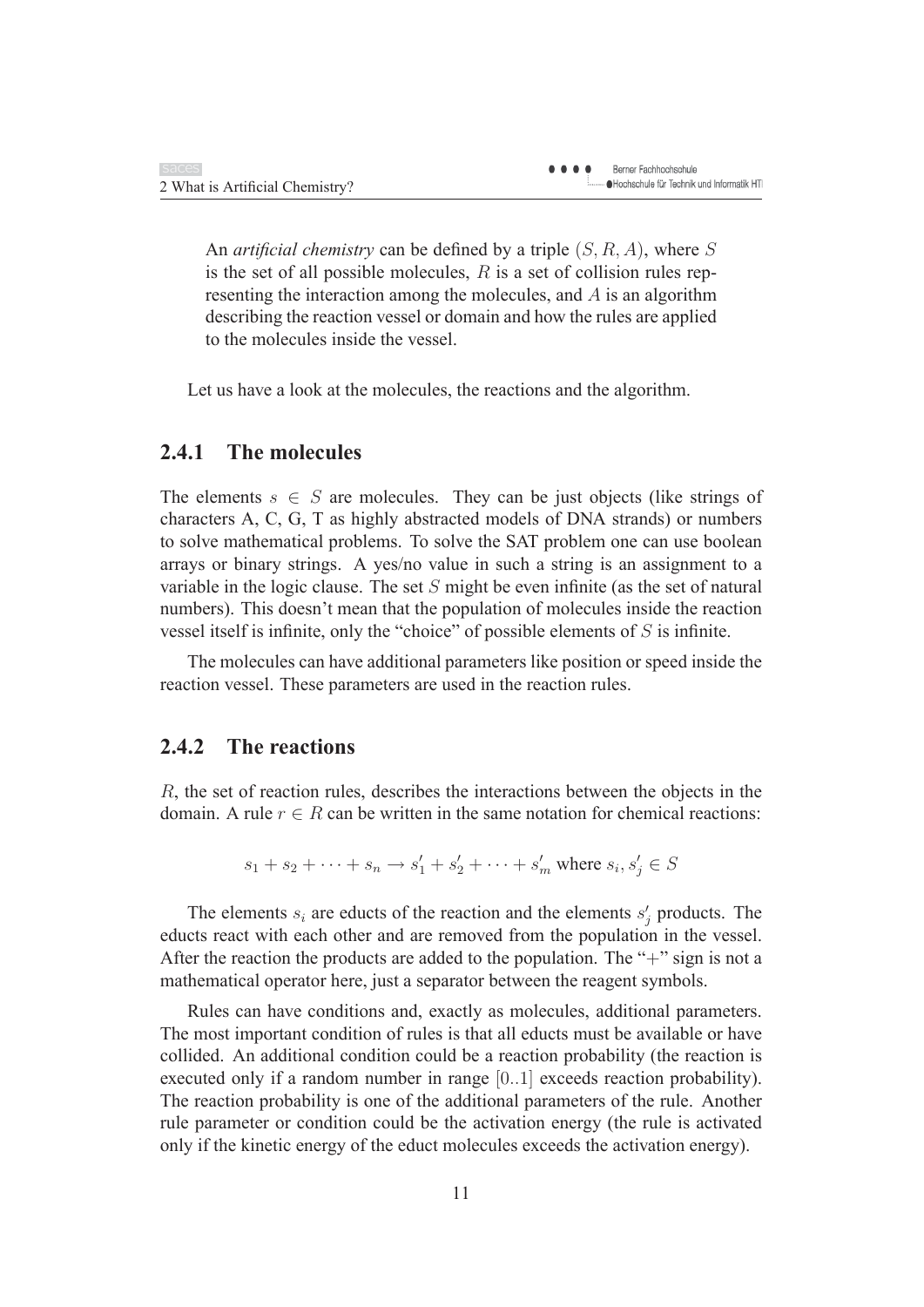The set of rules  $R$  can be infinite like the set of molecules  $S$ . Infinitively many rules can be constructed by a meta-rule, as the rule  $a + b \rightarrow (a/b) + b$ , for example.  $a$  and  $b$  are natural numbers and  $a$  is divisible by  $b$ . The products are the new natural number  $a/b$  and b. Such a meta-rule is useful for an artificial chemistry to find *prime numbers* ([SBB<sup>+</sup>00], page 13).

### **2.4.3 The algorithm**

The algorithm determines which molecules react with each other, then what is done with the reaction products, and how to treat molecule and reaction parameters. A very simple artificial chemistry doesn't even have the notion of space. Molecules which "collide" which each other are selected randomly and then reaction rules are applied on the collided molecules. Others have space (especially 'saces' with its three-dimensional reaction vessel) and molecules collide when their trajectories cross each other.

Another approach is to use differential equations. Reaction rules are reformulated to contain stoichiometry factors. Such a rule can be understood as a recipe: "Add two parts of stuff A, three parts of stuff  $B$ , etc., and you get one part of stuff X and three parts of stuff  $Z$ ". Instead of acting single collisions the algorithm calculates the concentration of the stuffs in the reaction vessel with differential equations (see [DZB01], page 229).

There are many different approaches to let molecules react and to handle reaction products. Sometimes an alternative definition of artificial chemistry makes more sense, namely a tuple  $(S, I)$ , where S is the same as before, a set of molecules, and I a description of the interactions among the molecules. This definition avoids a separation between reaction rules and the algorithm if both are intertwined very much.

## **2.5 Applications of Artificial Chemistry**

(todo: This section needs some more 'flesh' and restructuring. Use the material of diziba and sbbdz. Perhaps a short overview about current artificial chemistries makes sense.)

The applications of *artificial chemistry* are more important than exact modeling of chemistry using quantum mechanics. With simplified and abstracted models one can better investigate whether they are Turing Complete like the Conway Game of Life or what computing capabilities they own. The models of artificial chemistry also allow a better understanding of the chemical processes forstudents.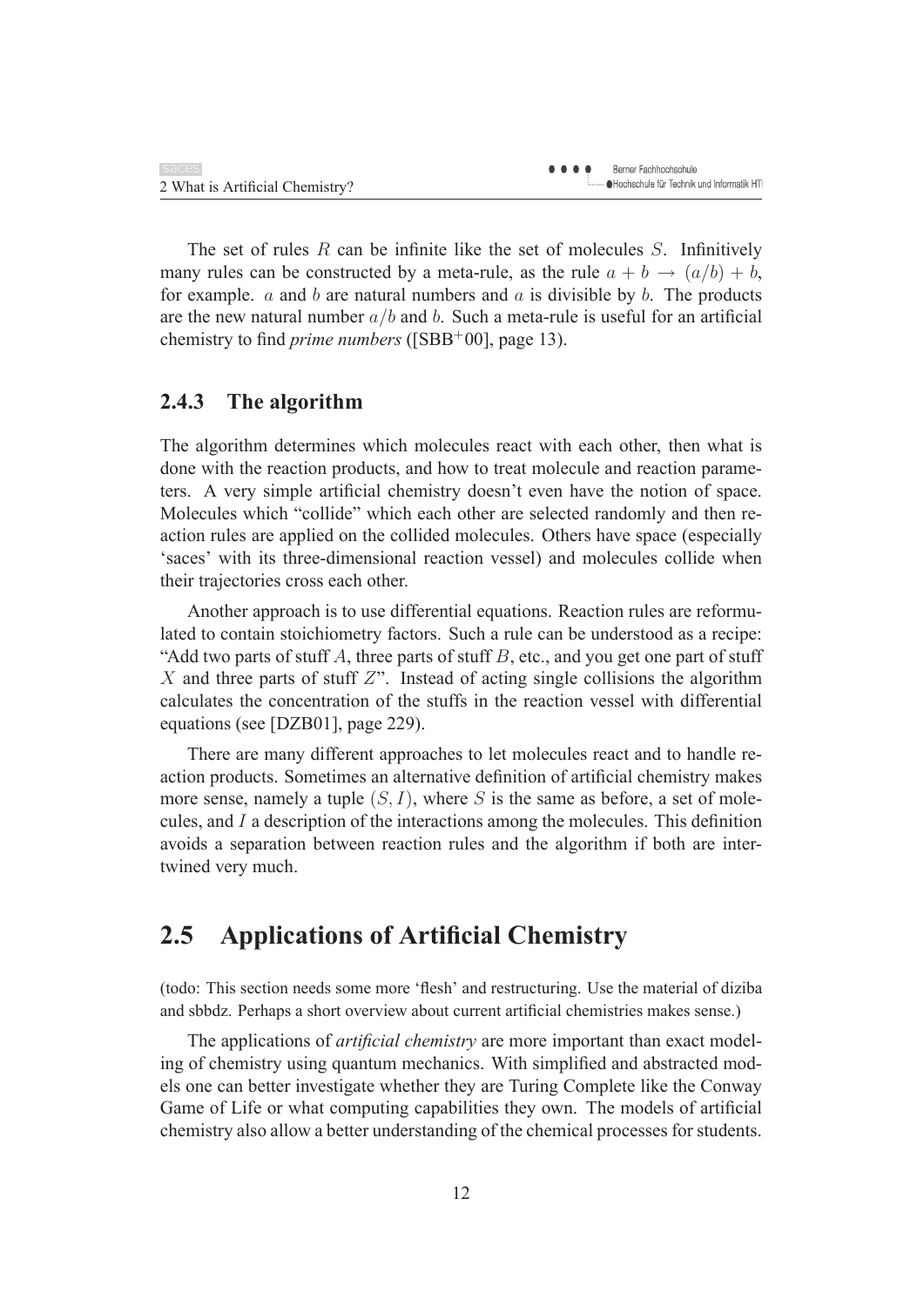And another important application of artificial chemistry is chaos theory and the study of self-replication and life. Possible questions are:

- 1. How can one define Artificial Chemistries or systems within to "solve" a problem?
- 2. How do such systems behave dynamically?
- 3. Where and how do regular patterns emerge from chaotic systems?
- 4. When do systems collapse, for example through catastrophic positive autofeedback loops?
- 5. When do self-replicating patterns emerge from systems?
- 6. What is life?

Artificial chemistry is used as a model for a "complex system" in systemic thinking as well  $[SBB<sup>+</sup>00]$ . Systemics is an important interdisciplinary method to cope with "living" and difficult-to-manage systems. Such systems don't behave in a linear way, have long reaction delays or intricate interconnections. Such systems are "alive".

## **2.6 Summary**

(todo: reformulate better!)

In a summary, artificial chemistry is very fascinating but a bit speculative. There is the danger of just "playing around" and inventing beautiful, esthetic systems of little scientific value. There is even a science fiction novel about a virtual life based on an Artificial Chemistry of only 32 chemical components, the chemical elements [Ega95].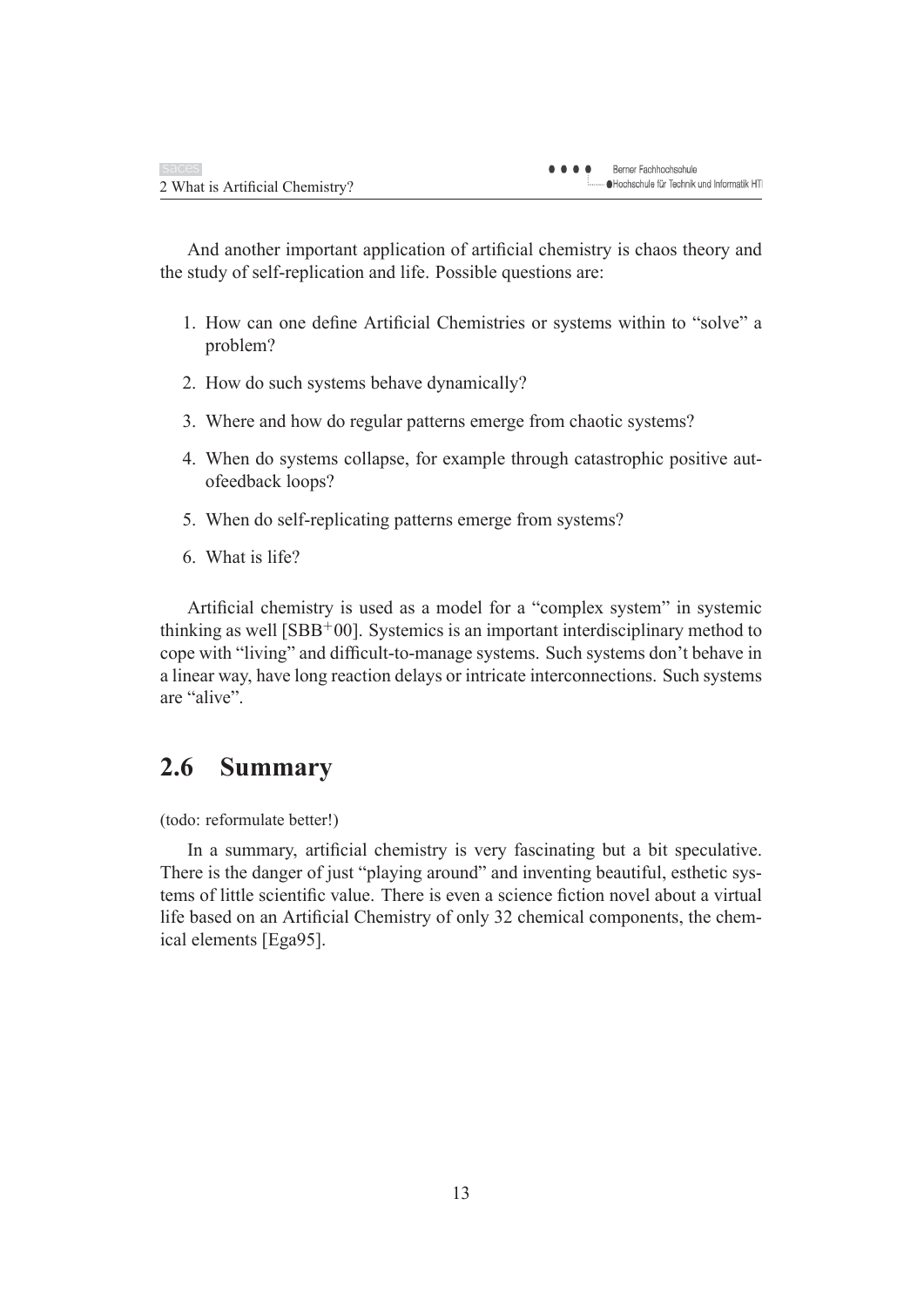# **Chapter 3**

# **Proposal of 'saces' as a tool in Artificial Chemistry**

As a part of the diploma a simple, small tool is proposed: 'saces'. The name is the acronym of "Simple Artificial Chemistry Experiment System" and the code-name of the project. It does three-dimensional visual simulations of ideal gas processes. It is both useful as an educational tool and as an application of *artificial chemistry*.

## **3.1 Fact Sheet**

The tool 'saces'

- is a moderately realistic simulation of an ideal gas undergoing reactions.
- has a three-dimensional real-time visual animation of the chemical process.
- is useful as a simple educational tool and as an application of artificial chemistry.
- allows the specification of particles and chemical reactions.
- uses a space partioning algorithm for almost linear-time collision detection of the molecules.
- uses Monte-Carlo methods for collision response and for reactions.
- is developed in Java 5 using JOGL (see [Dav04]).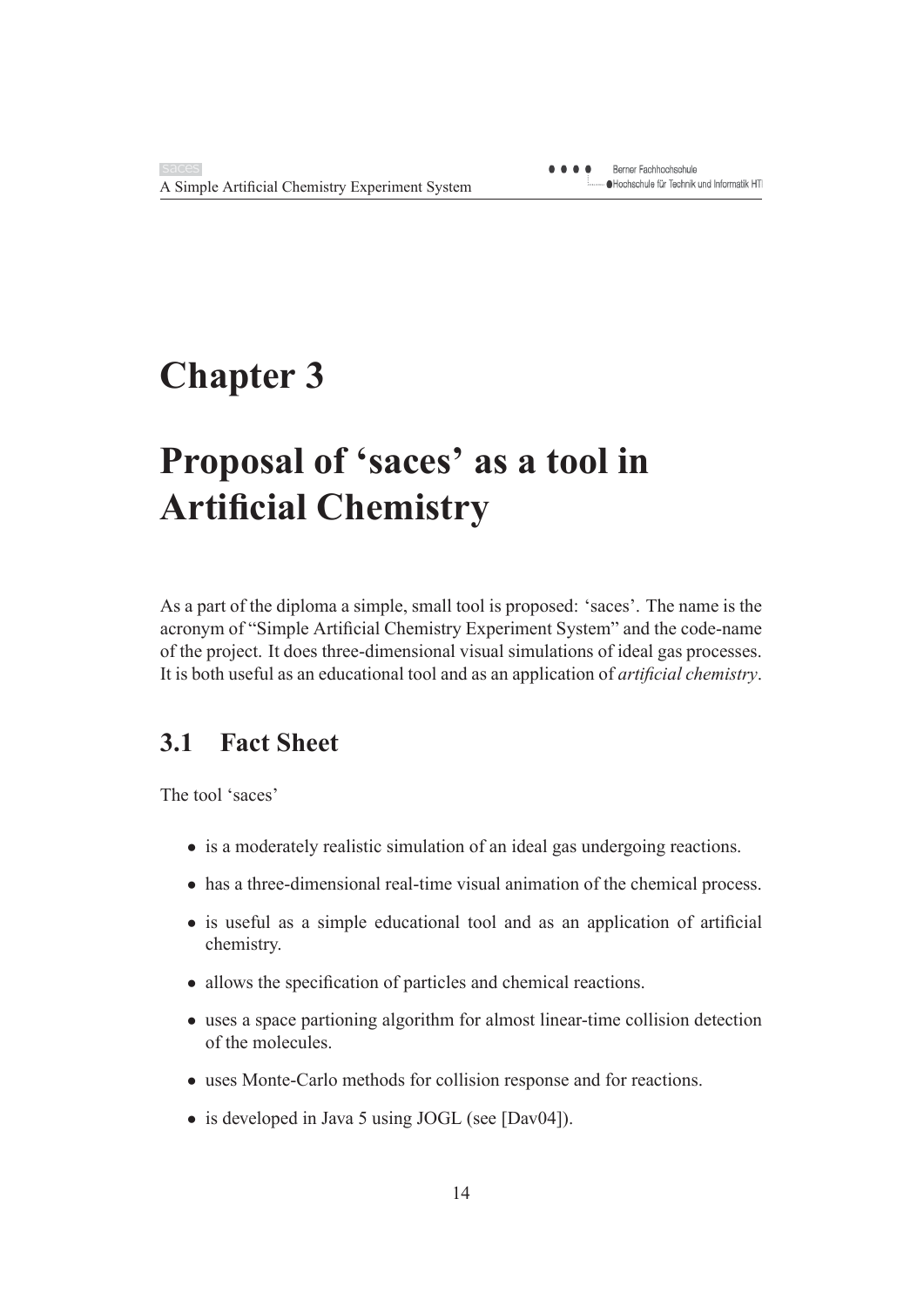- allows replacement of steps in the simulation loop (Collision detection and response, handling reactions, etc.; see section 3.4.2 on page 18).
- runs on Windows, Linux and Mac OS X 10.4.
- needs enough RAM (512 MB minimum) and a hardware-accelerated video card with OpenGL.

Further technical details are in chapter 6, page 30.

## **3.2 The position of 'saces' in Artificial Chemistry**

'saces' acts on a middle ground between the high abstractions of "true" artificial chemistry and the highly realistic models of computational chemistry. We wanted to simulate certain simple chemical processes and at the same time provide a nice and instructive visual display. Some corners had to be cut, or to express in other words, we had to introduce some abstractions and simplifications to reach adequate animation speeds.

Nevertheless, it is possible to do artificial chemistry scenarios as well (see chapter 5, page 28).

### **3.2.1 Abstractions and Simplifications**

- Molecules are hard spheres. Collisions are elastic (except if reactions apply).
- The reaction vessel or test tube has flat rectangular walls. The space inside the reaction vessel has the form of an ashlar (see figure 3.1).
- Ideal gases are assumed. There are no Van der Waals forces and other intermolecular forces. For pressure measurements, however, the volume of the spheres is considered. (todo: really?!)
- No quantum chemistry.
- Collision detection is not water-tight. A few percent of all collisions are not detected. Particles overlapping to neighboring partitions are ignored in these partitions (see chapter 6, page 46).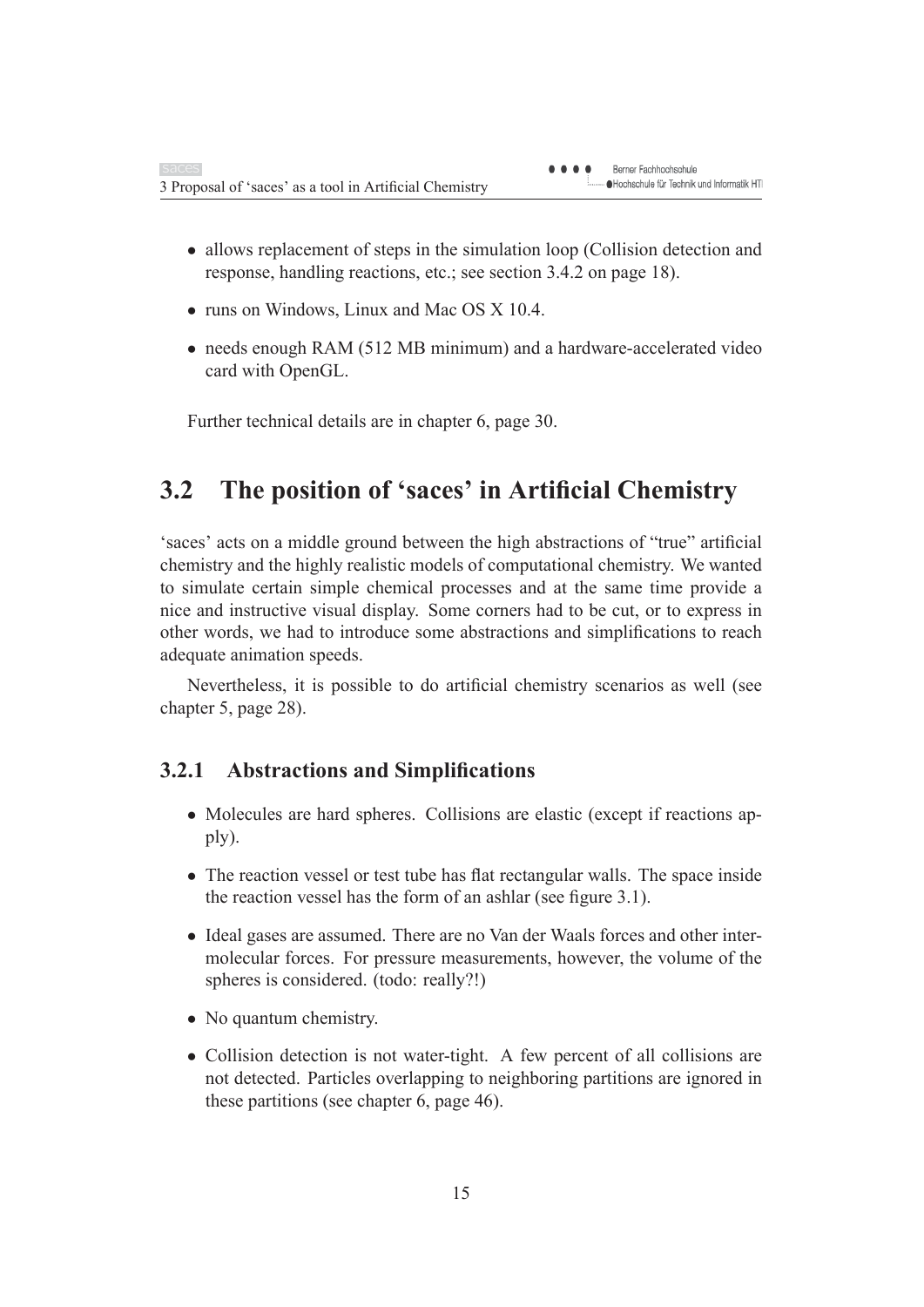

Figure 3.1: The shape of the reaction vessel in 'saces'

- Another problem is the quasi-simultaneous collision of more than two particles. Particles after the second are ignored or handled in the next simulation loop iteration.
- Collision response determines the reflection angle randomly. Rutherford or other sophisticated reflection models aren't implemented. (They could be programmed as an extension to 'saces', but perhaps at the expense of real-time speed.)
- Only these types of reaction equations are supported:
	- **Transform** of form  $E_1 + E_2 \rightarrow P_1 + P_2$  (two educts transform to two products),
	- **Merge** of form  $E_1 + E_2 \rightarrow P$  (two educts merge to one product) and
	- **Decay** of form  $E \to P_1 + P_2$  (an educt decays spontaneously to two products).

More complicated reactions can be composed out of these simple equations.

Most of these simplifications arise from the need to do the calculations in realtime. For details how the calculations are implemented (see chapter 6, page 30).

Some limitations can be lifted if you implement your algorithms in Java code and instruct 'saces' to use the new classes instead (see section 4.3, page 25).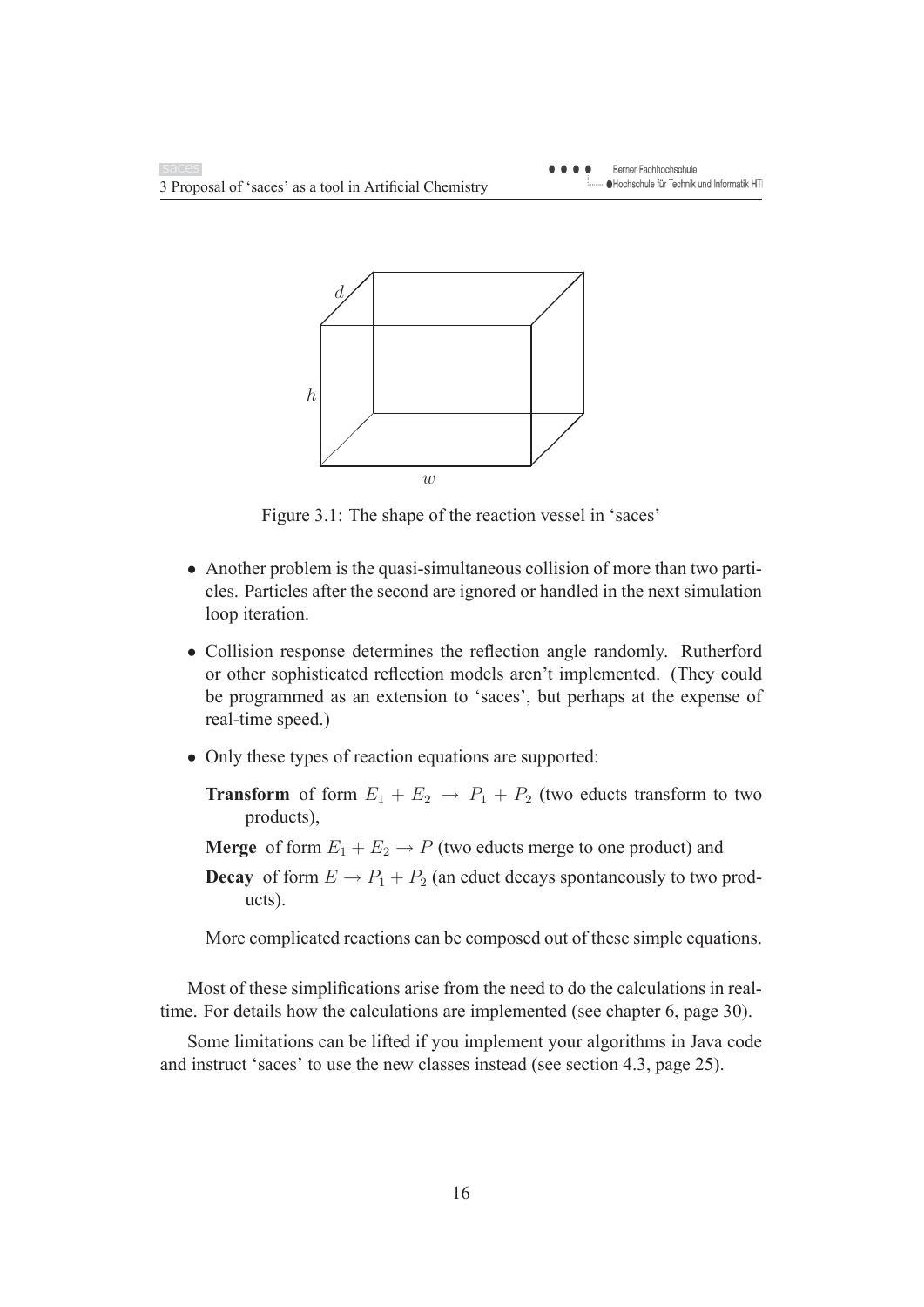## **3.3 General form of the Artificial Chemistry of 'saces'**

We analyze 'saces' corresponding to the definition of artificial chemistry as a triple  $(S, R, A)$  (see section 2.4, page 10).

### **3.3.1 The molecules**

The elements of the set  $S$  are particles moving around in the test tube in the form of hard spheres. They have the parameters:

- the position  $\bar{p}$
- the velocity  $\bar{v}$
- its "species", namely the particle class with the parameters
	- **–** mass m,
	- **–** bound energy H,
	- **–** sphere radius r, and
	- **–** a name and a color for display

The initial number of particles and their particle classes are determined by the experiment configuration. The set  $S$  is finite, provided we ignore the molecule parameters.

### **3.3.2 The reactions**

The rules have at most two educts and two products and have the parameters:

- reaction probability  $p_r$  and
- activation energy  $E_r$

A reaction rule is applied only if the kinetic energy of the colliding molecules exceeds the activation energy and if the generated random number in range [0..1] exceeds the probability  $p_r$ . The set R is finite as well.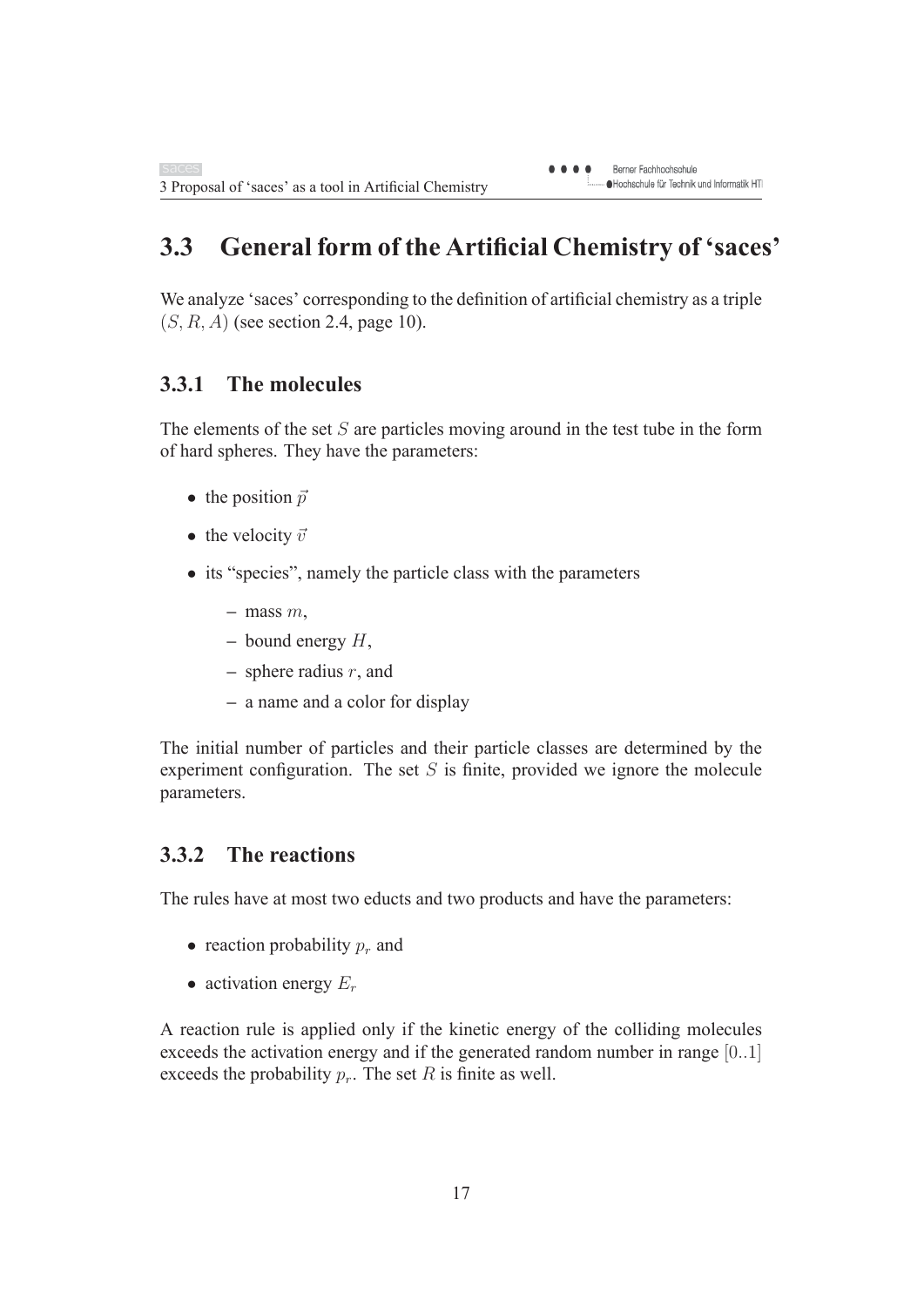## **3.3.3 The algorithm**

The algorithm takes into account the velocities and the positions of the molecules. It does collision detection and collision response for each particle. The list of collision pairs is given to the reactions to be handled. A special case are decay reactions which occur quasi-spontaneously (with random numbers).

The visualization of the moving particles isn't part of the definition of the artificial chemistry algorithm. 'saces' is not a "pure" artificial chemistry tool, but is useful as a visualization of chemical reactions, too.

## **3.4 A short overview about the 'saces' tool**

The most important parts of the tool are:

- A three-dimensional view of the rectangular reaction vessel
- The simulation loop
- A data viewer to view diagrams or histograms
- A dialog to define the experiment settings and chemical reactions
- A binary logger to write data to the disk

### **3.4.1 The three-dimensional view of the reaction vessel**

The main window displays a three-dimensional view of the test tube. Below the view a tool bar with buttons is shown. During a simulation moving spheres are shown (see figure 3.2). The user can move around or insde the test tube with navigation keys (see section 4, page 25).

### **3.4.2 The simulation loop**

The simulation loop calculates the simulation, displays the particles and saves data to a binary file. The simulation loop consists of these steps in an endless loop till the animation is stopped:

1. Reposition the particles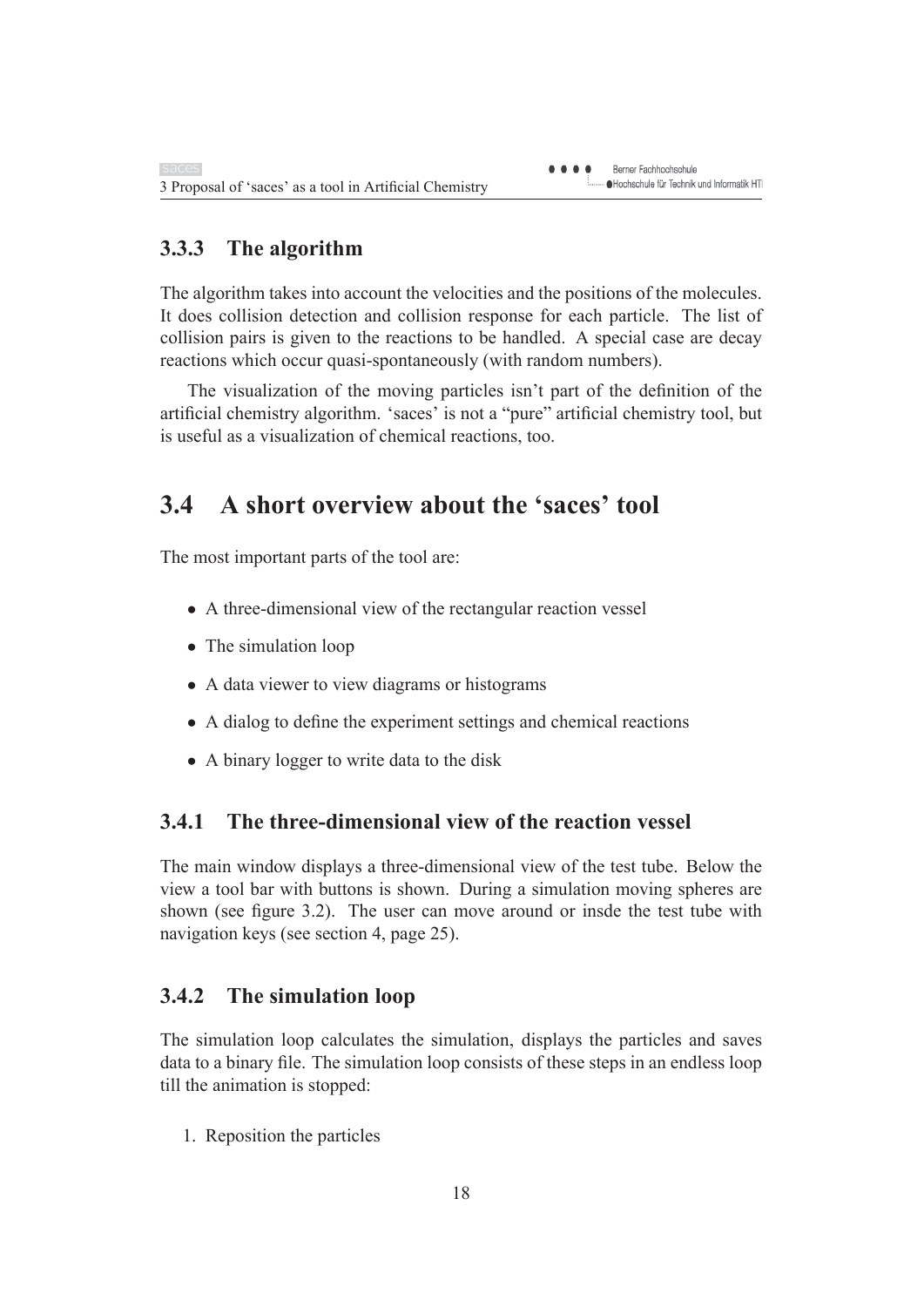3 Proposal of 'saces' as a tool in Artificial Chemistry





Figure 3.2: Running the sample experiment

- 2. Detect collisions at the test tube walls and reflect<sup>\*</sup>
- 3. Do the measurements (pressure, temperature, etc.) and log them<sup>∗</sup>
- 4. Detect collisions of particles with each other<sup>\*</sup>
- 5. Apply, if neccessary, merge reactions<sup>∗</sup>
- 6. Apply, if neccessary, transform reactions<sup>∗</sup>
- 7. Calculate collision response for the remaining collision pairs<sup>∗</sup>
- 8. Apply, if neccessary, decay reactions<sup>∗</sup>
- 9. Paint the scene

You can provide alternate implementations of the steps marked with an asterisk∗. Code the alternate implementation as a Java class and instruct 'saces' to use it. For a complete treatment of not only the simulation loop, but the whole simulation process, see section 6.3.2, page 37.

## **3.4.3 The data viewer**

Thermodynamical data like temperature and pressure, and mechanics like particle count, a histogram of particle speeds and other data are presented as diagrams in the data viewer (see figure 3.3).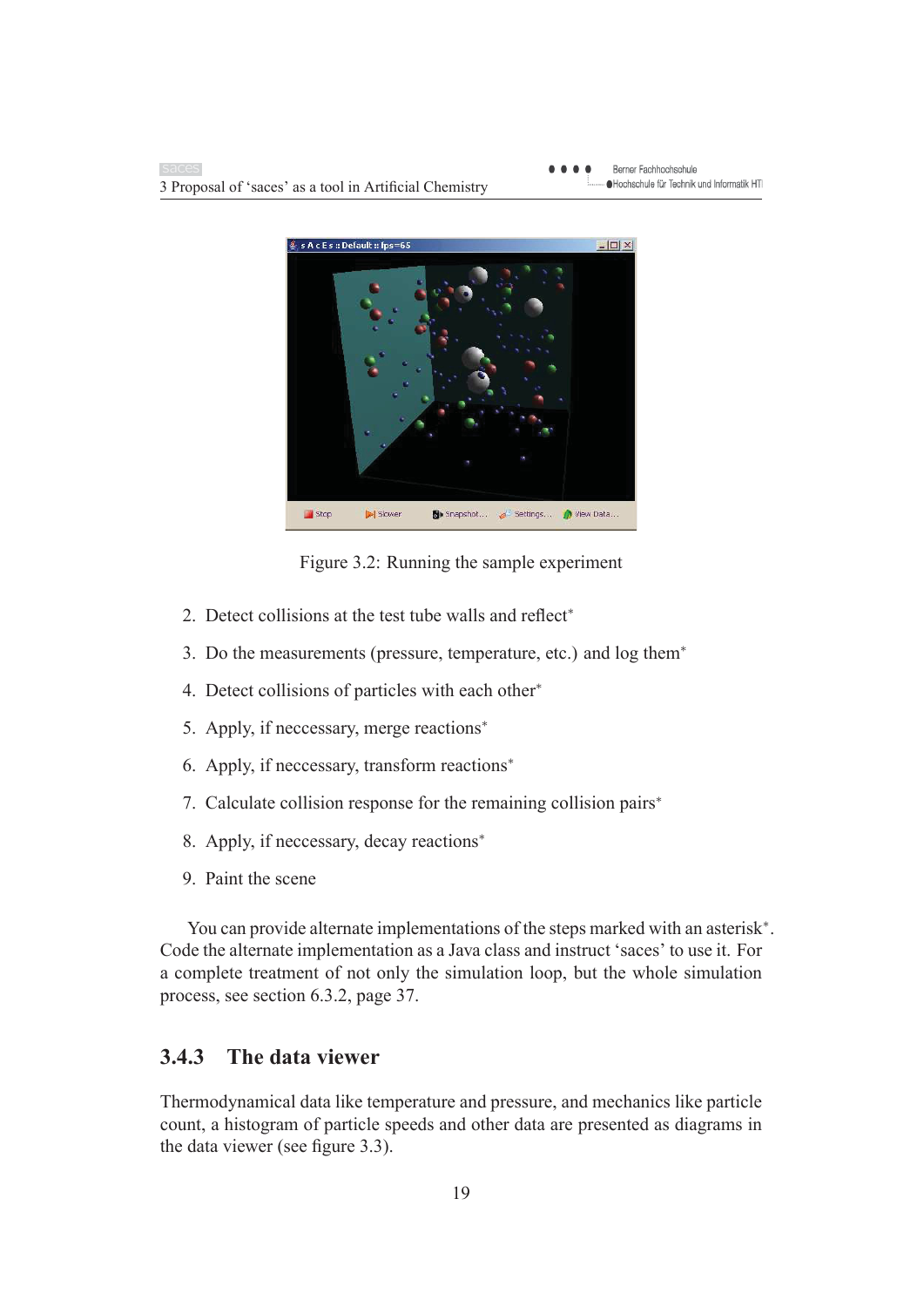Berner Fachhochschule  $\bullet\bullet\bullet\bullet$ - ● Hochschule für Technik und Informatik HTI 3 Proposal of 'saces' as a tool in Artificial Chemistry **A.** s A c E s :: Default :: #14 2005-10-19T19:59:17.828UTC  $\Box$ Particle Diagram | Not yet clear | Speed Histogram | Measurements | Totals | Other data | Small Red <sup>O</sup> 10 particles(s) Big Grey  $\overline{O}$ <br>Tiny Blue 10 particles(s) 60 particles(s) Small Green O 65 particles(s) Total  $\bar{O}$ 145 particles(s) First Previous Run Next Last

Figure 3.3: Todo: The particles diagram of the Lotka-Volterra experiment

The data viewer can be started as a separate process, or even on another workstation if the binary log file is stored on the network.

### **3.4.4 The experiment settings dialog**

There are general experiment settings like initial temperature or test tube dimensions (see figure 3.4), then there are particle settings to define particle properties and reaction settings to define reaction equations and finally experiment properties as key-value pairs for additional experiment parameters and to instruct 'saces' to use alternate implementations of simulation steps.

| SACES :: Settings                                      |         |                             |         |  |
|--------------------------------------------------------|---------|-----------------------------|---------|--|
| Experiment   Particle Classes   Reactions   Properties |         |                             |         |  |
| <b>Experiment Description</b>                          | Default |                             |         |  |
| <b>Initial Temperature</b>                             | 200.0   | Box Color                   | #336666 |  |
| Time Step                                              | 1.0     | Random Seed                 |         |  |
| <b>Box Dimensions</b>                                  | 3.0     | $\times$ 3.0<br>$\mathsf X$ | 3.0     |  |
|                                                        |         |                             |         |  |
|                                                        |         |                             |         |  |
|                                                        |         |                             |         |  |
| <b>■ Load</b> ■ Save ■ Save as ▶ Start                 |         |                             |         |  |
|                                                        |         |                             |         |  |

Figure 3.4: The Experiment settings window

## **3.4.5 Saving simulation data**

Because the simulation is a CPU-, memory- and graphics-intensive application, communication is kept to a minimum. The tool and the simulation loop use a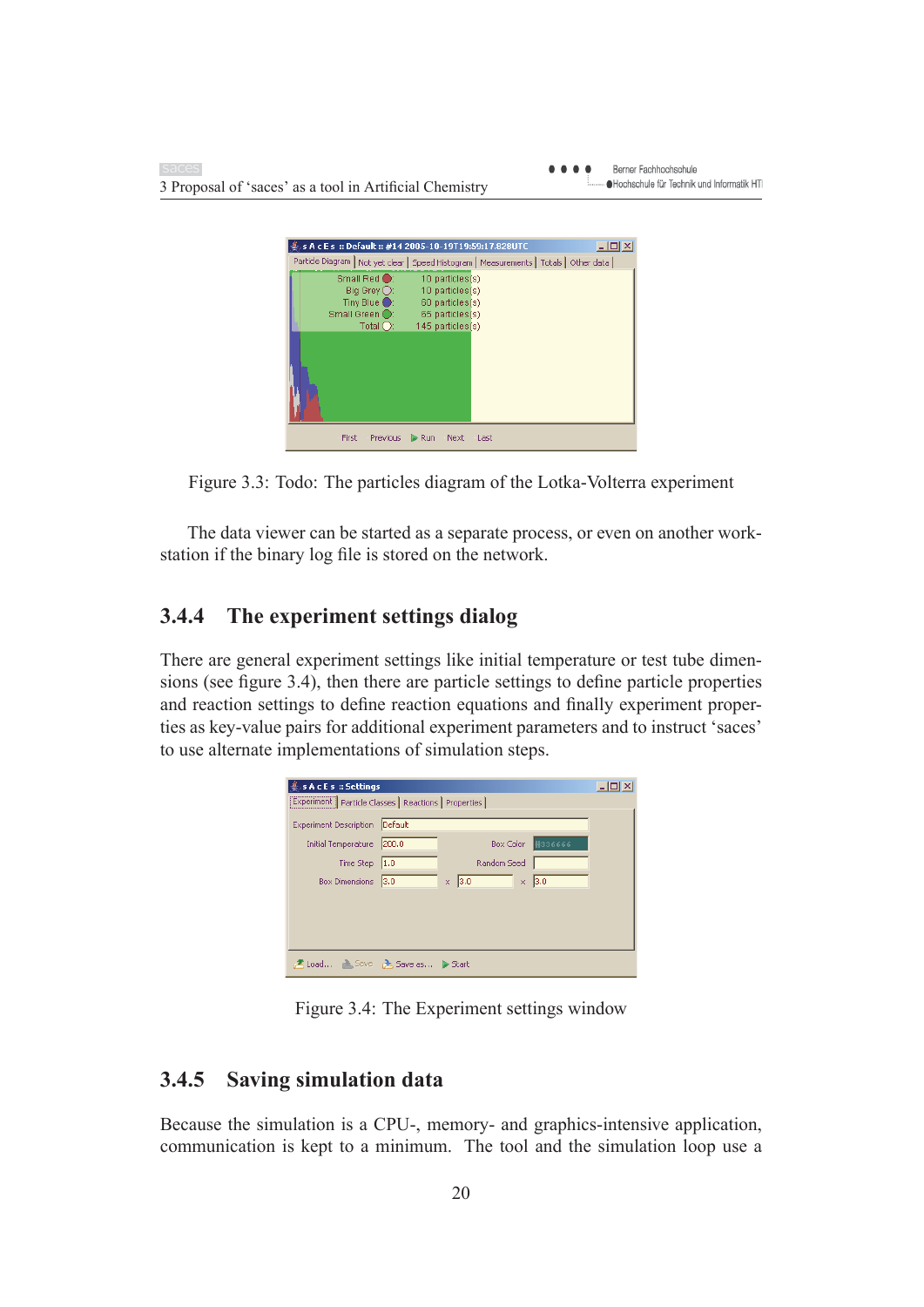binary logger to save simulation data to a file. The file can be placed on a network share and be read by a second instance of 'saces' on another workstation to display diagrams or raw data.

## **3.5 Getting started with 'saces'**

## **3.5.1 Getting 'saces'**

'saces' is delivered as a *.jar* file for all platforms. Get it from the diploma CD or from the project homepage http://saces.yce.ch.

For Windows use the executable saces, exe, and for Mac OS X 10.4 the application bundle saces.app. (todo: create the executable and application bundle!)

## **3.5.2 Java Runtime Environment version 5**

'saces' works with Java version 5 and up only. You need to install at leaset the Java Runtime Environment version 5. Download it from http://java.com/ en/download/manual.jsp and follow the installation instructions.

## **3.5.3 Optional: Getting JOGL**

**Note!** This step is not necessary with the Windows or Mac OS X executables. Do this if you use the *.jar* file. 'saces' needs JOGL native libraries. They are already included in the platform executables, but not with saces.jar.

- 1. Go to https://jogl.dev.java.net and search your platform on the download page or get the libraries from the diploma CD.
- 2. Download the jogl-natives-<*platform*>.jar file.
- 3. For Windows unpack with *WinZip* and copy the *.dll* files to the same directory as the saces.jar file or in the *ext* subdirectory of the Java installation. For JOGL release 1.1 they are jogl. dll and jogl\_cg. dll.

For other platforms proceed similarly.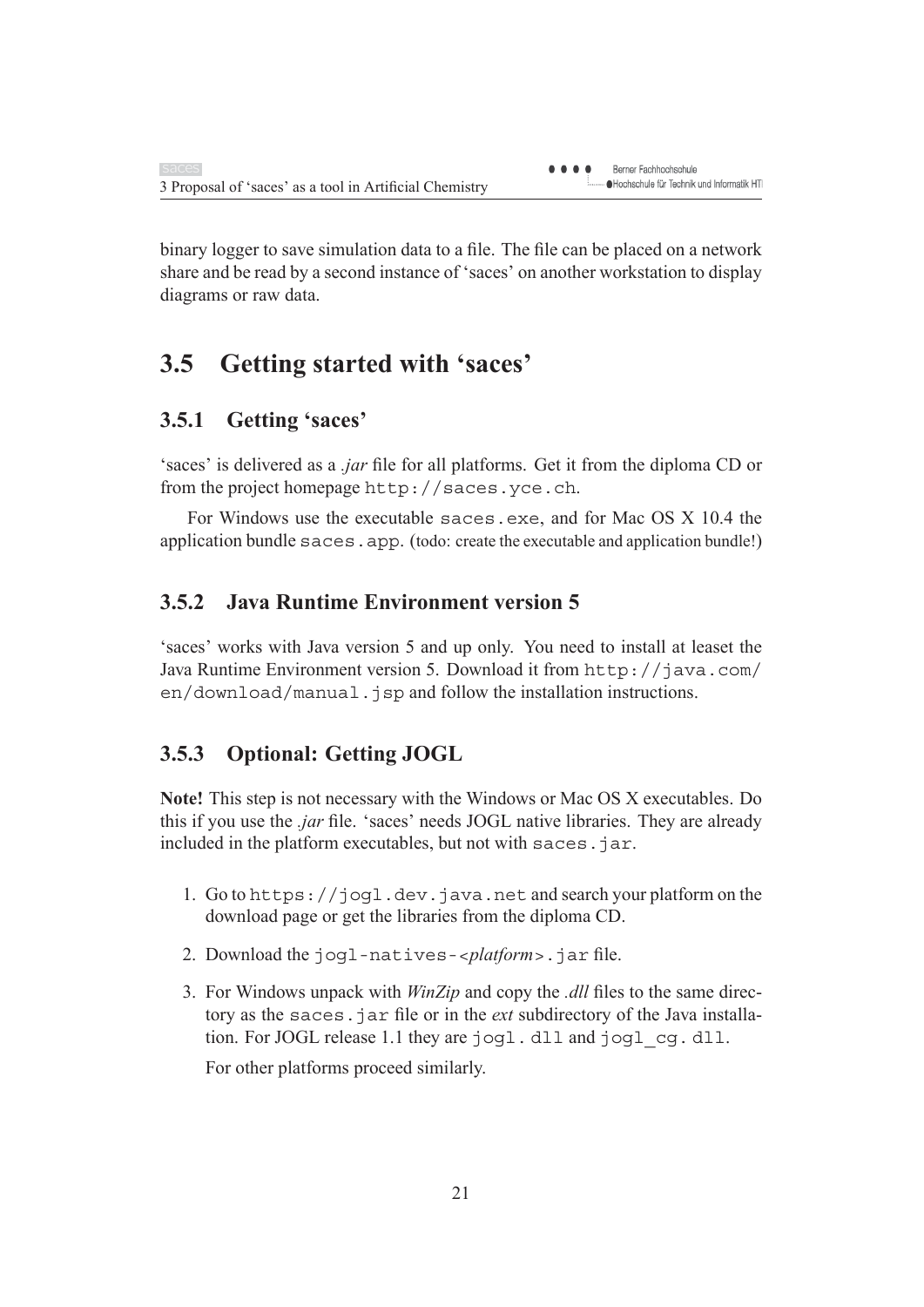## **3.5.4 Start 'saces'**

No need for installation. Just double-click the icon.

A window with a black empty background is showed. This is the main view. Click on the 'Run' button at the bottom. A sample experiment is started. Molecules are displayed as colorful spheres with different sizes. OpenGL lighting is applied to give a more realistic view. The reaction vessel is painted, too. Some walls left out to allow a better view into the reaction space (see figure 3.2, page 19).

### **3.5.5 Stop simulation and load experiment**

Just hit the 'Settings. . . ' button while the simulation is running. This stops the simulation and shows the settings window. Then click the 'Load. . . ' button and load the volterra. xml experiment specification file. The experiment specification file is on the diploma CD or can be downloaded from the project homepage http://saces.yce.ch.

## **3.5.6 Tweak the experiment**

Try to change the experiment tube wall colors to a bright red (see figure 3.4). Then change the initial count of preys to 2500. Click on the 'Particle Classes' tab and select the 'Initial Count' column of the row with particle name 'Prey' and edit the number. If you like change its color, too. (see figure 3.5).

| SACES :: Settings                                      |         |                                       |  |
|--------------------------------------------------------|---------|---------------------------------------|--|
| Experiment   Particle Classes   Reactions   Properties |         |                                       |  |
| <b>Experiment Description</b>                          | Default |                                       |  |
| <b>Initial Temperature</b>                             | 200.0   | #336666<br>Box Color                  |  |
| Time Step                                              | 1.0     | Random Seed                           |  |
| <b>Box Dimensions</b>                                  | 3.0     | 3.0<br>3.0<br>$\bar{\mathsf{x}}$<br>x |  |
|                                                        |         |                                       |  |
|                                                        |         |                                       |  |
|                                                        |         |                                       |  |
| <b>Z</b> Load save A Save as > Start                   |         |                                       |  |

Figure 3.5: Todo: The Particle classes settings tab

Then try to change the probability of catching prey. Click the 'Reactions' tab and edit the probability of the 'Catch Prey' reaction to 0.75.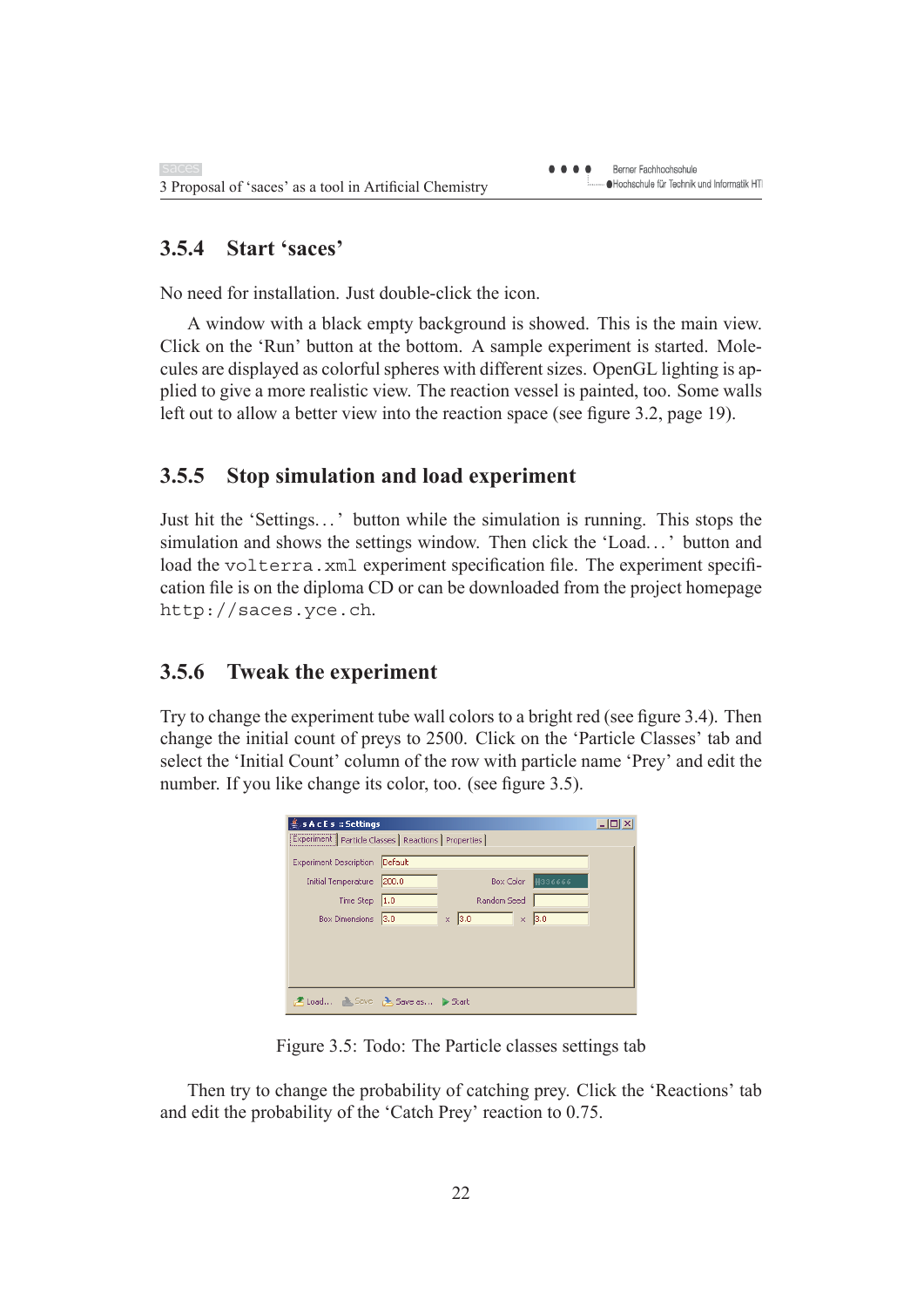### **3.5.7 Start the new experiment**

You can save the modified experiment or start the simulation right now. Click on the 'Run' button. The settings window disappears and the new experiment is running.

### **3.5.8 See the binary log**

While the new experiment is running, we open a shell (DOS Prompt on Windows, Terminal on Mac OS X) and enter:

```
java -cp saces.jar saces. file. BinaryLogRetriever
volterra. binlog volterra. xml
```
This dumps the contents of the binary log in text form. BinaryLogRetriever works like tail -f in Unix. That means, the process doesn't end if it reaches the end of the binary file, but waits for more data from the running simulation. You have to cancel it with Control-C if you are satisfied.

If you prefer outright visual data, click on the 'View Data. . . ' button, and you have a selection of diagrams (see figure 3.3, page 20).

### **3.5.9 The snapshot**

If you want to know "everything", click on the 'Snapshot. . . ' button. This saves a snapshot to the binary log file. The snapshot contains velocity, position and particle class of all particles in the simulation the moment the button has been clicked. Convert the snapshot to textual data for further processing with BinaryLogRetriever.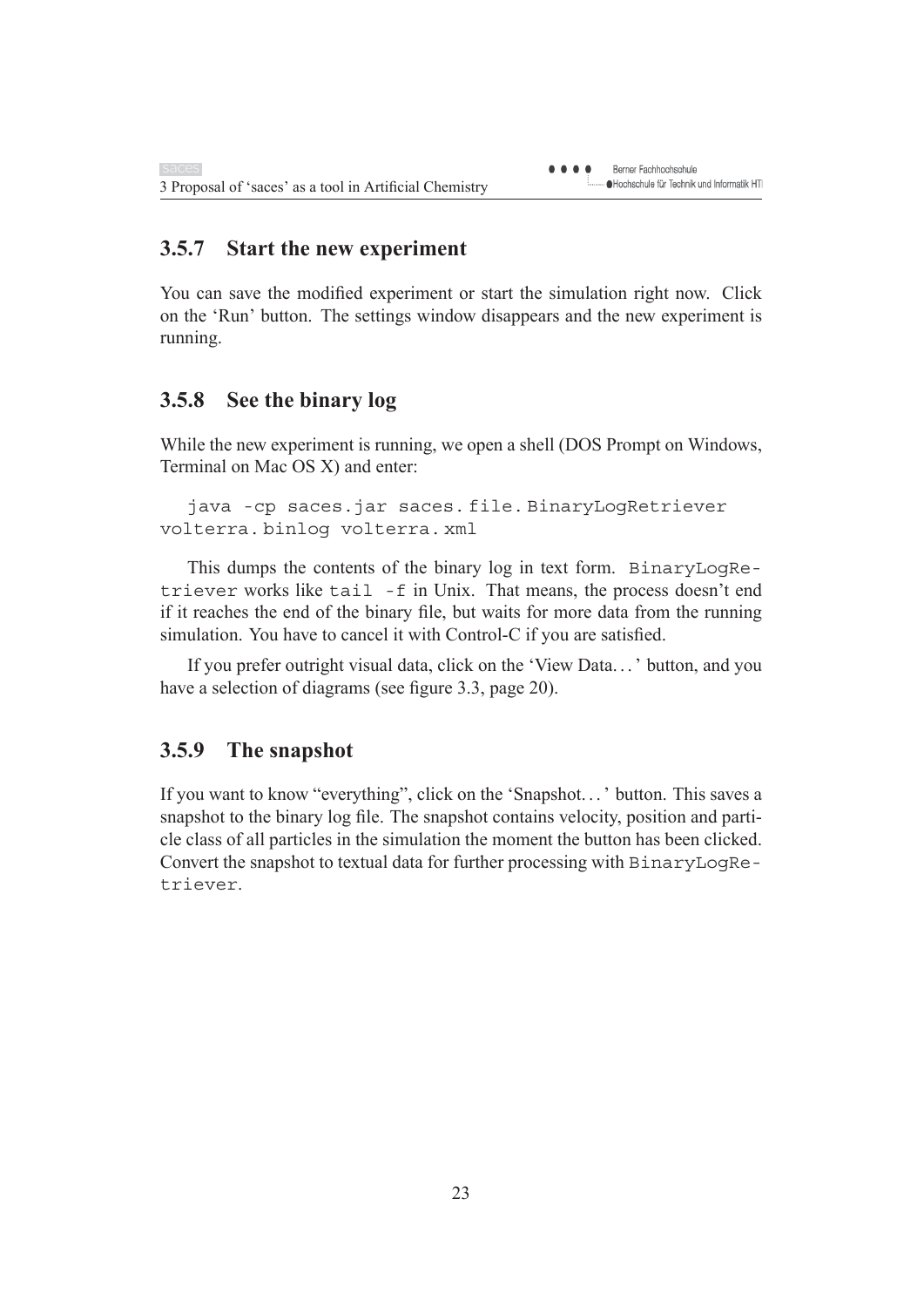## **Chapter 4**

## **The User Manual**

## **4.1 Overview**

**4.1.1 The main view**

### **4.1.2 The settings window**

**The general settings tab**

**The particle classes tab**

**The reactions tab**

#### **The properties tab**

The 'Properties' tab allows to change the experiment properties. The experiment properties are a collection of name-value pairs: each property has a name, the key, and a value which is a string or a number. With properties one can define additional settings in an extensible way.

The 'Properties' tab looks like this (figure 4.1). Double-click on a cell to edit its value. A new property is added with the click on the 'New Property' button. A new empty row is created and the new name and value can be entered. A property is deleted with the click on the 'Delete Current Property' button if a row has been selected before. It is not possible to create two properties with the same name.

The simulation loop plug-and-play architecture uses the experiment properties to define the steps in the simulation loop. The steps are defined as dynamically loadable Java classes implementing specific interfaces. The reflection of the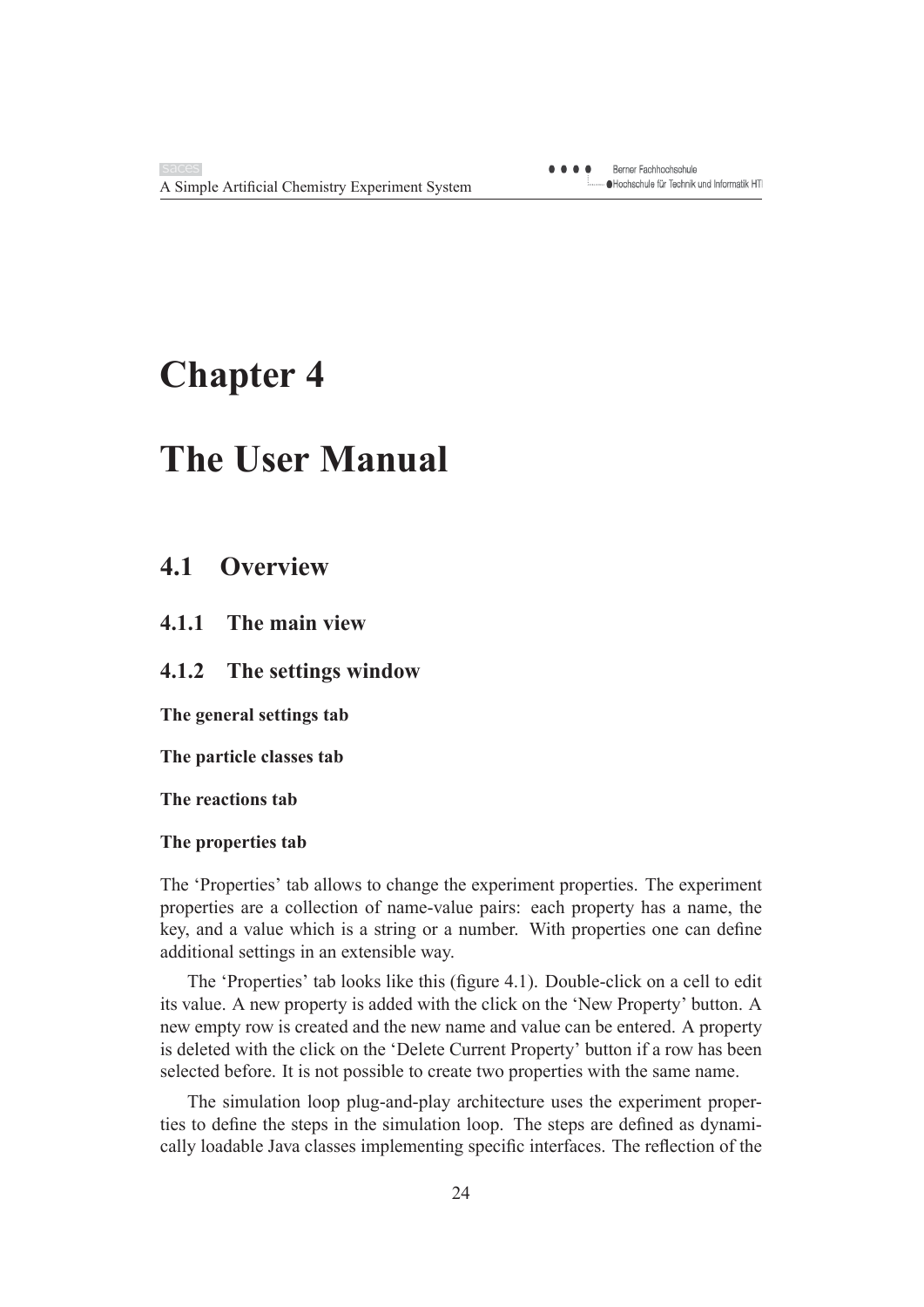| saces             | $\bullet\bullet\bullet\bullet$<br>Berner Fachhochschule |
|-------------------|---------------------------------------------------------|
| 4 The User Manual | i ●Hochschule für Technik und Informatik HTI            |

| SACES :: Settings<br>Experiment   Particle Classes   Reactions   Properties |         |                              |  |  |
|-----------------------------------------------------------------------------|---------|------------------------------|--|--|
| <b>Experiment Description</b>                                               | Default |                              |  |  |
| <b>Initial Temperature</b>                                                  | 200.0   | #336666<br>Box Color         |  |  |
| Time Step                                                                   | 1.0     | Random Seed                  |  |  |
| <b>Box Dimensions</b>                                                       | 3.0     | $\times$ 3.0<br>$\times$ 3.0 |  |  |
|                                                                             |         |                              |  |  |
|                                                                             |         |                              |  |  |
|                                                                             |         |                              |  |  |
| Load Save & Save as > Start                                                 |         |                              |  |  |

Figure 4.1: Todo: The Properties settings tab

particles at the reaction vessel walls, for example, is defined as a property with the name WallReflector. The value of the property is the name of the Java class implementing the reflection. We can replace this class to include heating or cooling, for example. Such a class yourpackage. HeatingReflector must implement the interface saces. pnp. WallReflector with its single method:

```
public void reflect(
   Particle[] particles, Simulation simulation);
```
It is possible to pass parameters to the extension classes. Just define a property with a sensible name and put the parameter as a value to the property. Sensible names could be a catenation of the extension class name and the parameter name, separated by a dot. The class saces. pnp. DistributorRandom, for example takes the parameter DistributorRandom. stdDev for the standard deviation of each of the three velocity components.

For a table of properties, please see table 4.1.

## **4.2 Navigation of the three-dimensional view**

## **4.3 Plug-and-play architecture**

## **4.4 Compiling 'saces'**

(todo: technical limitations like the maximum 10'000 particles.)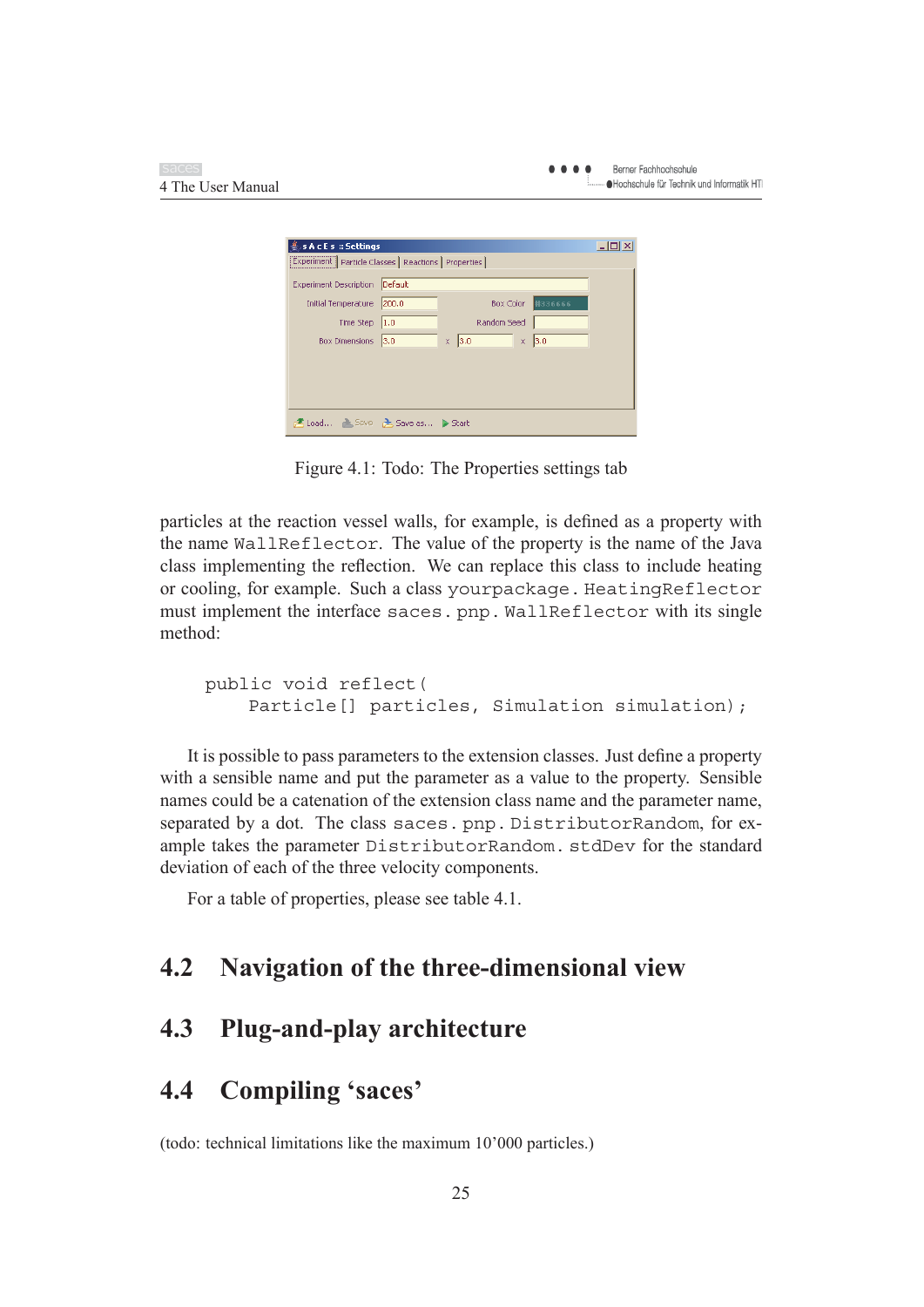| Key             | Default          | Meaning                                     |
|-----------------|------------------|---------------------------------------------|
| BinaryLog       | saces.binlog     | The file name of the binary log file.       |
| HistogramTime   | 1000             | The time in milliseconds between his-       |
|                 |                  | tograms.                                    |
| HistogramSize   | 100              | The number of histogram steps (the res-     |
|                 |                  | olution of the histogram).                  |
| HistogramMax    | $\theta$         | The maximum value of the histogram.         |
|                 |                  | If it is $0$ (zero), use the maximum speed  |
|                 |                  | encountered so far in the simulation.       |
| Particle        | saces.gl. Sphere | Name of Java class to implement a par-      |
|                 |                  | ticle. The class must be able to render     |
|                 |                  | the particle in OpenGL.                     |
| Distributor     | saces.pnp.       | Name of Java class to provide the initial   |
|                 | Distributor-     | distribution of the particles in an experi- |
|                 | MaxwellBoltzmann | ment. The class must implement the in-      |
|                 |                  | terface saces. pnp. Distributor.            |
| DistributorRan- | 1                | A parameter for the class saces.            |
| dom.stdDev      |                  | pnp. DistributorRandom,<br>namely           |
|                 |                  | the standard deviation for the speeds       |
|                 |                  | distributed to the particles.               |
| Measurer        | saces.pnp.       | Name of Java class to provide the mea-      |
|                 | MeasurerDefault  | surements of temperature, pressure, etc.    |
|                 |                  | The class must implement the interface      |
|                 |                  | saces.pnp. Measurer.                        |
| MeasurerTime    | 1000             | The time in milliseconds between mea-       |
|                 |                  | surements. (todo: implement)                |
| Reflector       | saces.pnp.       | Name of Java class to provide the re-       |
|                 | ReflectorSimple  | flection of particles at the reaction ves-  |
|                 |                  | sel walls. The class must implement the     |
|                 |                  | interface saces. pnp. Reflector.            |

## Table 4.1: The property keys and their meaning

Table 4.1: continuing. . .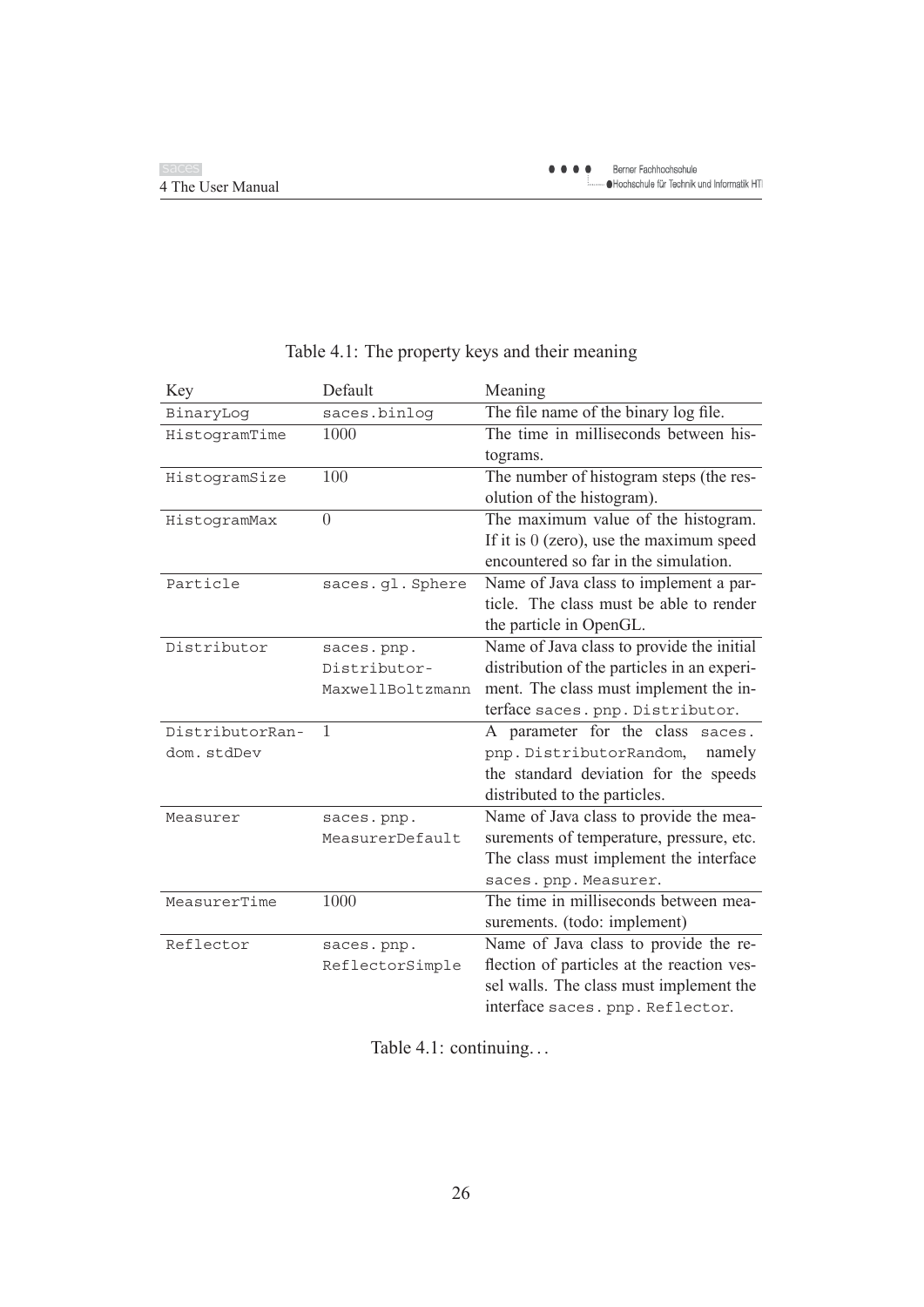| Key            | Default        | Meaning                                   |
|----------------|----------------|-------------------------------------------|
|                |                | Name of Java class to provide the         |
| Detector       | saces.pnp.     |                                           |
|                | Detector-      | The class must<br>collision detection.    |
|                | Partitionized  | implement the interface saces. pnp.       |
|                |                | Detector.                                 |
| Detector-      | 12             | A hint to the partitionizer about how     |
| Partitionized. |                | many partitions are to create. The value  |
| particleCount- |                | is the average count of particles in each |
| PerPartition   |                | partition (see section 6.5 page 46).      |
| Merger         | saces.pnp.     | Name of Java class to handle merge re-    |
|                | MergerSimple   | actions. The class must implement the     |
|                |                | interface saces. pnp. Merger.             |
| Transformer    | saces.pnp.     | Name of Java class to handle transform    |
|                | Transformer-   | reactions. The class must implement the   |
|                | Simple         | interface saces. pnp. Transformer.        |
| Response       | saces.pnp.     | Name of Java class to provide the col-    |
|                | ResponseSchwab | lision response. The class must imple-    |
|                |                | ment the interface saces. pnp. Res-       |
|                |                | ponse.                                    |
| Decayer        | saces.pnp.     | Name of Java class to handle decay re-    |
|                | DecayerSimple  | actions. The class must implement the     |
|                |                | interface saces. pnp. Decayer.            |

#### Table 4.1: continued

Table 4.1: The end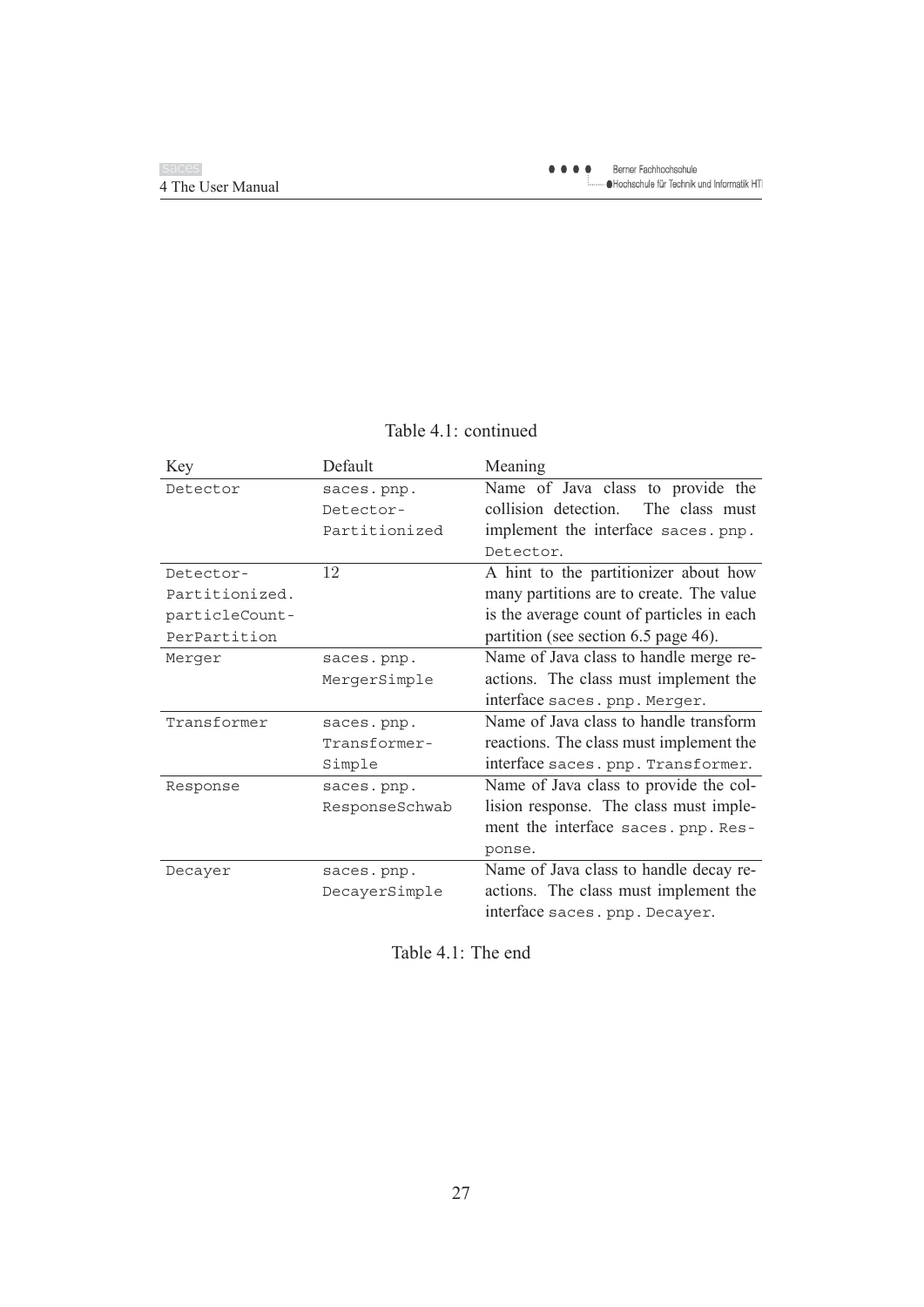## **Chapter 5**

## **Some Experiments with 'saces'**

todo: two or three experiments with 'saces', one of them should be truly "Artificial Chemistry", like the Lotka-Volterra systems

## **5.1 The sample experiment**

todo: some notes about "selfish classes"?

With the start of 'saces' a sample experiment is pre-loaded and immediately ready to be started. This is very helpful for first-time users because they can start "playing" immediately and get a first feel of the simulation at once. (This is the "Batteries Included" philosophy: The user doesn't need to do additional things like go buying missing batteries to get a first positive experience: It works out of the box!)

The sample experiment is a very simple experiment with four particles of colors red, green, blue, and a greyish white. The blue particles are tiny and abundant, while the grey particles are big and rare.

todo: write more about the sample experiment.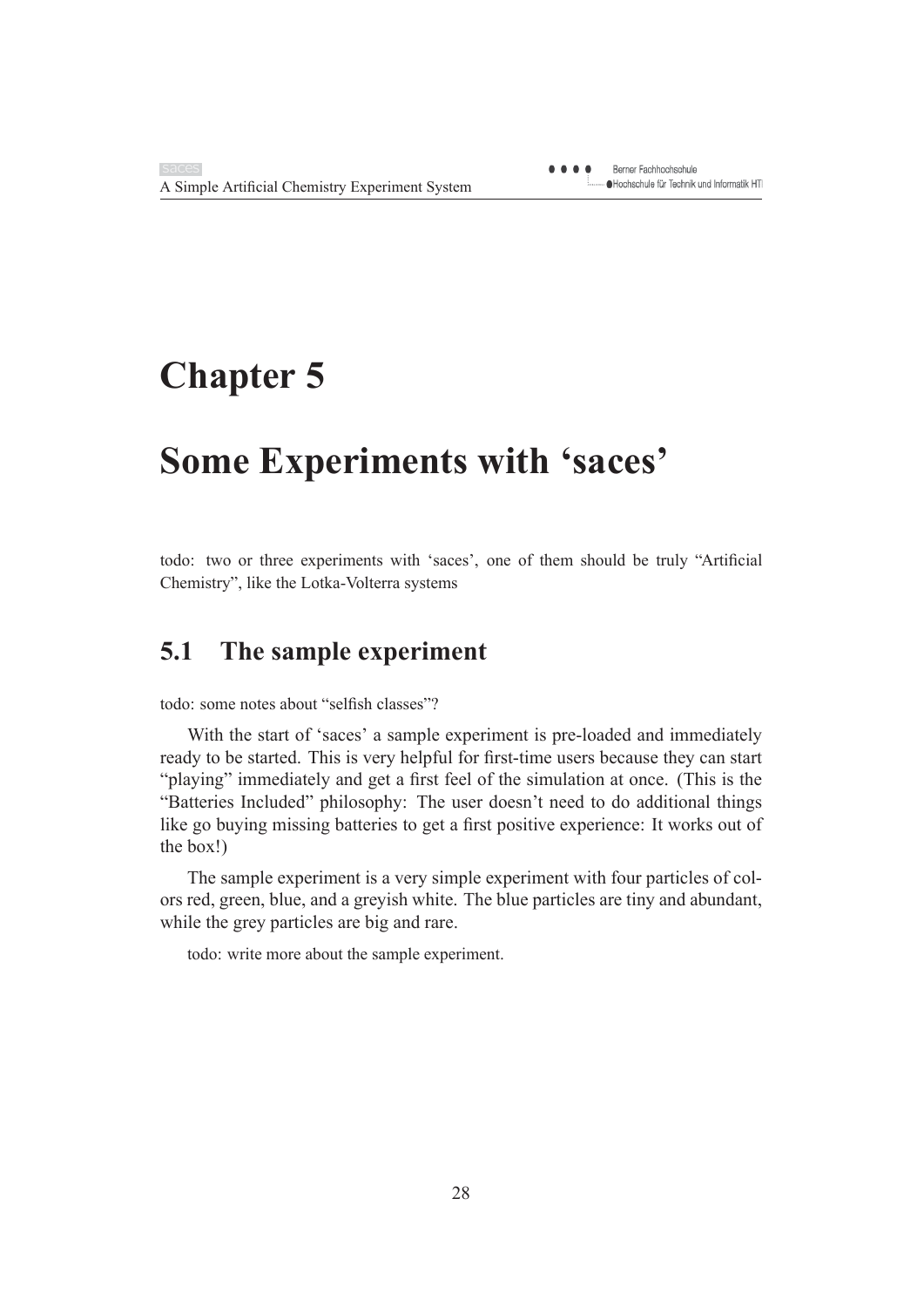## **5.2 A chemical explosion**

- **5.3 A Lotka-Volterra system**
- **5.4 Brownian movement**
- **5.5 A finite automaton**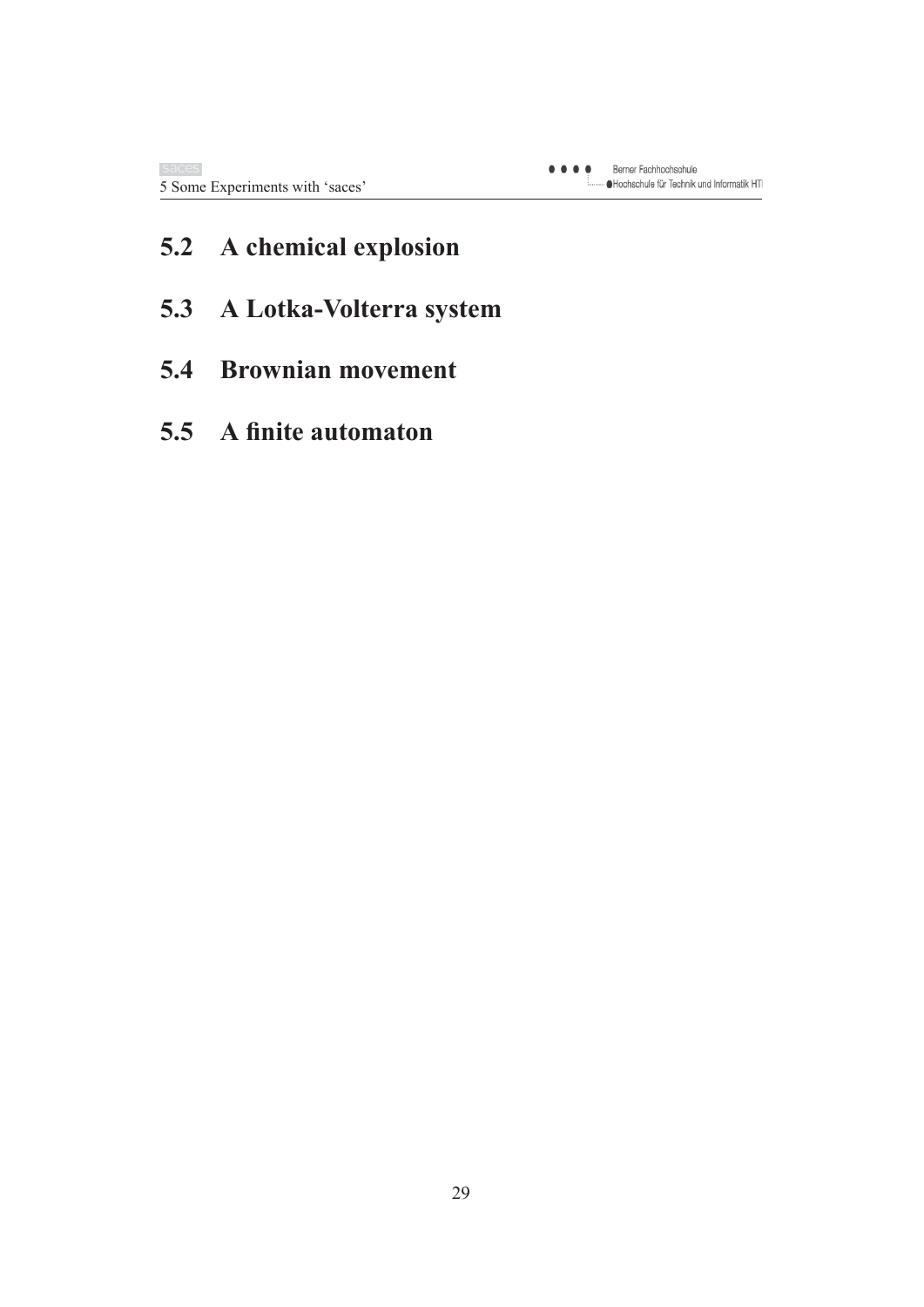## **Chapter 6**

# **The Internals of the tool 'saces'**

## **6.1 Internal structure**

(todo: write about the packages, saces.app, etc.) AND [todo: repackage thusly

**saces.app saces.app.gui saces.file saces.gl saces.exp** (Experiment, ParticleClass, Reaction) saces.sim (Mediator, Simulation, Particle, Partition, ...) **saces.pnp** and the steps: 1. application  $\rightarrow$  app

- 2. particle *remove* (ParticleClass  $\rightarrow$  exp, other  $\rightarrow$  sim)
- 3. simulation  $\rightarrow$  sim

]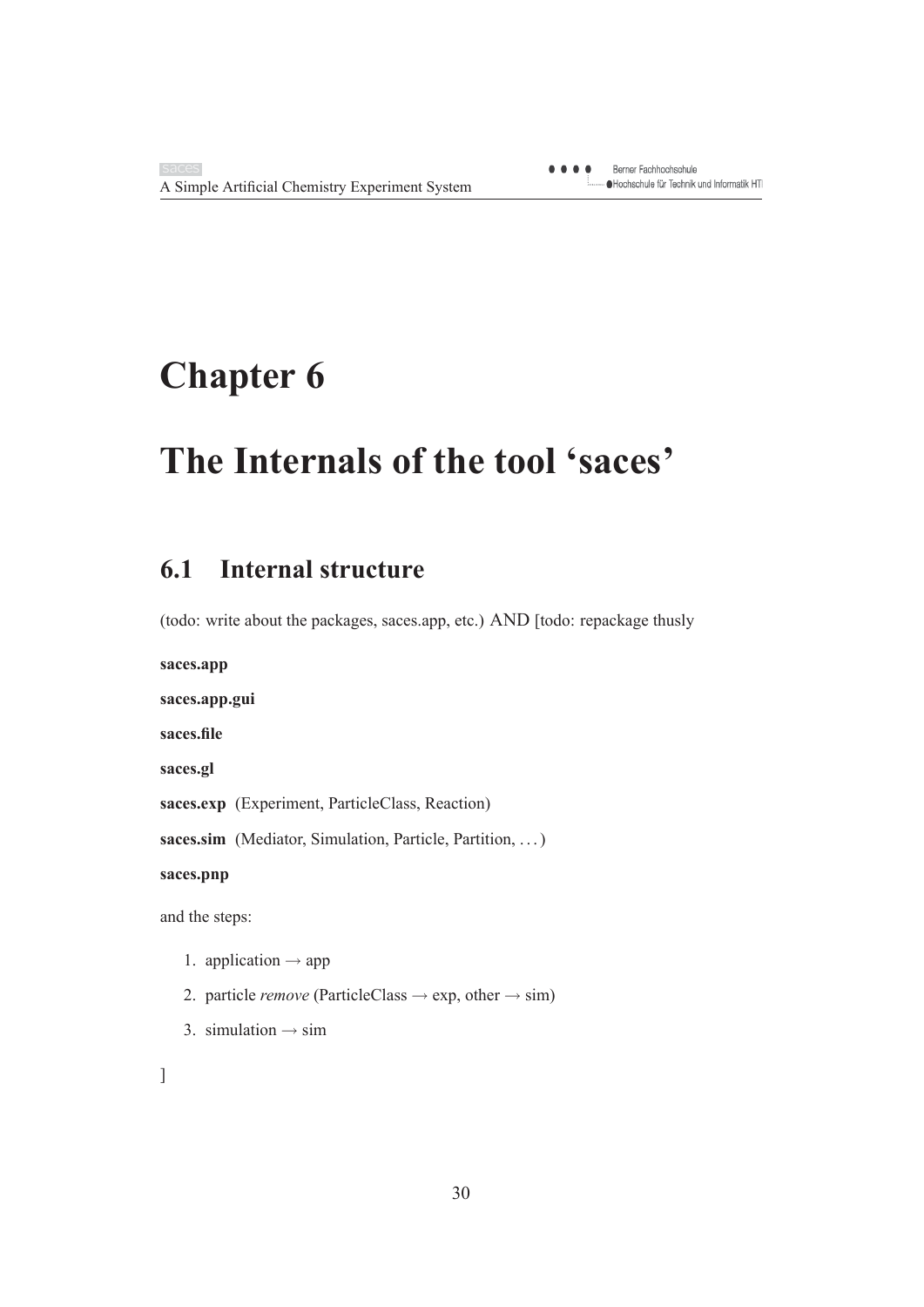## **6.2 Data architecture**

In 'saces' a distinction between experiment setup parameters and simulation state is made. Former data is constant (usually one doesn't change rules in the middle of a simulation), latter data is dynamic. And another difference is the ability to load and save experiment setups. Simulation state can't be loaded. (Perhaps this is a future feature of 'saces?)

It is possible to save a snapshot of simulation state, but this snapshot cannot be reloaded again into the simulation.

### **6.2.1 Experiment setup**

The experiment parameters consist of three classes. They are class *Experiment*, class *ParticleClass* and class *Reaction* (see figure 6.1).

#### **Class** *Experiment*

An *Experiment* instance provides global experiment parameters (like *initial* temperature in the reaction vessel). And it is used as a starting point to access the experiment data. There are particle class and reaction lists. There is only one instance per running simulation. Of course a running simulation can have only one setup.

#### **Class** *ParticleClass*

A particle class defines a particle "species". Particles of same species all have same mass, for example. Mass and other parameters are stored in a *ParticleClass* instance.

The term "class" can be misunderstood by Java developers. A class is something like a blueprint that defines common characteristics of objects. This is true for particles as well. A particle class is not a class for Java instances. It is a definition of common parameters for particles.

Each particle class has both an unique name and an index. We find *Particle-Class* instances starting from the *Experiment* instance using either the name or the index.

In the simulation loop it must be found efficiently which reactions a particle can do. So a particle class contains three reaction lists, one for each reaction type. These lists contain the reactions of which the particle can be an educt.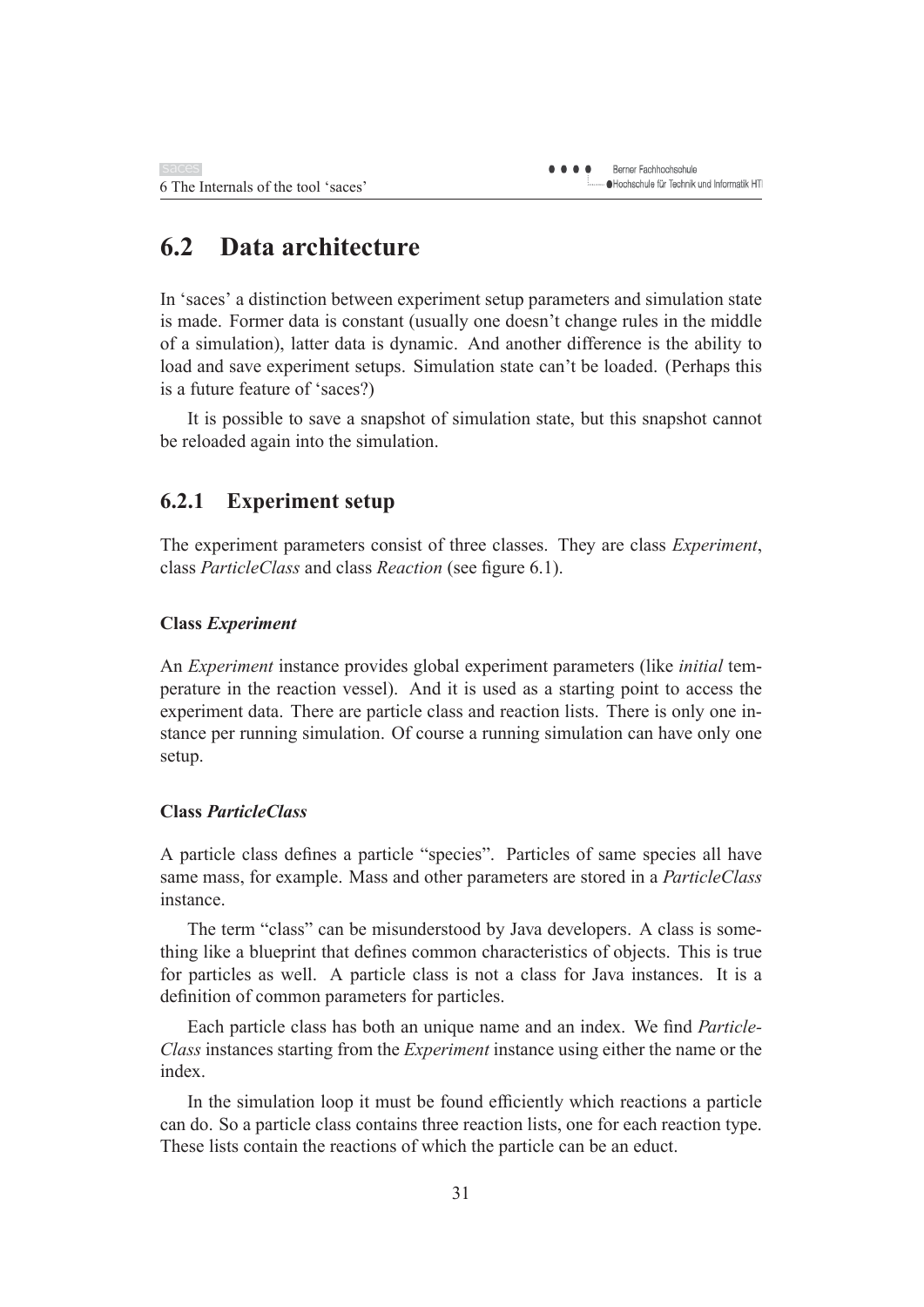

Figure 6.1: UML class diagram for the experiment setup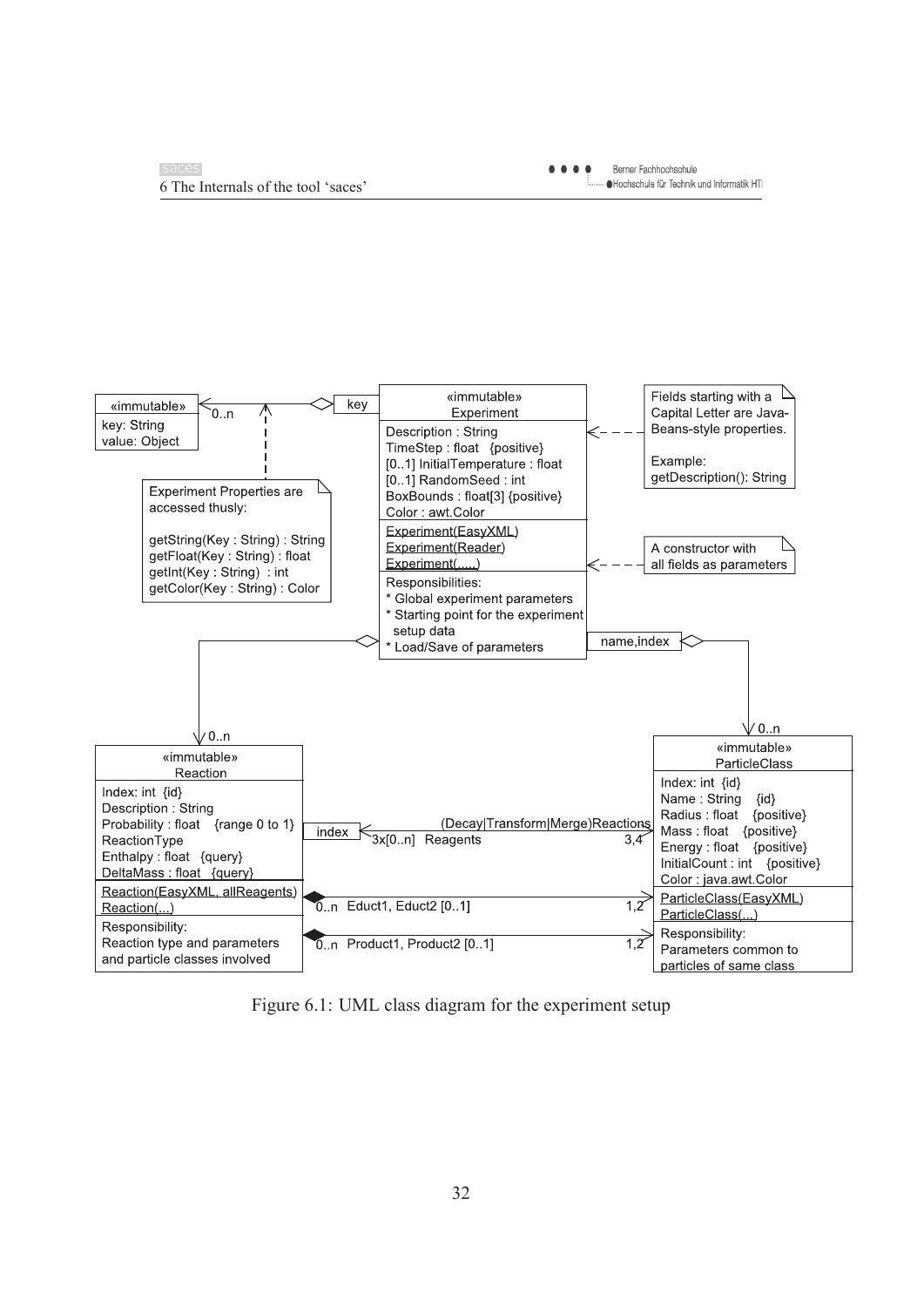#### **Class** *Reaction*

A *Reaction* instance defines a reaction in 'saces'. It contains reaction parameters: the reagents, activation energy, probability of reaction, etc.

There is a reagent list with three or four elements (depending on reaction type). The order of elements in the list is important. First the educts are listed, then the products.

Alternatively, access the *Educt1*, *Educt2*, *Product1* and *Product2* Java-Beansstyle properties directly. The second educt or product are optional, of course. For *Merge* reactions *Product2* is not defined, and for *Decay* reactions *Educt2* is not defined. That means the getter returns a null pointer.

#### **Reaction Type**

There are three reaction types (see section 3.2.1, page 16): *Transform*, *Merge* and *Decay*. The *ReactionType* Java-Beans-style property can have one of these three values. With Java 5, enumerated types are possible. *ReactionType* is an enumerated type with these three values.

#### **Experiment Properties**

Additional parameters are accessed as key-value pairs (see table 4.1, page 26). Experiment properties are important to specify additional data for the experiment in a flexible way.

### **6.2.2 Simulation State**

#### **A side note**

Many design decisions explained in this section were influenced by 'performance'. We didn't do so-called 'premature' optimization. We optimized only if we discovered evidence of a performance problem. There were two ways to discover such problems. The most general was complexity theory. For the naive collision detection we calculated a time complexity of  $O(n^2)$ , for example. The second one was just measuring. With a good Java profiler we analyzed running times and invocation count per class and per method.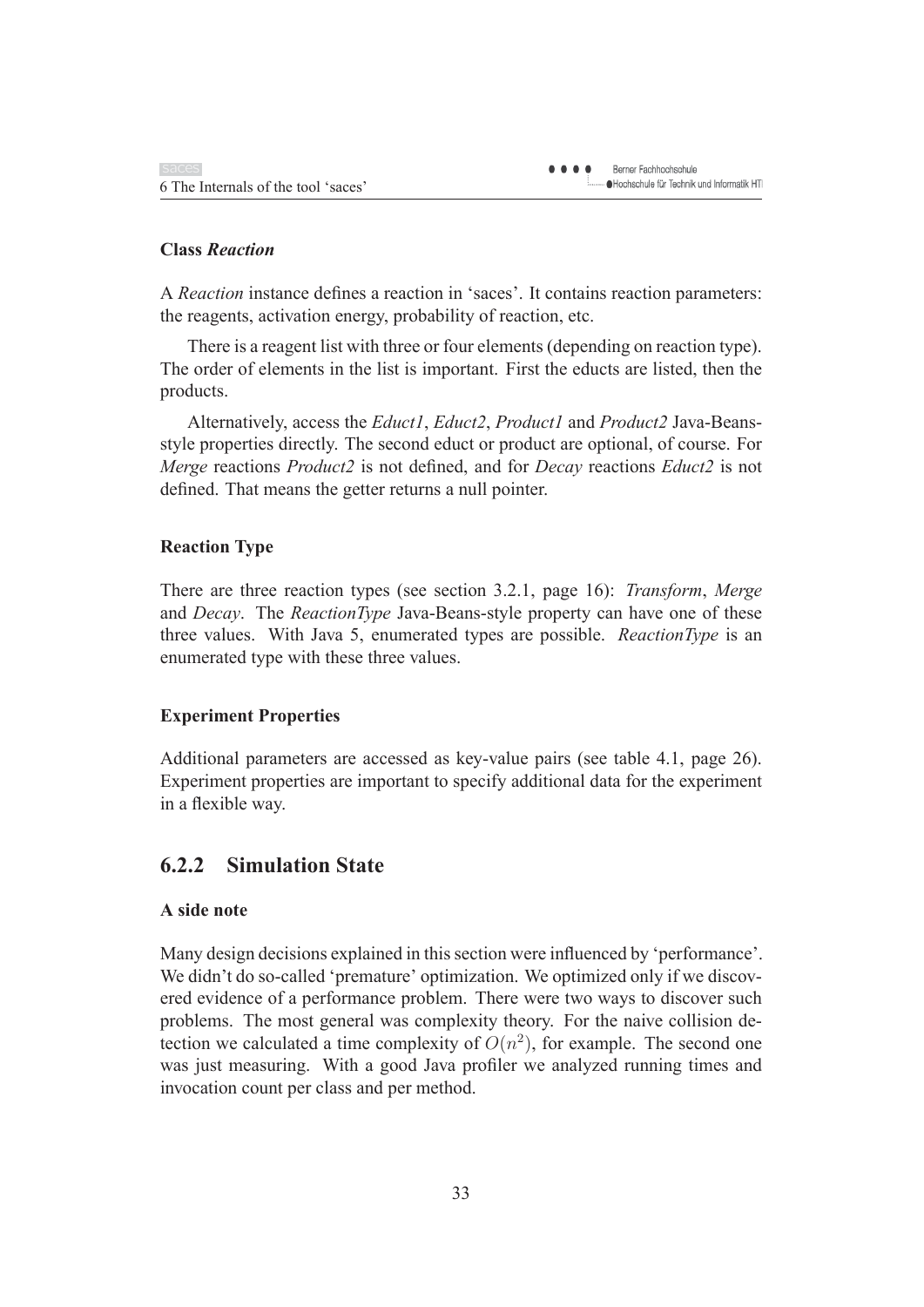#### **Simulation State**

The experiment setup defines static, initial parameters and data for the experiment. Simulation state, however, is much more dynamic. It contains, for example, the velocity and position of all particles, and they change very much during the simulation, of course.

The two most important classes are class *Simulation* and class *Particle* (see figure 6.2). Then, for an efficient collision detection Space Partitioning is important. It is handled by the class *Partition*. (How space partitioning works, see section 6.5, page 46.)



Figure 6.2: UML class diagram for the simulation state

The classes contain many hot spots. A very hot spot is the method *Particle.overlaps()*. In a very naive (quadratic) implementation of collision detection of ten thousand particles it is called almost fifty million times each time. At 20 frames per second, this would be a billion  $(10^9)$  times per second.

With partitioning it is called about sixty thousand times, which is still very 'hot'. That's why we have public member fields in the classes. This is not con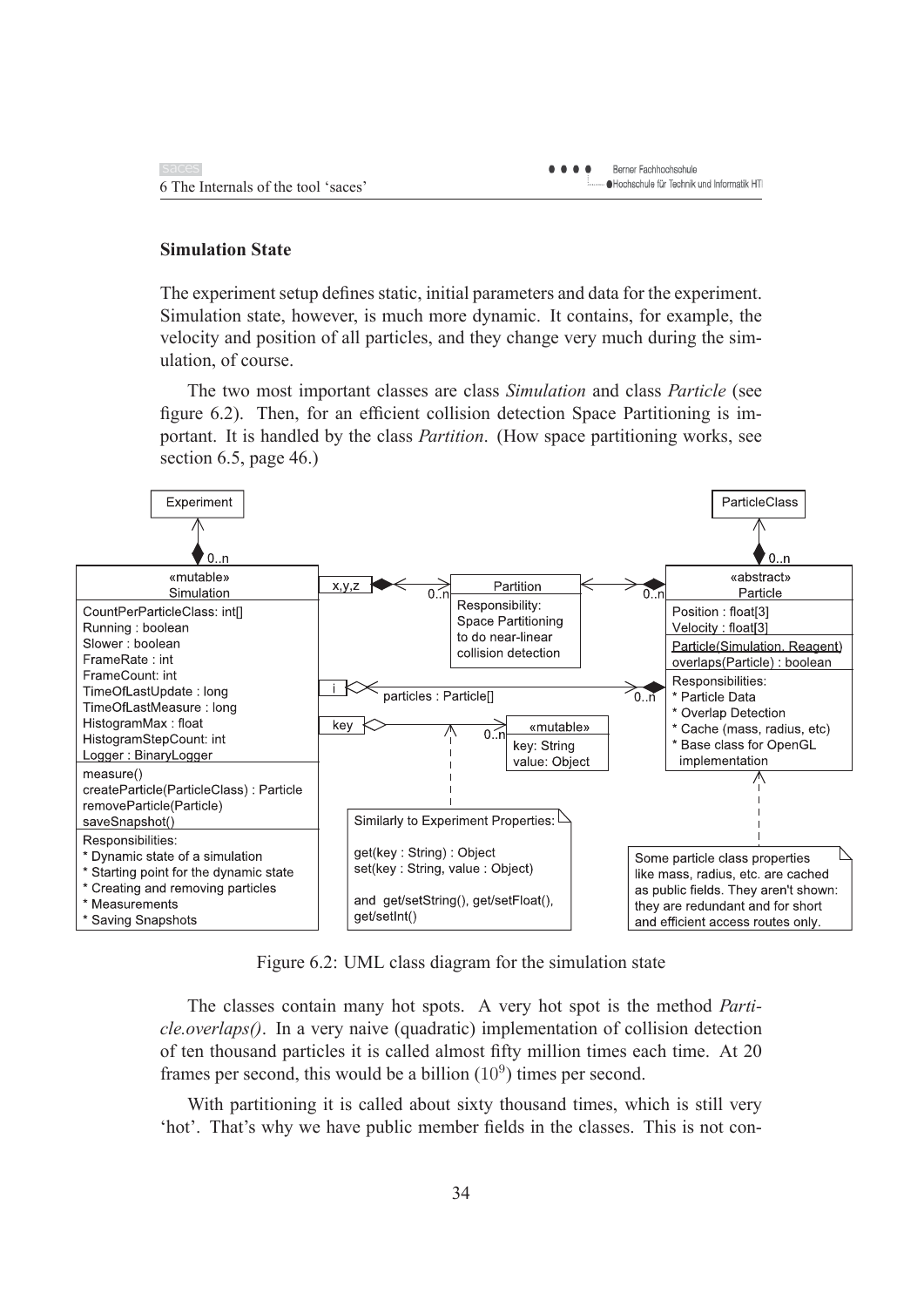forming to our Java Coding Convention [Amb00]. We just can't afford Java-Beans-style getter method calls, however.

#### **Class** *Simulation*

A *Simulation* instance contains dynamic state (like current temperature, the particle counts per particle class, etc) and is used as a starting point to access the different parts of simulation state. There is a list of particles. The three-dimensional array of partitions (for space partitioning) is found in the *Simulation* class as well.

The *Simulation* instance is responsible for the creation and removal of particles, too. This is neccessary to keep the particle counts per particle class up to date. Measurements like temperature, frame rate, etc. are done as well.

The simulation loop is not done here. It is done by the *Mediator*.

#### **Class** *Particle*

The particle is one of the foci of our interest in the simulation. Where is the particle? And how fast does it move in the reaction vessel? Particles are very dynamic: they move fast and change velocity often, they increase and decrease and even disappear completely if a reaction has consumed up a species. The only thing which stays the same is its class or species, respectively.

There is the method *overlaps()* which tests whether the particle overlaps with another particle. This method is the hottest spot of the whole tool — it is so hot that it has been considered whether it should have better been inlined.

Because *overlaps()* needs the radius of the particles, it is cached as a public final member field. When a particle is created, the radius is copied from the particle class and left unchanged till the end of the particle. Other particle class parameters are cached as well in this way.

The class *Particle* is abstract. The *Sphere* class extends it and provides an implementation as an OpenGL sphere. So there is no *Particle* constructor. It is the *Simulation* instance that creates and removes particles. An experiment property decides which implementation class to use (see key Particle in table 4.1, page 26).

#### **Class** *Partition*

For more details see section 6.5, page 46. Here it suffice to say that both *Simulation* and *Particle* instance maintain bidirectional references to *Partition* instances.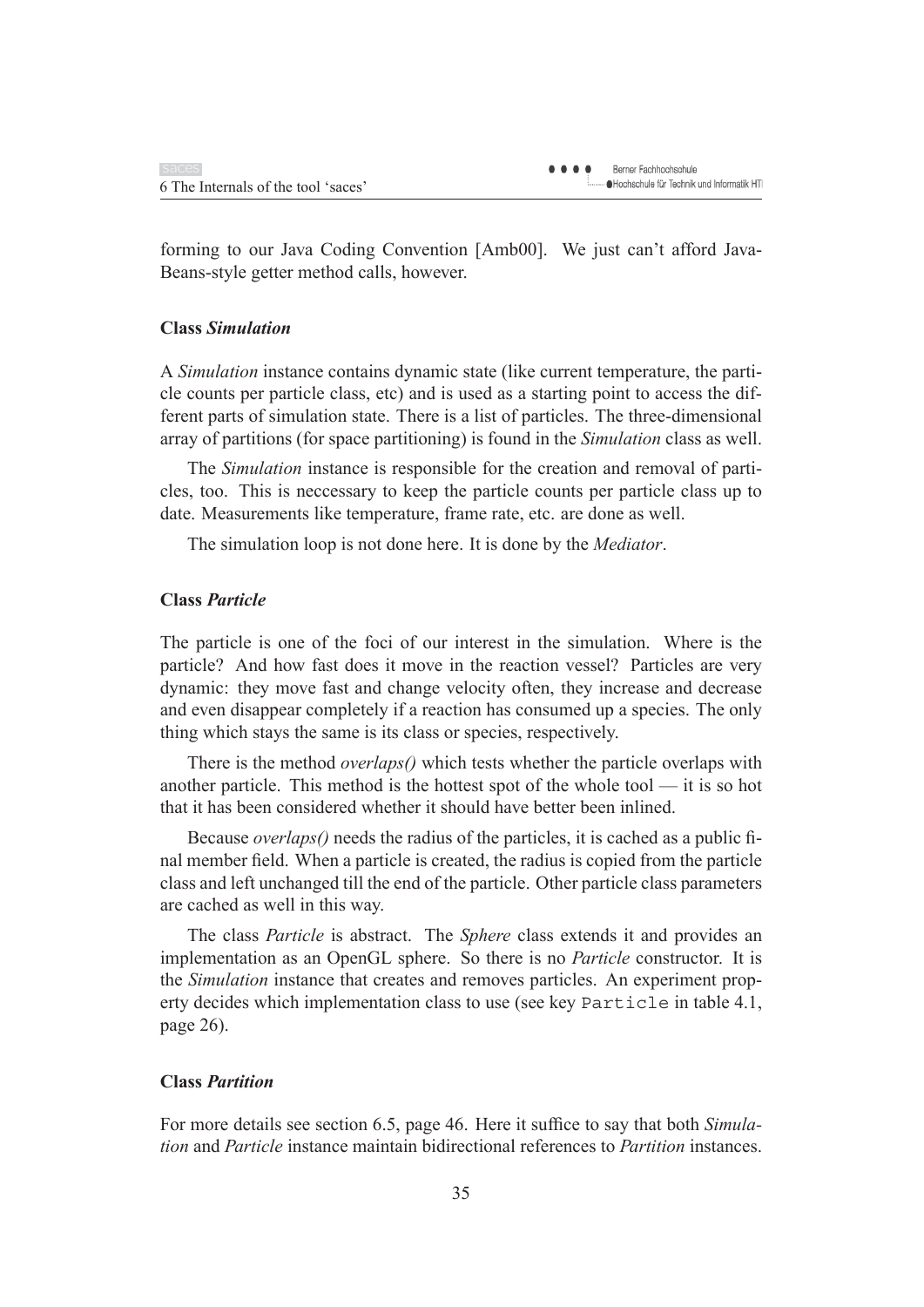This induces tight coupling. Such tight coupling should be avoided in a good software design. Here again we have performance problems, however. Whenever a moving particle crosses a partition boundary, some handling with particle lists is neccessary. This happens quite often. Short access routes in two directions are neccessary, see method *CollisionDetectorPartitionized.repartitionize()*. But, again, for details see section 6.5.

#### **Simulation Properties**

Similar to experiment properties there are simulation properties, but they are changeable. They are needed to keep and pass around additional data from a step to another. For example the number of reaction of a type is kept in a simulation property and used for measurements.

(todo? a table of simulation properties?)

#### **Other Properties**

There is a need for properties per particle, collision pair and partition. Collision detection should be done only once for each particle. Then particles must be marked as already detected, for example. Collision pairs are augmented with reaction enthalpy and mass exchange for the collision response. Most of these properties are hard-coded as fields. It is not sure whether key-value pairs are needed in the long term. They are not included in the proposed 'saces'.

(todo: verify this in the source code)

## **6.3 The process architecture**

### **6.3.1 The mediator**

The mediator mediates between the GUI and the state of both OpenGL and simulation. For example, if the user clicks on the 'Run' button, the button event handler calls *Mediator.setRunning(true)*. The GUI doesn't interact directly with OpenGL or the simulation state. User requests are mediated and forwarded where they make sense. The mediator is the only class importing JOGL classes not in the *gl* package of 'saces'. And classes in the *app* package don't use any classes in the *sim* package except the mediator.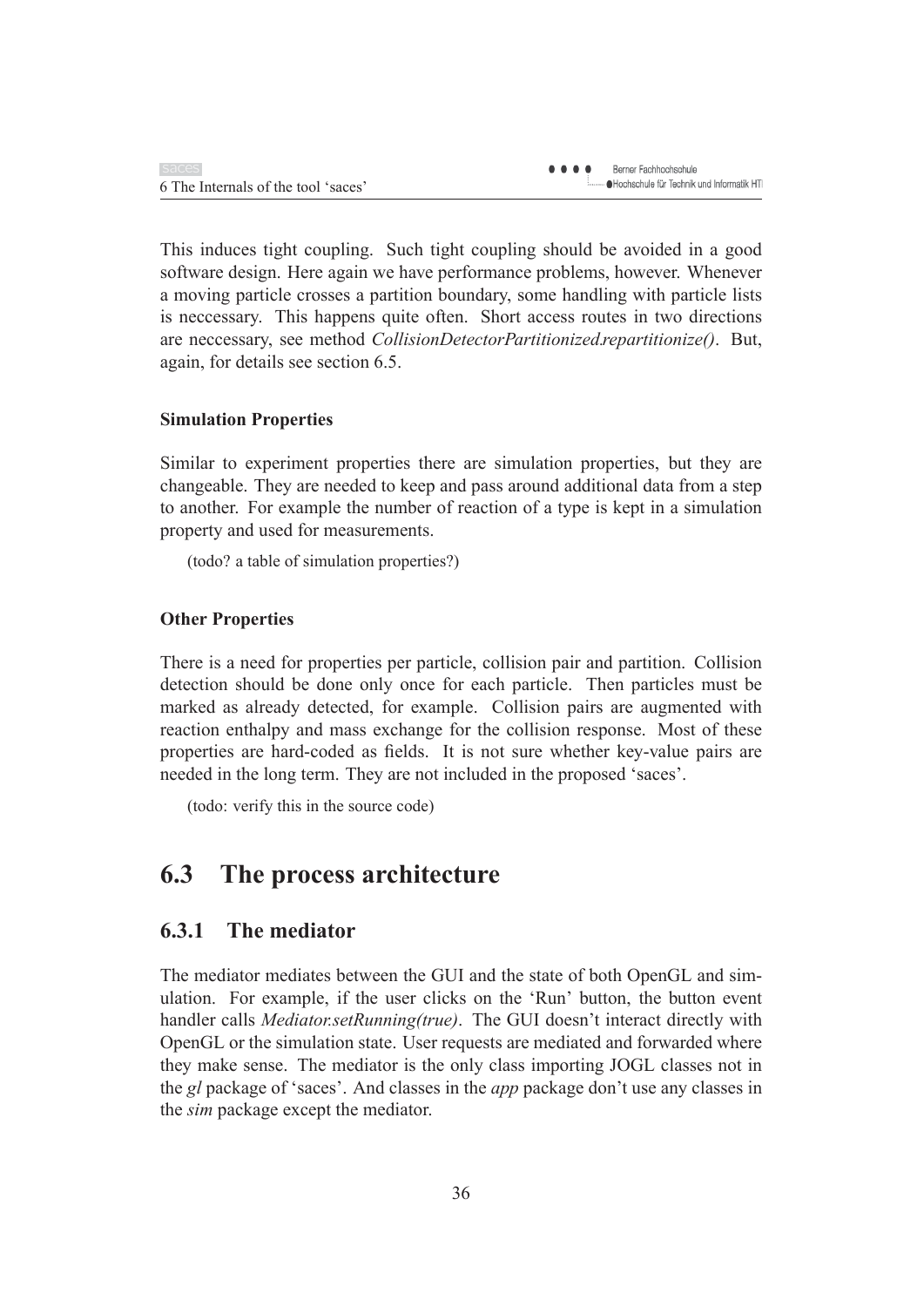Another responsibility is forwarding the JOGL display event to the simulation loop. The JOGL framework uses an event-driven architecture. 'saces' doesn't decide *when* to paint, it is JOGL who decides.

This works thusly: The mediator implements the interface *GLEventListener* of JOGL. The interface contains the method *display()*. Whenever OpenGL is ready and wants to display a new frame that method is called. The mediator then forwards the calls to the simulation loop. (And if the simulation is halted just the painting is done.)

### **6.3.2 The simulation process**

The most important part of a simulation is the simulation loop. A simulation is an endless loop where the simulation state is being calculated repeatedly. The loop runs as long as the simulation is left running (see figure 6.3).



Figure 6.3: UML action diagram: a simple simulation process

This is a very simple example of a simulation process. 'saces' works exactly this way. After initialization, the simulation doesn't start immediately. The user starts the simulation. Calculation and painting is done repeatedly till the user stops the simulation.

The states *Inititalizing* and *Calculating Simulation* can be subdivided in more complex sub-processes. (see figure 6.4). The following sections explain these sub-steps one by one. The sub-steps printed in cursive are available to the plugand-play simulation architecture. For example, the advanced user might provide a different initial distribution of the particles other than the default Maxwell-Boltzmann one.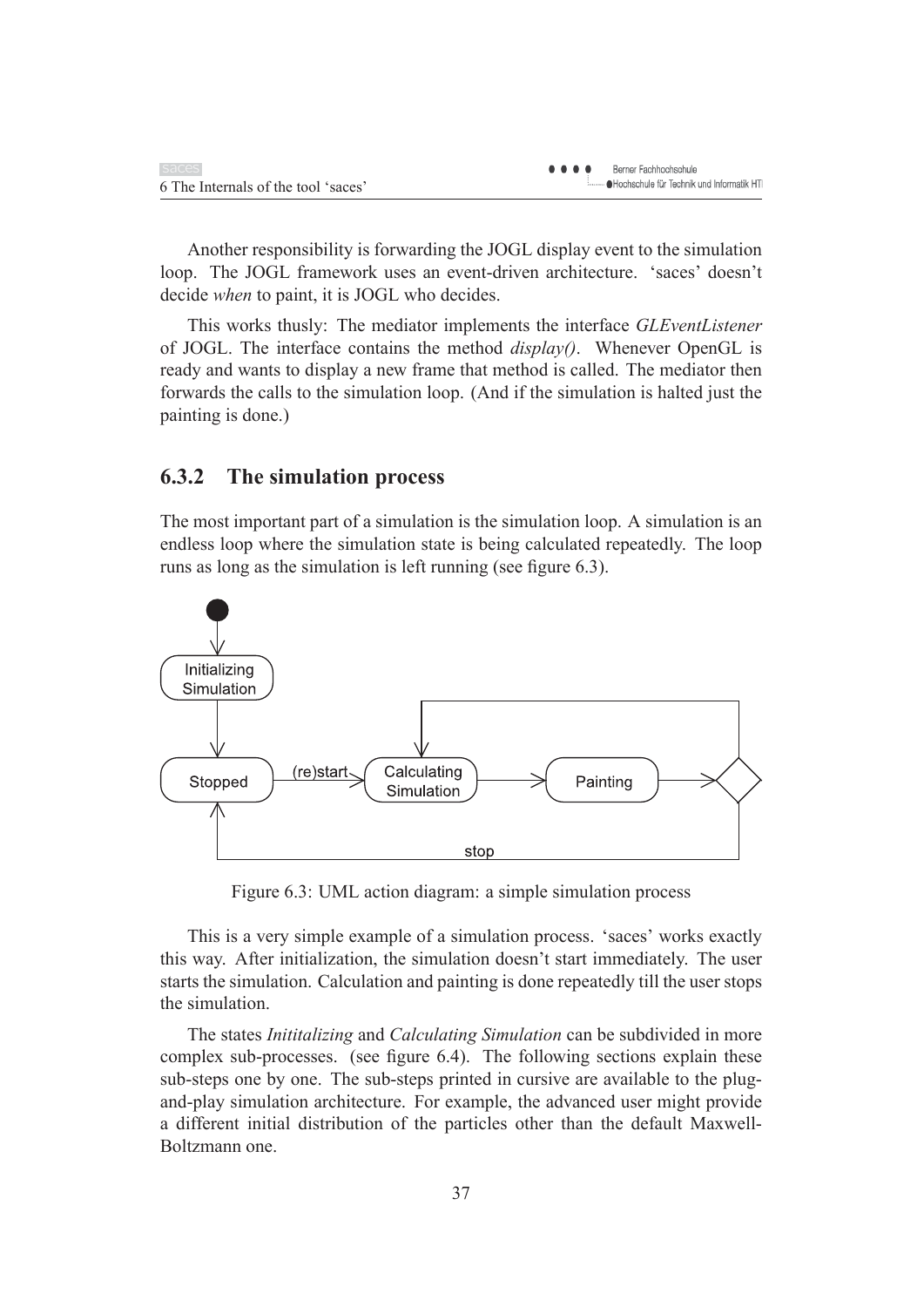$\bullet$ 



Figure 6.4: UML action diagram: a more complex simulation process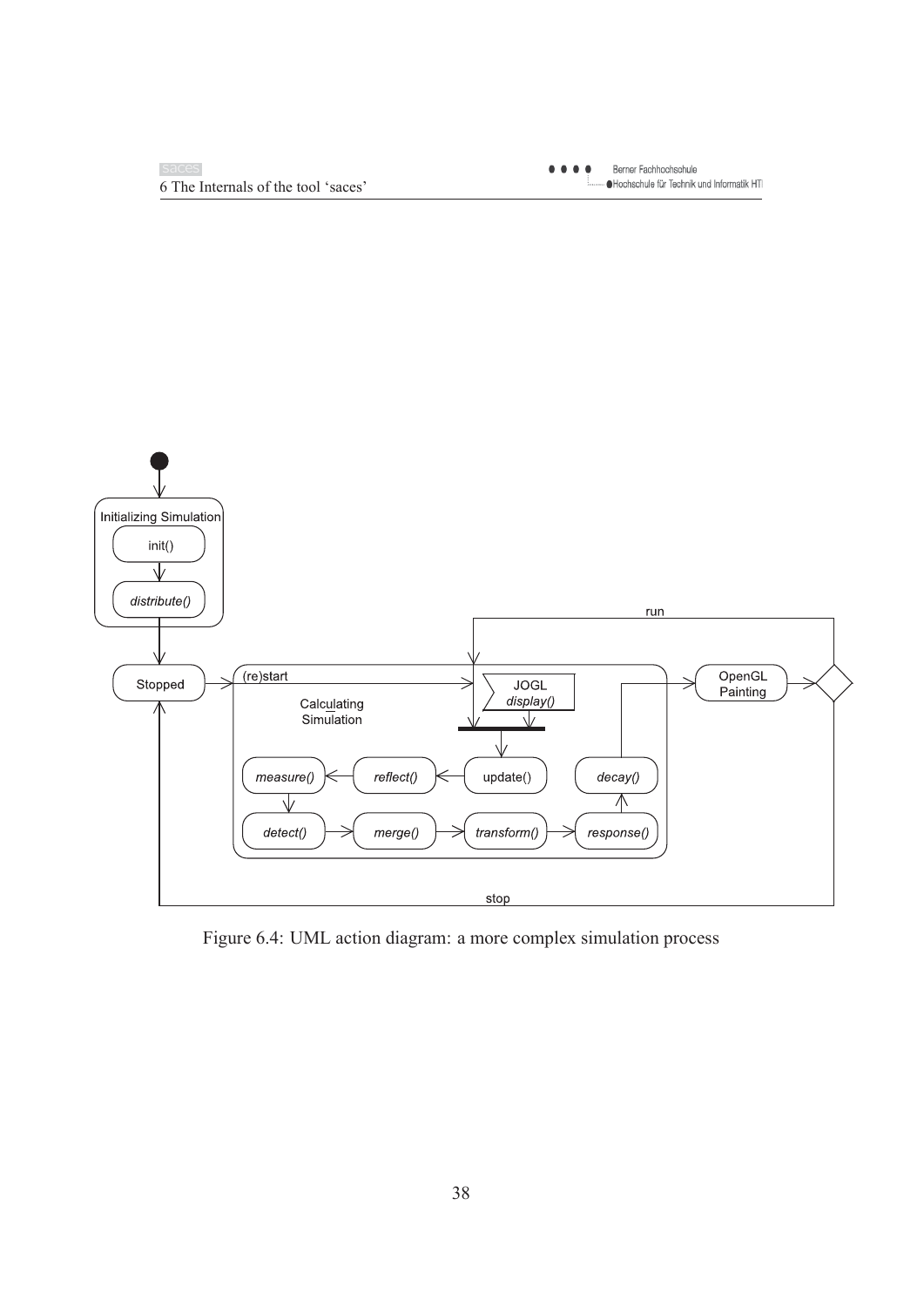| saces                               | Berner Fachhochschule<br>$\bullet\bullet\bullet\bullet$ |
|-------------------------------------|---------------------------------------------------------|
| 6 The Internals of the tool 'saces' | Hochschule für Technik und Informatik HTI               |

The steps can save data to the binary logger. Especially *measure()* writes important data. For more details about the binary logger, see section 6.3.3, page 46.

Another aspect is the handling of data flow between the steps. *Transform* reactions need a list of collided particles from the collision detection. *Merge* reactions remove merged pairs from this list, etc. To pass collision pairs an array of *Collision* instances are used. They can store additional properties like enthalpy for the step *response()*.

Our first approach in development of 'saces' tried to use the *Visitor* pattern. A particle was visited by a *TransformReactionVisitor* instance if it was to be used in a *Transform* reaction, for example. We discovered very soon that the pattern was not useful. The method calling overhead was too much. We cannot afford to call a method for every single particle that underwent a reaction. After we switched to a "do-it-all-at-once" approach with arrays performance soared. All *Transform* reactions are handled with *one* call of the *transform()* method of the interface *Transformer* in one sweep, for example. Figure 6.5 shows a data-flow diagram.



Figure 6.5: Data flow diagram: how data flows in the simulation process

Particle arrays and collision pair arrays are created and passed around instead of invoking methods for every single particle. Steps in cursive are available for the plug-and-play architecture. The data flows are:

**Particle arrays** are passed to *distribute()*, *update()*, *reflect()*, *measure()* and *detect()*. They are passed to *decay()*, as well, but as last step in the simulation loop.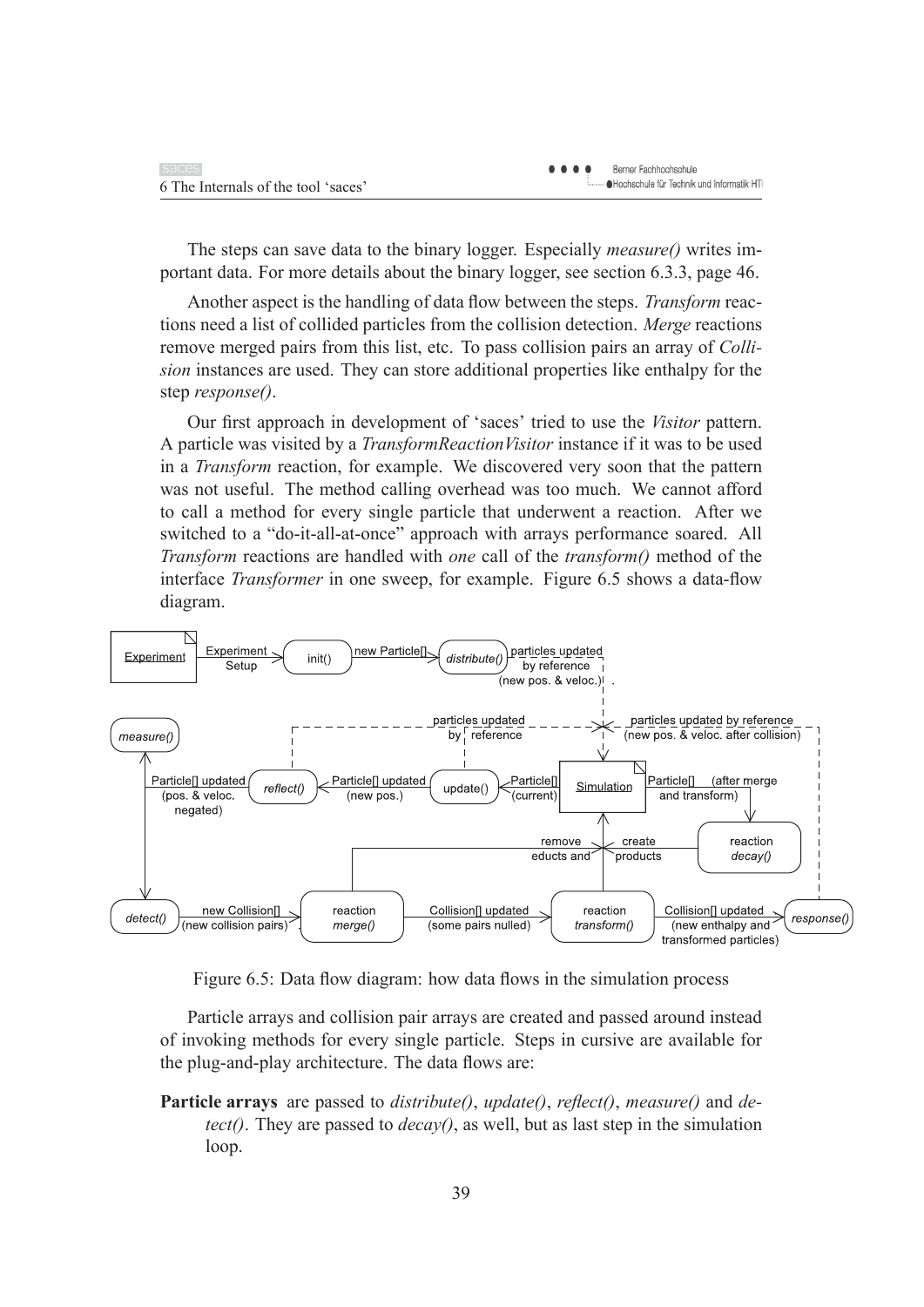- **Updating particles by reference** is done by the steps *distribute()*, *update()*, *reflect()* and *response()*.
- **Removing educts and creating products** is done by the reaction steps (a bit bigger) *merge()*, *transform()* and *decay()*.
- **Collision pairs** are created by *detect()* and passed through to *merge()*, *transform()* and finally *response()*.
- **Modifying collision pairs** is done by *merge()*, which removes some pairs, and by *transform()*, which augments the pair with additional information and replaces the particles of the pair.
- **Simulation properties** can be read and written by all steps.
- **Binary log** is available for all steps to write data, especially *measure()* needs the binary log.

**Initializing** data flow is implicit through the mediator instance. Used by *init()*.

*update()*, for example takes the current particles as an array and modifies particles by reference. And *measure()* doesn't modify anything except that it writes to the binary log and perhaps saves data to the simulation properties. The reaction steps *merge()* and *transform()* take collision pair arrays, amd *decay()* a particle array. They remove educt particles and create product particles directly in the simulation state.

For the exact signatures of all simulation process steps and the ins and outs of them, see table 6.1. The table contains the interface names as well without the package name *saces.pnp*. The table only shows data flow by parameters, return values and direct adding or removing of particles *(simulation out)*. A special case is *init()*, because data flow is implicit through the mediator instance (neccessary to initialize first).

(code todo: put all default implementations into the mediator because they are useful for pnp)

#### **Description of the steps**

The next sections contain the detailed description of the simulation process steps starting with *init()* and ending with *decay()*.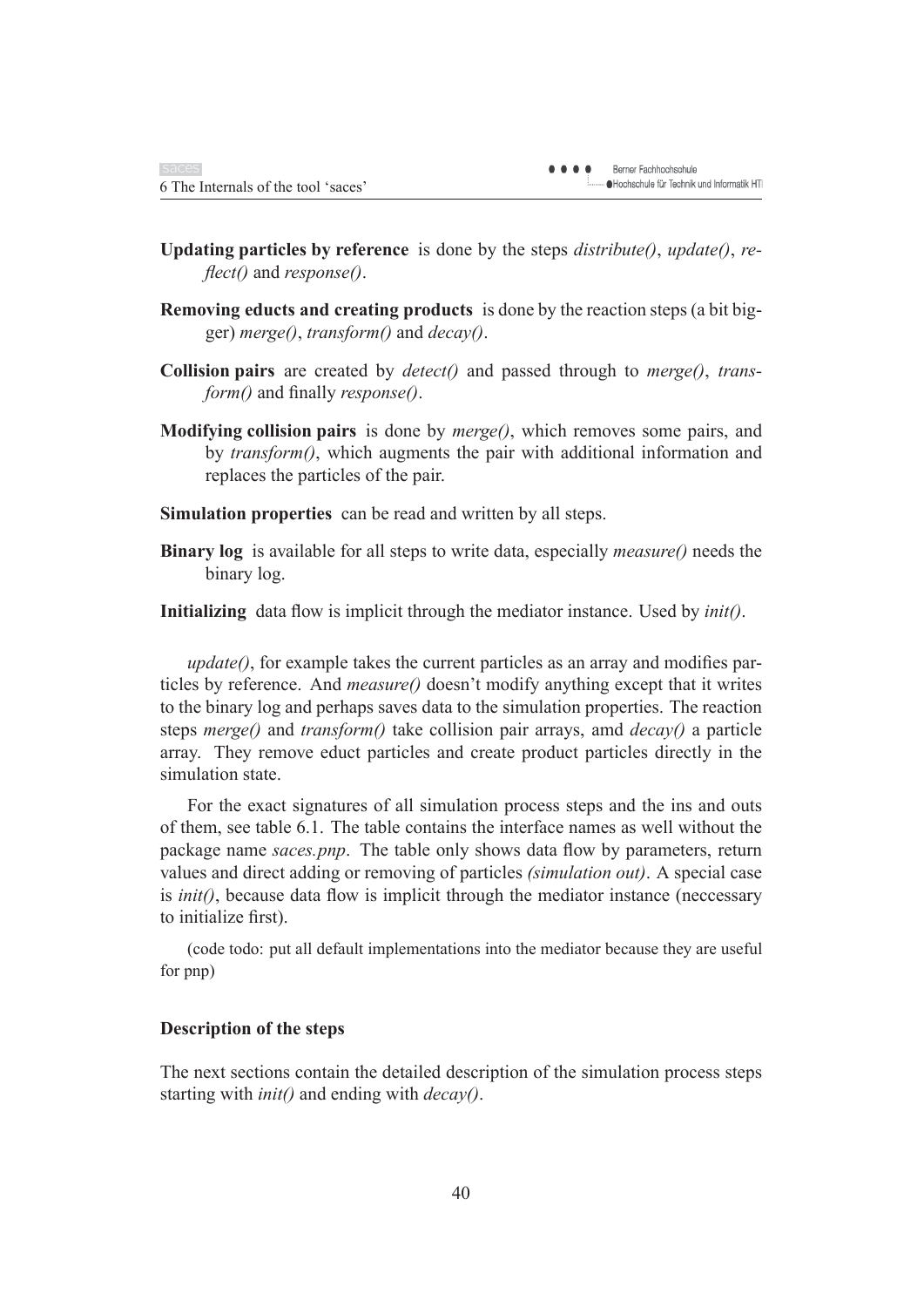|  | Table 6.1: Data flow and step signatures of the simulation process |
|--|--------------------------------------------------------------------|
|  |                                                                    |

| Step         | Interface   | Signature and Data flow                                                            |
|--------------|-------------|------------------------------------------------------------------------------------|
| init()       | part of the | void init()                                                                        |
|              | mediator    | implicit: simulation from mediator                                                 |
|              |             | implicit: new particle array is created in simulation                              |
| distribute() | Distributor | void distribute (Particle [], Simulation)                                          |
|              |             | in: particle array and simulation                                                  |
|              |             | <i>out:</i> array with <i>updated</i> particles $(\vec{p}, \vec{v})$               |
| update()     | Updater     | void update (Particle [], Simulation)                                              |
|              | (in package | in: particle array and simulation                                                  |
|              | sacessim)   | <i>out:</i> array with <i>updated</i> particles $(\vec{p})$                        |
| reflect()    | Reflector   | void reflect (Particle [], Simulation)                                             |
|              |             | in: particle array and simulation                                                  |
|              |             | <i>out:</i> array with some <i>updated</i> particles $(\vec{p}, \vec{v})$ negated) |
| measure()    | Measurer    | void measure (Particle[], Simulation)                                              |
|              |             | in: particle array and simulation                                                  |
| detect()     | Detector    | Collision [] detect (Particle [], Simulation)                                      |
|              |             | in: particle array and simulation                                                  |
|              |             | return: collision pairs array                                                      |
| merge()      | Merger      | void merge (Collision [], Simulation)                                              |
|              |             | in: collision pair array and simulation                                            |
|              |             | out: collision pair array with deleted (null) elements                             |
|              |             | simulation out: removed and new particles                                          |
| transform()  | Transformer | void transform (Collision [], Simulation)                                          |
|              |             | in: collision pair array and simulation                                            |
|              |             | out: collision pair array with properties added (like enthalpy)                    |
|              |             | and where particles have <i>changed</i> particle class                             |
|              |             | simulation out: removed and new particles                                          |
| response()   | Response    | void response(Collision[], Simulation)                                             |
|              |             | in: collision pair array and simulation                                            |
|              |             | out: collision pair array with same elements but where parti-                      |
|              |             | cles have <i>changed</i> velocity (and perhaps position)                           |
| decay()      | Decayer     | void decay (Particle [], Simulation)                                               |
|              |             | in: particle array and simulation                                                  |
|              |             | simulation out: removed and new particles                                          |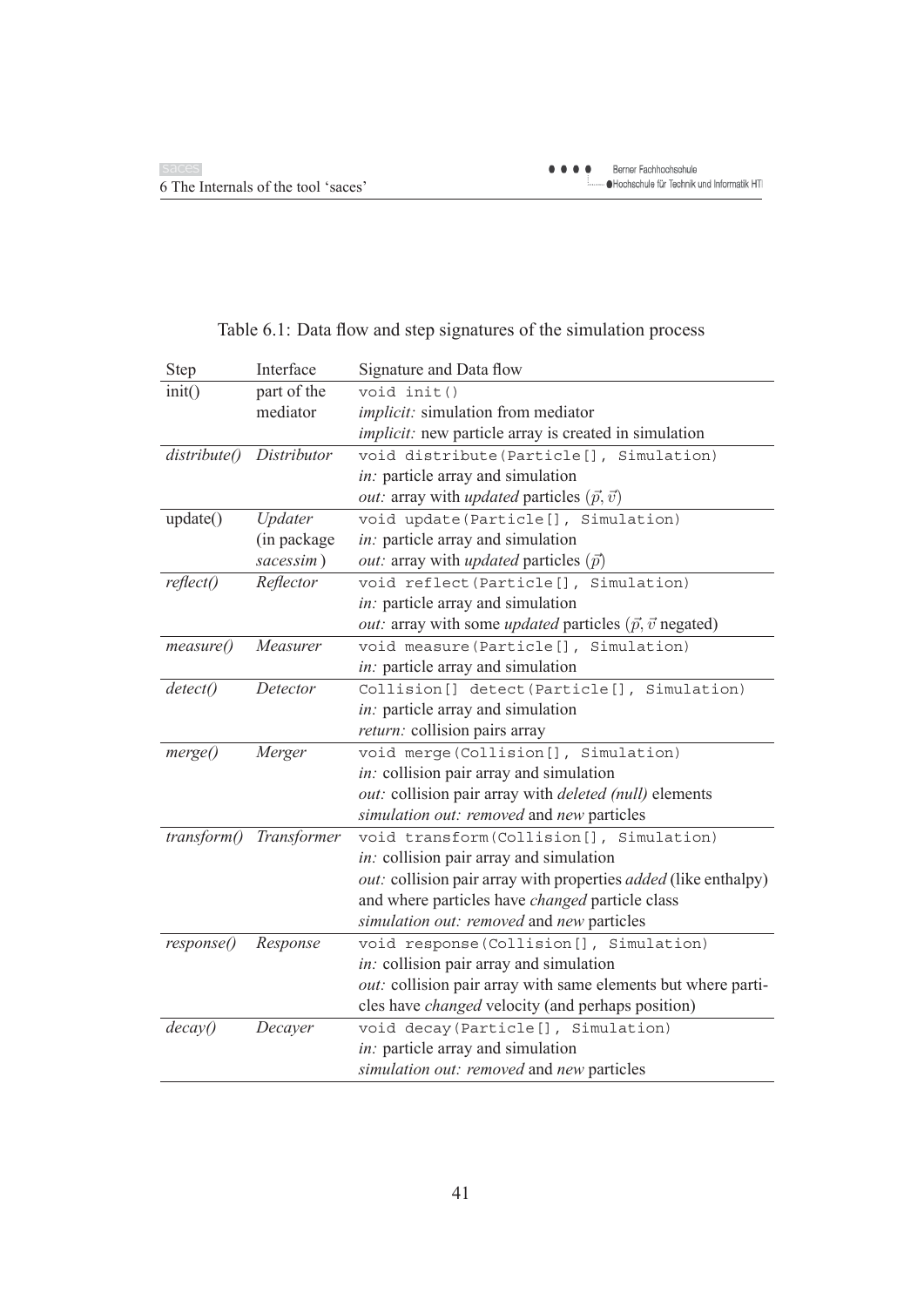#### **Creating particles—***init()*

This and the next step *distribute()* are done immediately after loading an experiment. This simplifies the state diagram, because the *Stopped* state always means that the experiment is initialized and ready to be started or restarted.

So, because the program is always started with a default experiment (which is saved within and as part of the code), *init()* and *distribute()* are run the first time even before the user did anything. This shouldn't pose problems because the default experiment is designed carefully not to produce problems and is unchangeable within the *.jar* file.

Creating particles is quite a simple step. The initial counts of the particle classes determine how many particles are created. The particles are registered in OpenGL display lists for later display. Particle counts are set, too.

Then the plug-and-play classes are loaded and an instance to implement the steps created, as well. Reflection is used for the dynamic loading of Java classes and creating instances. If there is a problem with the reflection, an user-friendly error message is shown. For possible problems see (see section 6.6, page 46).

The method *init()* is part of the mediator and not available for enhancement as a plug-and-play step.

#### **Initial Distribution of the particles—***distribute()*

After the particles have been created, they should be assigned position and velocity. The interface *saces.pnp.Distributor* contains one method *distribute()*. The distributor uses the particle array passed to the method to set the position and velocity of the particles and can use the *Simulation* parameter to look up, for example, the experiment setup for the initial temperature.

An example is the *DistributorRandom* class, which distributes the position uniformly and the velocity components normally with standard deviation saved in the experiment property DistributorRandom . stdDev.

#### **Repositioning of the particles—***update()*

After each run of the simulation loop some real time has passed. The particles are at their new positions. Using velocities the new positions are calculated:

$$
\vec{p}^{\,\prime}=\vec{p}+\Delta t\cdot\vec{v}
$$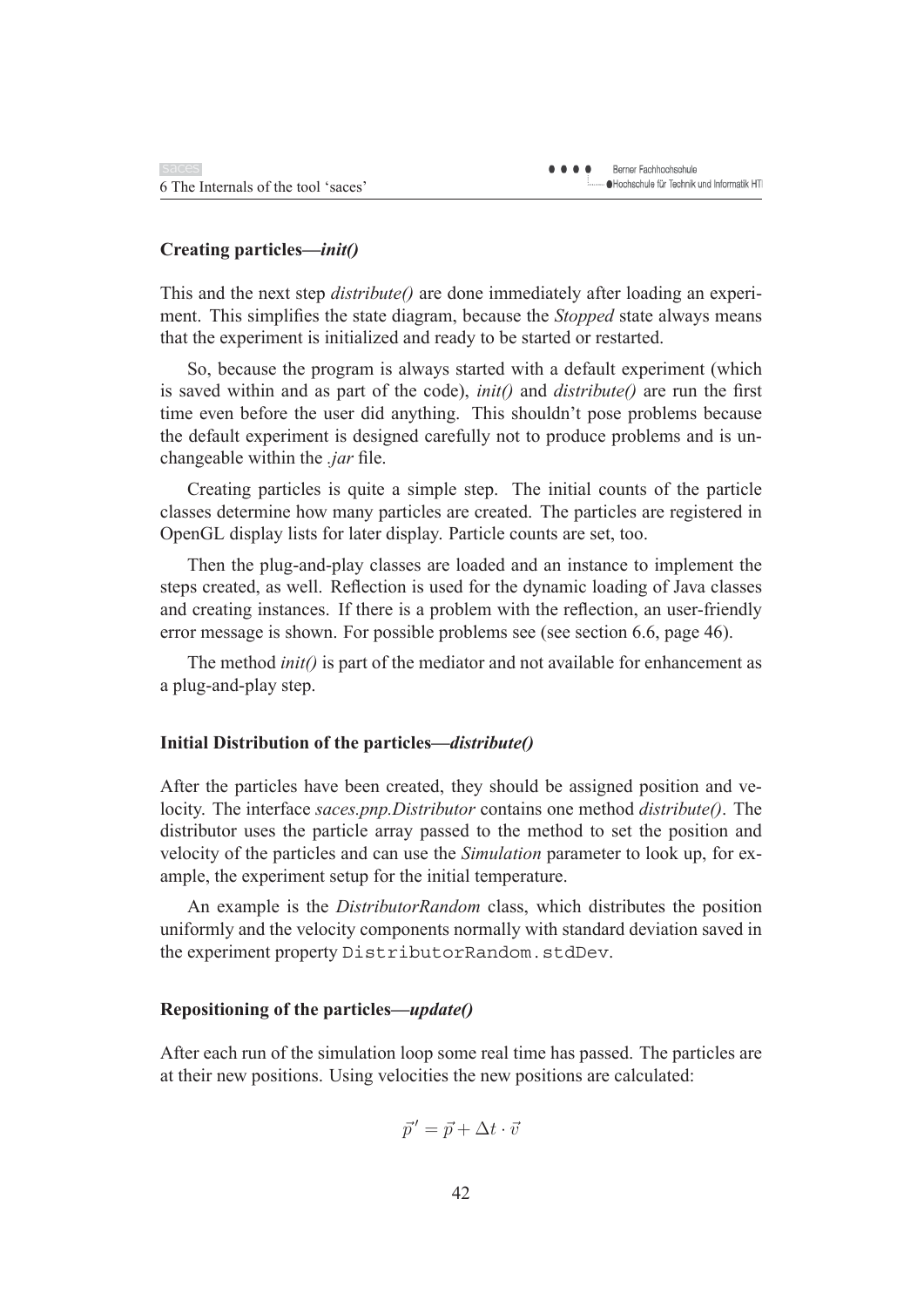This is an extremely simple step and we saw no need to provide a possibility to enhance *update()*. Therefore this step is one of the two steps not available to the plug-and-play architecture.

#### **Reflecting at the reaction vessel walls–***reflect()*

(todo: swap reflect() and measure() in the code!!)

*update()* did not worry whether the particles left the reaction vessel boundaries. This is the task of *reflect()*. It negates per component both velocity  $v_{\sigma}$  and position  $p_{\sigma}$  if the position component is outside the range  $[r...b_{\sigma}-r]$  where  $\sigma$  is either  $x, y$  or  $z$ . Particle radius  $r$  is considered.

$$
v_{\sigma} \leftarrow -v_{\sigma}; p_{\sigma} \leftarrow -p_{\sigma} + \begin{cases} 2r & \text{if } p_{\sigma} - r < 0 \\ 2b_{\sigma} - 2r & \text{if } p_{\sigma} + r > b_{\sigma} \end{cases}
$$

This is a simple step as well. With changing the sign even the effect that the particle already has traveled a tiny distance beyond the boundary is considered and the new position is set retroactively. This works because it is assumed that the boundaries are rectangular and orthogonal to each other (see section 3.2.1).

A possible improvement of this step is heating or cooling of the vessel walls and this is why *reflect()* is pluggable.

#### **Measurements of physical parameters—***measure()*

To learn about the world one uses the sense organs to perceive things. Physicists use measurement instruments to measure things. In 'saces' we do measurements in the *measure()* step. Measured are maximum, minimal and average speed of the particles, the mass center and total mass, bound energy and momentum of all particles, temperature and pressure.

(todo: explain how to measure temperature)

Measurements are written to the binary log. Because measurements need time they shouldn't be done in every iteration. The experiment property MeasurerTime defines the time between measurements in milliseconds.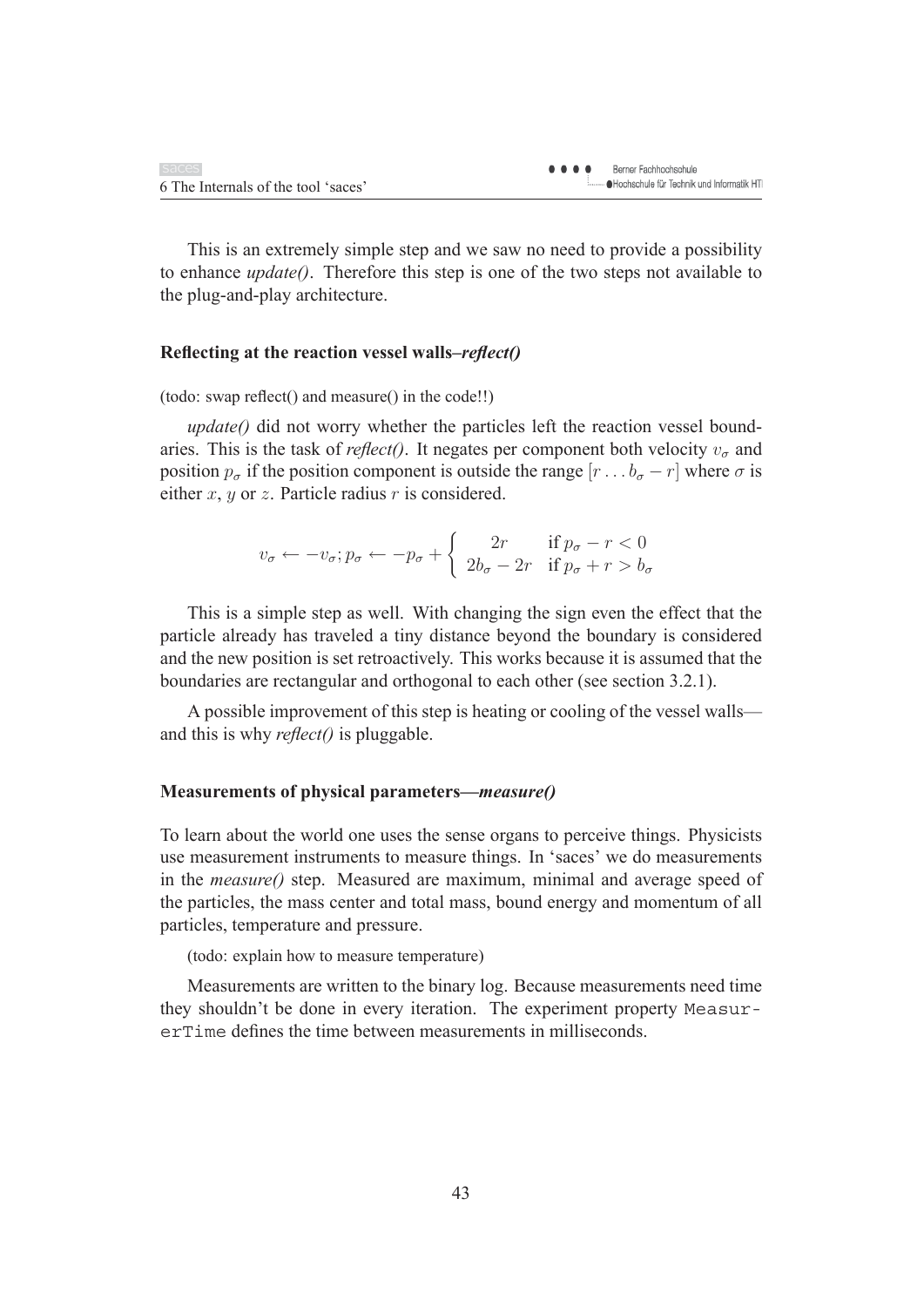### **Collision detection**

#### **Conservation principles**

'saces' doesn't do mass conservation. It is up to the user's responsibility to verify whether all reaction follow mass conservation. (todo: perhaps a button to verify mass conservation? and todo: write about energy and momentum conservation)

**Merge reactions**

**Total inelastic collision** (todo: write about energy conservation)

**Transform reactions**

**Collision response**

**Introduction**

**Elastic collision**

#### **Collision with enthalpy**

**A solution** (todo: write about solving the collision problem)

**Approach of Dr. Hinze**

**Approach of Dr. Schwab**

**Summary**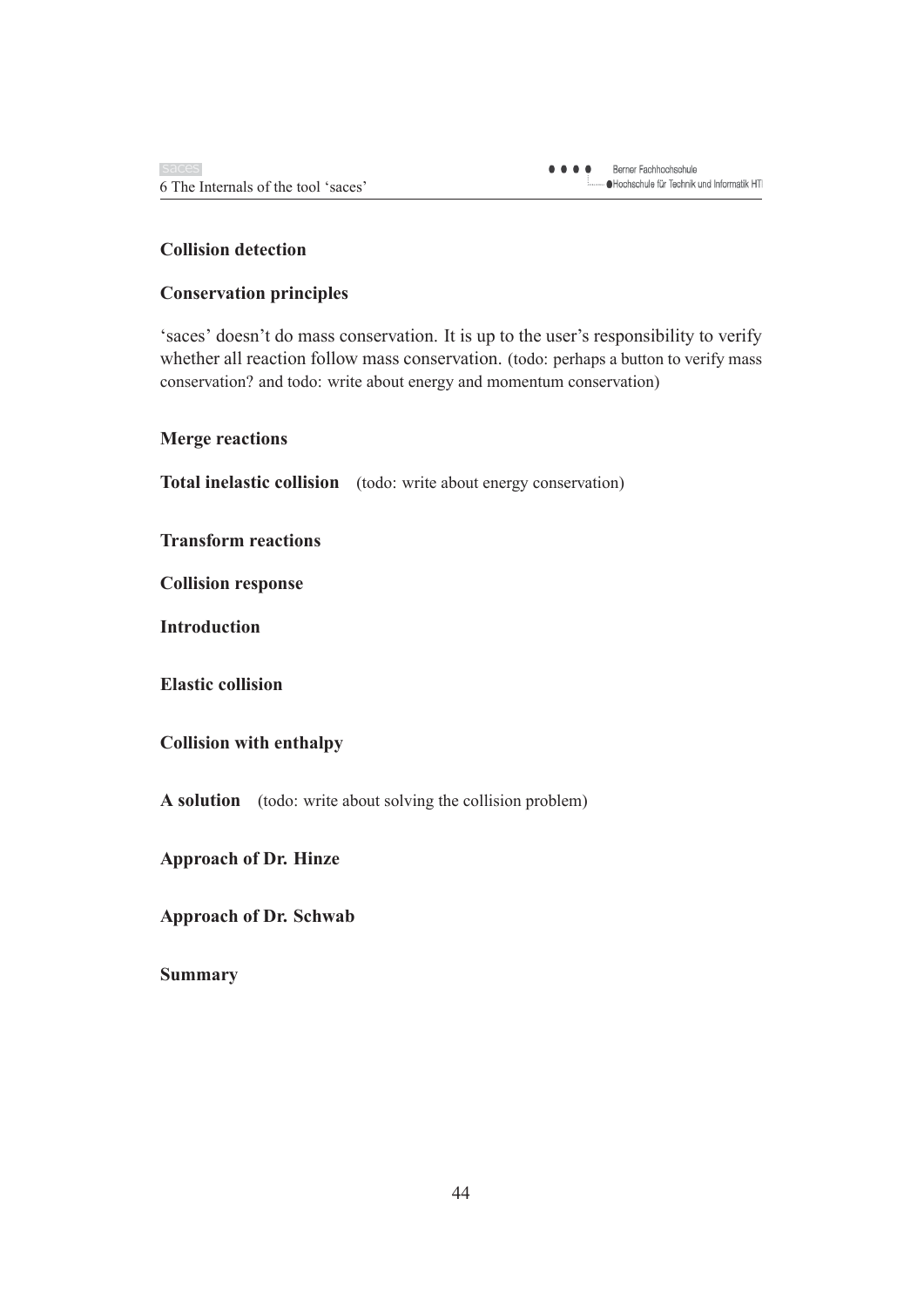#### **Decay reactions**

Particles can decay with specified decay reaction probabilities. If there are more than one decay reaction, the sum of the probabilities shouldn't exceed 1. It doesn't make sense to normalize the probabilities because the probability of *not* decaying would be needed then.

Activation energy is not considered in a decay reaction. But a decay reaction cannot be activated if there is not enough bound energy:

$$
H_e \ge H_{p_1} + H_{p_2}
$$

The bound energy of the products should not exceed the educt bound energy  $H<sub>e</sub>$ . Excess energy is transformed into kinetic energy. That means the decayed particles are faster than the educt particles (assuming mass is same before and after).

The collision response approach of Dr. Schwab can be reused here. The educts will be scattered randomly but momentum and energy will be preserved. The steps:

- 1. Create a collision pair and the educts
- 2. Set the educt positions and velocity to the ones of the product
- 3. Set mass exchange to zero.
- 4. Calculate eaction enthalpy  $\Delta H = H_e H_{p_1} + H_{p_2}$ .
- 5. Call *response()*.

Other approaches need to calculate the scattering angles differently and cannot pass the pair to the collision response. That is why *decay()* is the last step of calculating the simulation. *DecayerSimple*, however, does leverage *Collision-ResponseSchwab* by composition. A private *CollisionResponseSchwab* member variable is used.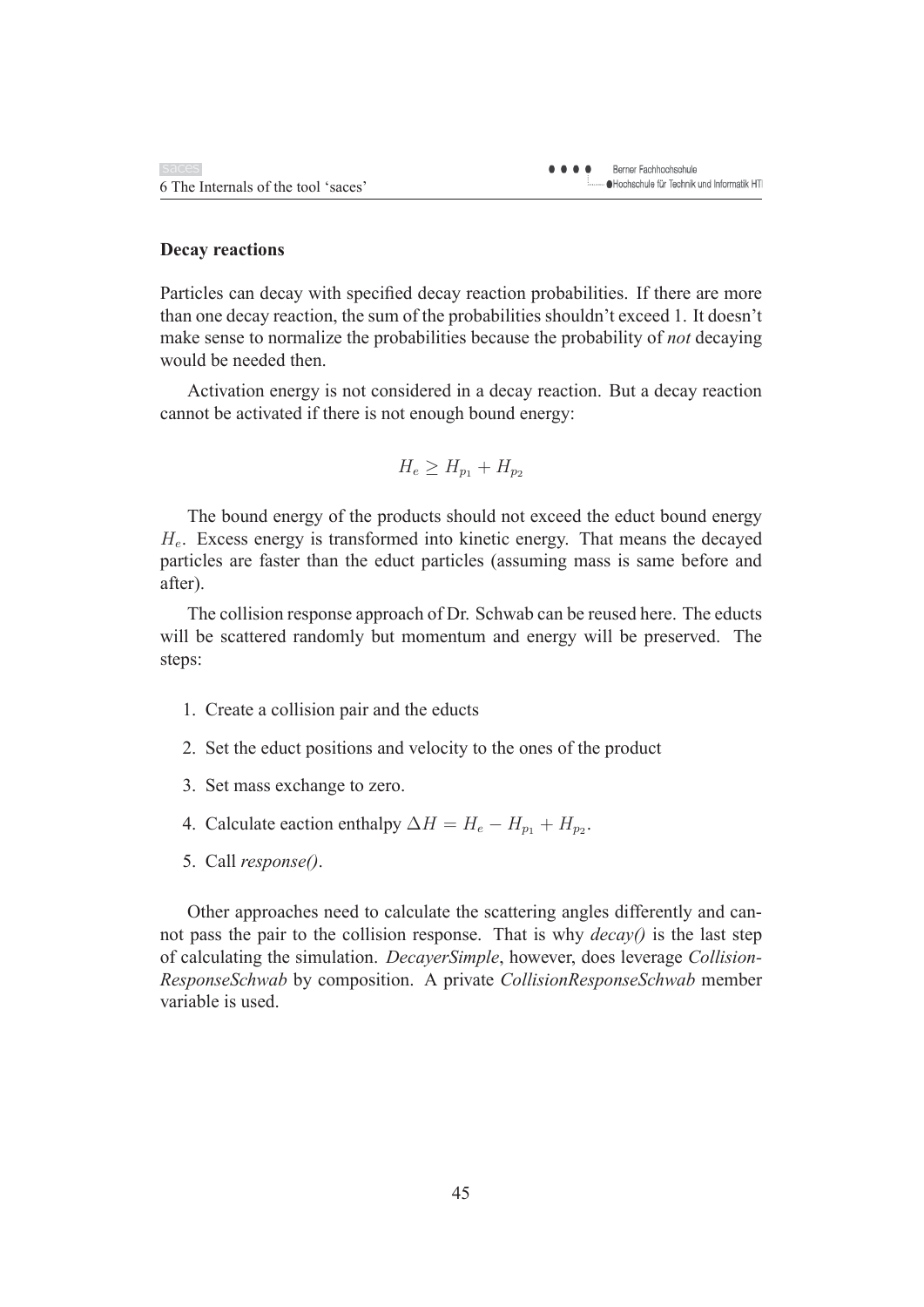**Painting the scene with OpenGL**

## **6.3.3 The binary logger**

## **6.4 Handling Time**

## **6.5 An optimization: Space Partitioning**

(todo: include some measurements to show the time complexity of the space partitioning algorithm)

about binary space partitioning see  $[N^+95]$ 

## **6.6 How to implement the plug-and-play classes**

Possible problems are

- **ClassNotFoundException** if the Java classloader didn't find the class. The user must set the classpath or move the class to the same directory as the *.jar* file. If the class has package, the class file must be put into the corresponding tree of subdirectories as Java requires it.
- **ClassCastException** if the instance couldn't be casted to the given interface. The class must implement the corresponding interface. For example to implement the *detect()* step, write a class which implements the iterface *saces. pnp.CollisionDetector*.
- **ExceptionInInitializerError** if during class initialization an exception has been thrown. Try to write a test program which creates the instance and see what happens.
- **InstantiationException** if the class is abstract or an interface. The class must be a concrete class.
- **IllegalAccessException** if the constructor is not public. There must be a public constructor without parameters.
- **Linkage errors** (rare) if the class file has a wrong format, could not be verified and other linkage problems.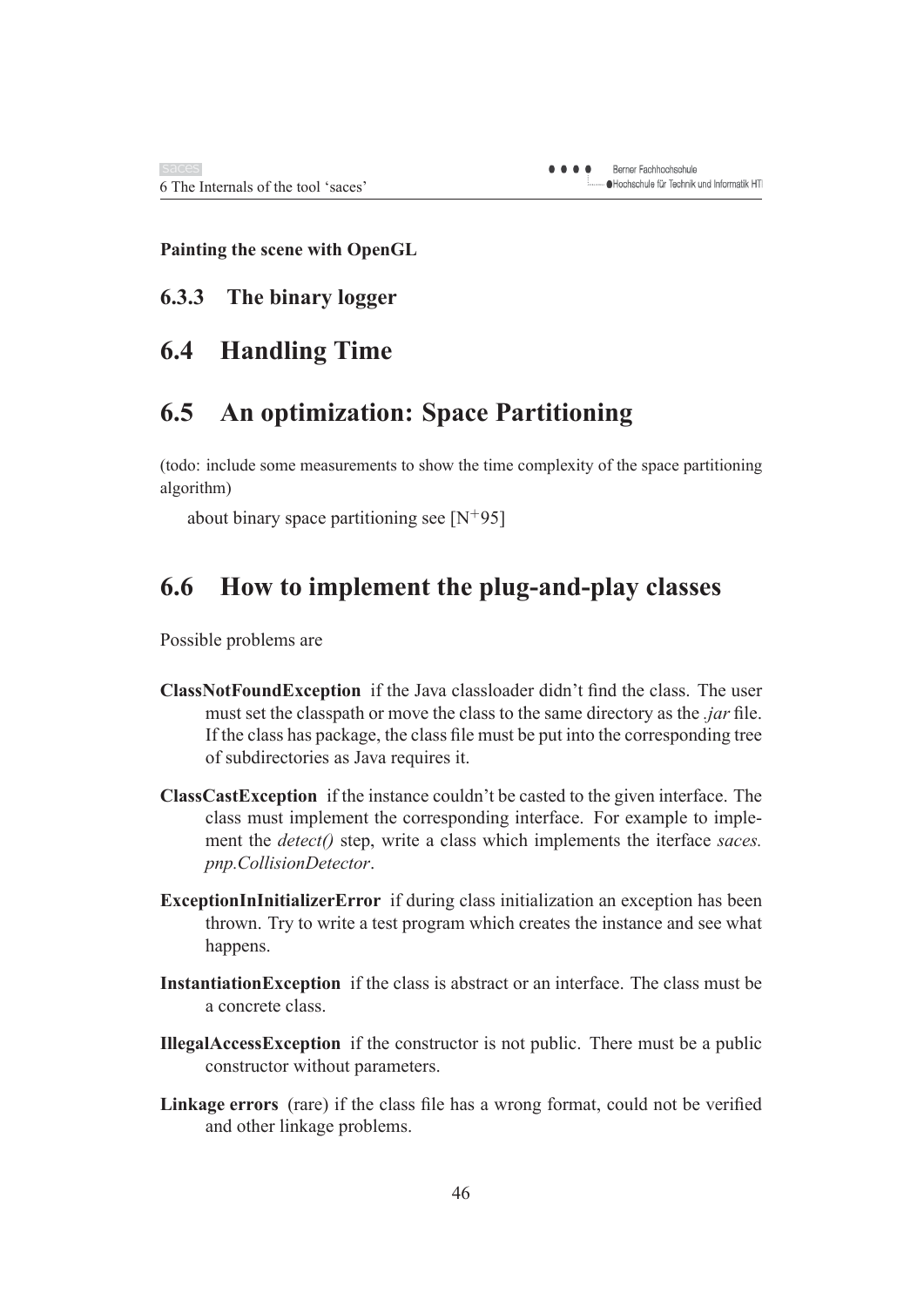**No property key** (rare: defaulting of properties failed) if there is no such experiment property. Try to define the property with the correct key.

## **6.7 OpenGL**

## **6.8 Todo: Other sections?**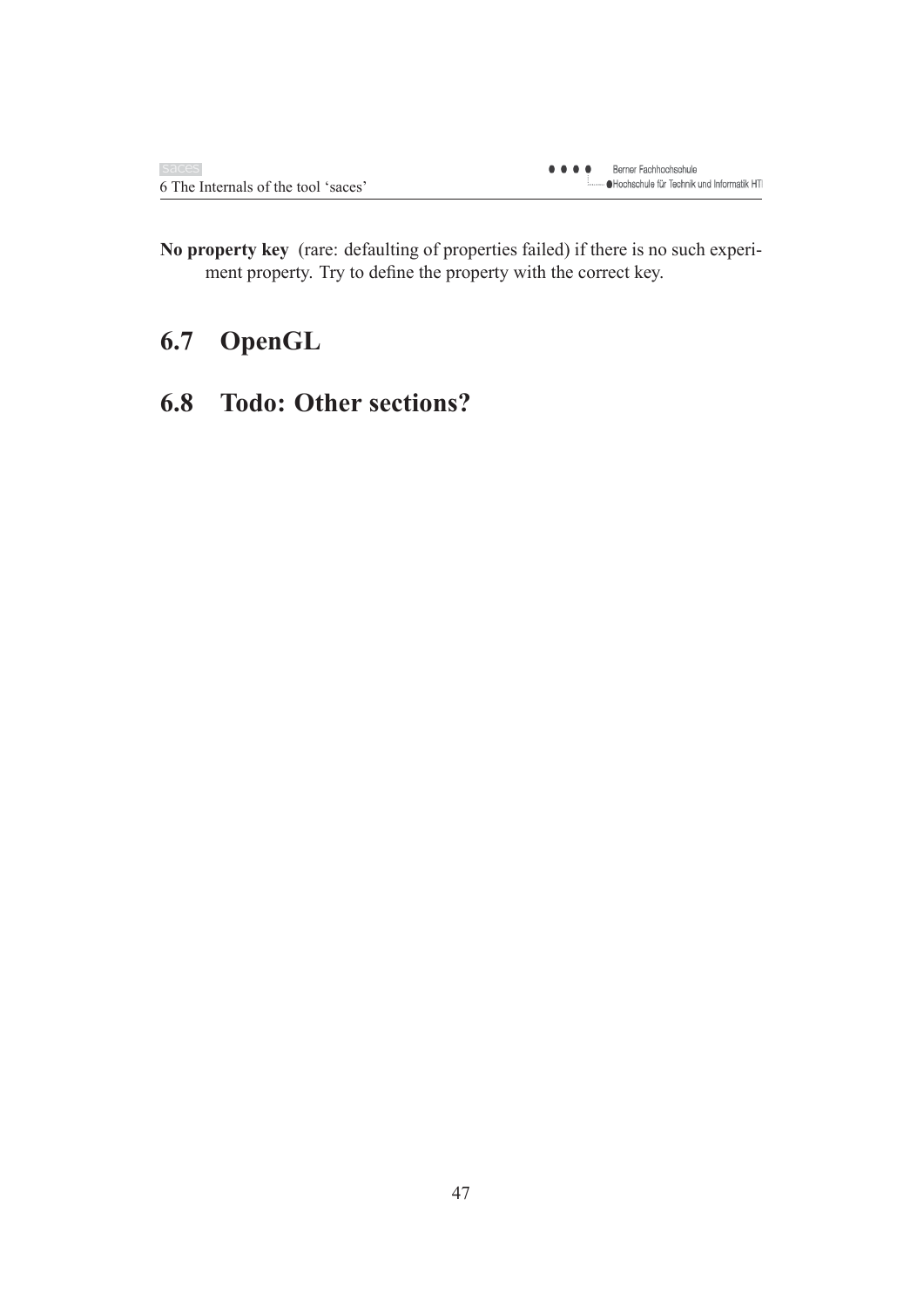# **List of Figures**

| 3.3 | Todo: The particles diagram of the Lotka-Volterra experiment 20                           |  |
|-----|-------------------------------------------------------------------------------------------|--|
| 3.4 | The Experiment settings window $\dots \dots \dots \dots \dots \dots \dots \dots \dots$ 20 |  |
|     | 3.5 Todo: The Particle classes settings tab 22                                            |  |
|     |                                                                                           |  |
|     | 6.1 UML class diagram for the experiment setup $\ldots \ldots \ldots \ldots$ 32           |  |
|     | 6.2 UML class diagram for the simulation state 34                                         |  |
| 6.3 | UML action diagram: a simple simulation process $\ldots \ldots \ldots$ 37                 |  |
| 6.4 | UML action diagram: a more complex simulation process 38                                  |  |
|     | 6.5 Data flow diagram: how data flows in the simulation process 39                        |  |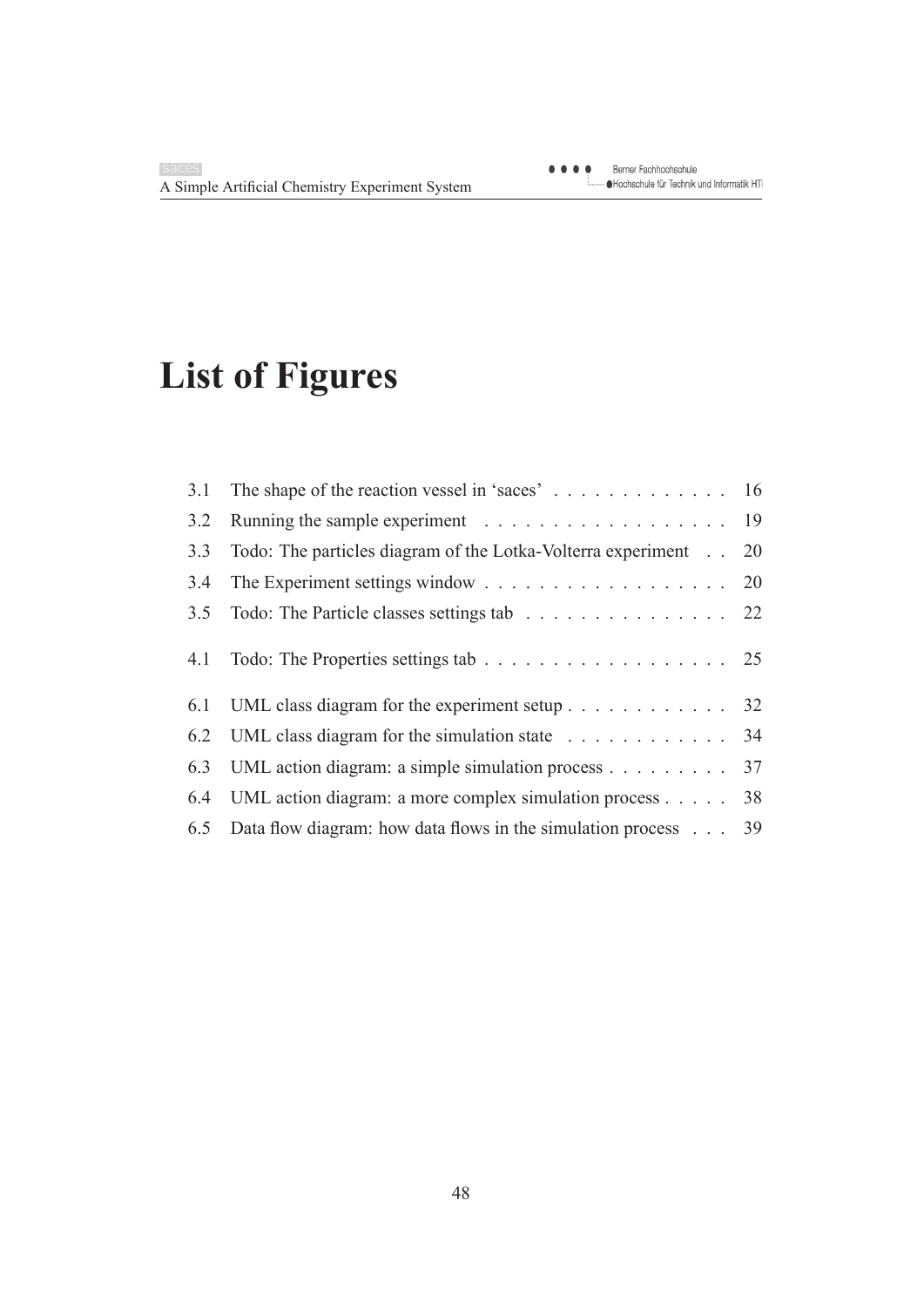## **List of Tables**

| 4.1 The property keys and their meaning 26                     |  |  |  |
|----------------------------------------------------------------|--|--|--|
| 6.1 Data flow and step signatures of the simulation process 41 |  |  |  |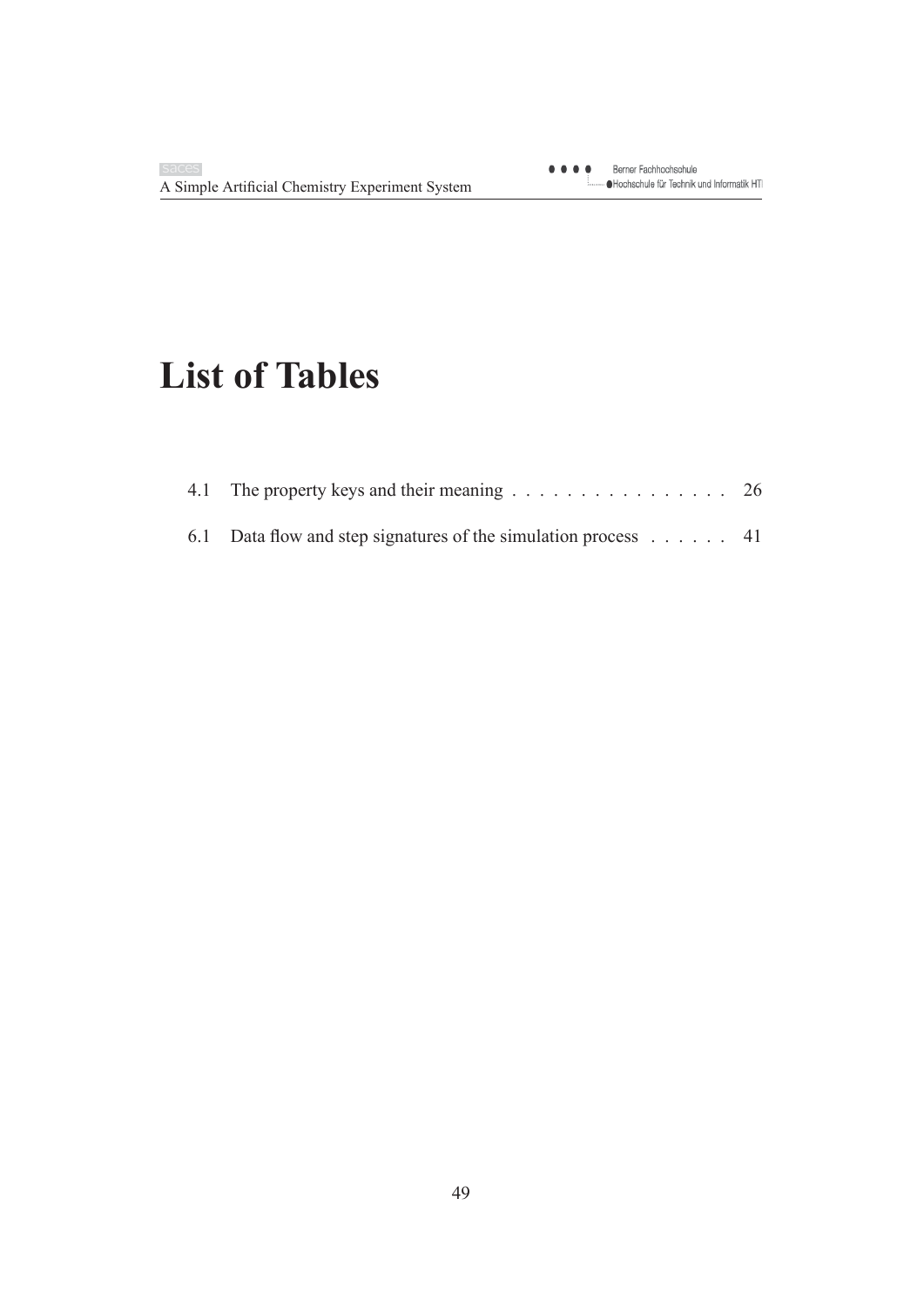## **Bibliography**

- [Adl94] Leonard M. Adleman. Molecular computation of solution to combinatorial problems. *Science*, pages 1021–1024, 1994.
- [Amb00] Scott W. Ambler. Writing robust java code: The AmbySoft Inc. coding standards for java v17.01d. AmbySoft Inc., http:// www.ambysoft.com/javaCodingStandards.html, 2000. White Paper for Java software developers.
- [BFS02] Gil Benkö, Christoph Flamm, and Peter F. Stadler. A graph-based toy model of chemistry. Institut für Theoretische Chemie und Molekulare Strukturbiologie, Universität Wien, 2002.
- [Coo03] Stephen Cook. The P versus NP problem. *Journal of the ACM*, 50/1:27–29, 2003.
- [Dav04] Gene Davis. *Learning Java Bindings for OpenGL (JOGL)*. Author-House, 2004.
- [Dev02] Keith Devlin. *The Millenium Problems: The Seven Greatest Unsolved Mathematical Puzzles of Our Time*. Basic Books, 2002.
- [DZB01] Peter Dittrich, Jens Ziegler, and Wolfgang Banzhaf. Artificial chemistries—a review. *Artificial Life*, 7:225–275, 2001.
- [Ega95] Greg Egan. *Permutation City*. Eos, 1995. Science fiction novel about an artificial life.
- [FG04] Corina Frutschi and Pascal Grossniklaus. Simulation ausgewählter DNA-Computing Operationen. Enigneer's thesis, Hochschule für Technik und Informatik Bern, Abteilung Informatik, 2004.
- [Fra03] Irmgard Frank. Chemische Reaktionen "on the fly". *Angewandte Chemie*, 115:1607–1609, 2003.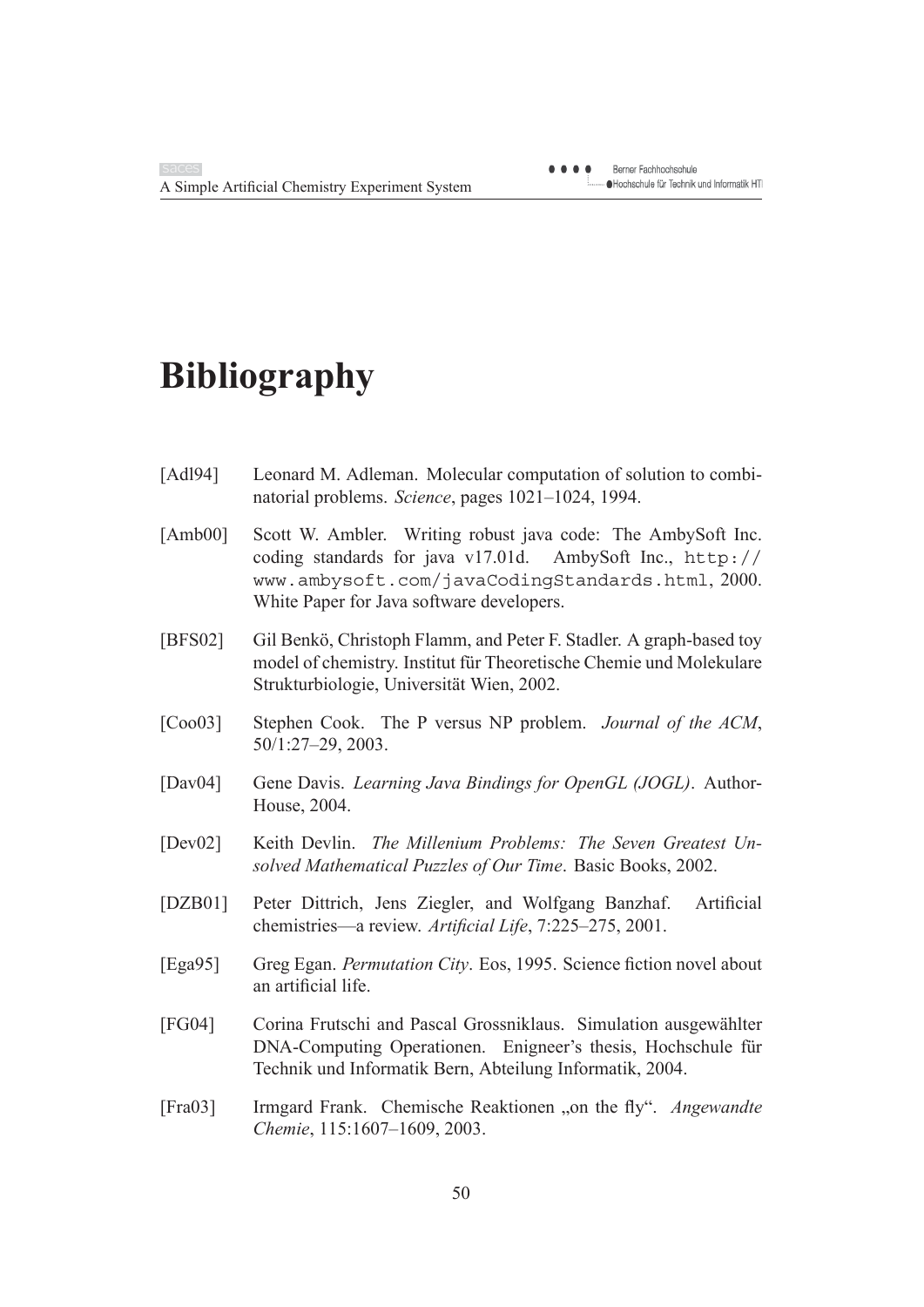- [FS96] Martin Fowler and Kendall Scott. *UML konzentriert. Die neue Standard-Objektmodellierungssprache anwenden.* Addison-Wesley, 1996. Original title: *UML Distilled. Applying the Standard Object Modeling Language.*
- [GHJV94] Erich Gamma, Richard Helm, Ralph Johnson, and Johnson Vlissides. *Design Patterns: Elements of Reusable Object-Oriented Software*. Addison-Wesley, 1994.
- [Hin05] Thomas Hinze. *Arbeitsmaterial zum Diplomprojekt Ein Experimentiersystem zur Simulation des Ablaufs chemischer Reaktionen*. Technische Universität Dresden, Institut für theoretische Informatik, Arbeitsgemeinschaft Rechnen mit Molekülen, 2005. Preliminary specification for the 'saces' tool.
- [HS04] Thomas Hinze and Monika Sturm. *Rechnen mit DNA*. Oldenbourg Verlag München, 2004.
- [Kne90] Fritz Kurt Kneubühl. *Repetitorium der Physik*. Teubner Studienbücher, 1990.
- [Kuc96] Horst Kuchling. *Taschenbuch der Physik*. Fachbuchverlag Leipzig, 1996.
- [LCF04] Rodrigo G. Luque, João L. D. Comba, and Carla M. D. S. Freitas. Broad-phase collision detection using semi-adjusting BSP-trees. Instituto de Informática, UFRGS, Brazil, 2004.
- [LJ05] Remo Lehmann and Bojan Jambrešić. Simulation der Arbeitsweise eines DNA-Chips. Engineer's thesis, Hochschule für Technik und Informatik Bern, Abteilung Informatik, 2005.
- [N<sup>+</sup>95] Bruce Naylor et al. A FAQ about binary space partitioning trees. http://www.faqs.org/faqs/graphics/ bsptree-faq, 1995. FAQ.
- [Nad02] Alexander Nadel. Backtrack search algorithms for propositional logic satisfiability: Review and innovations. Master's thesis, Hebrew University of Jerusalem, 2002.
- [NBH01] Andreas Ninck, Leo Bürki, and Roland Hungerbühler. *Systemik: Integrales Denken, Konzipieren und Realisieren*. Orell Füssli Verlag, 2001.